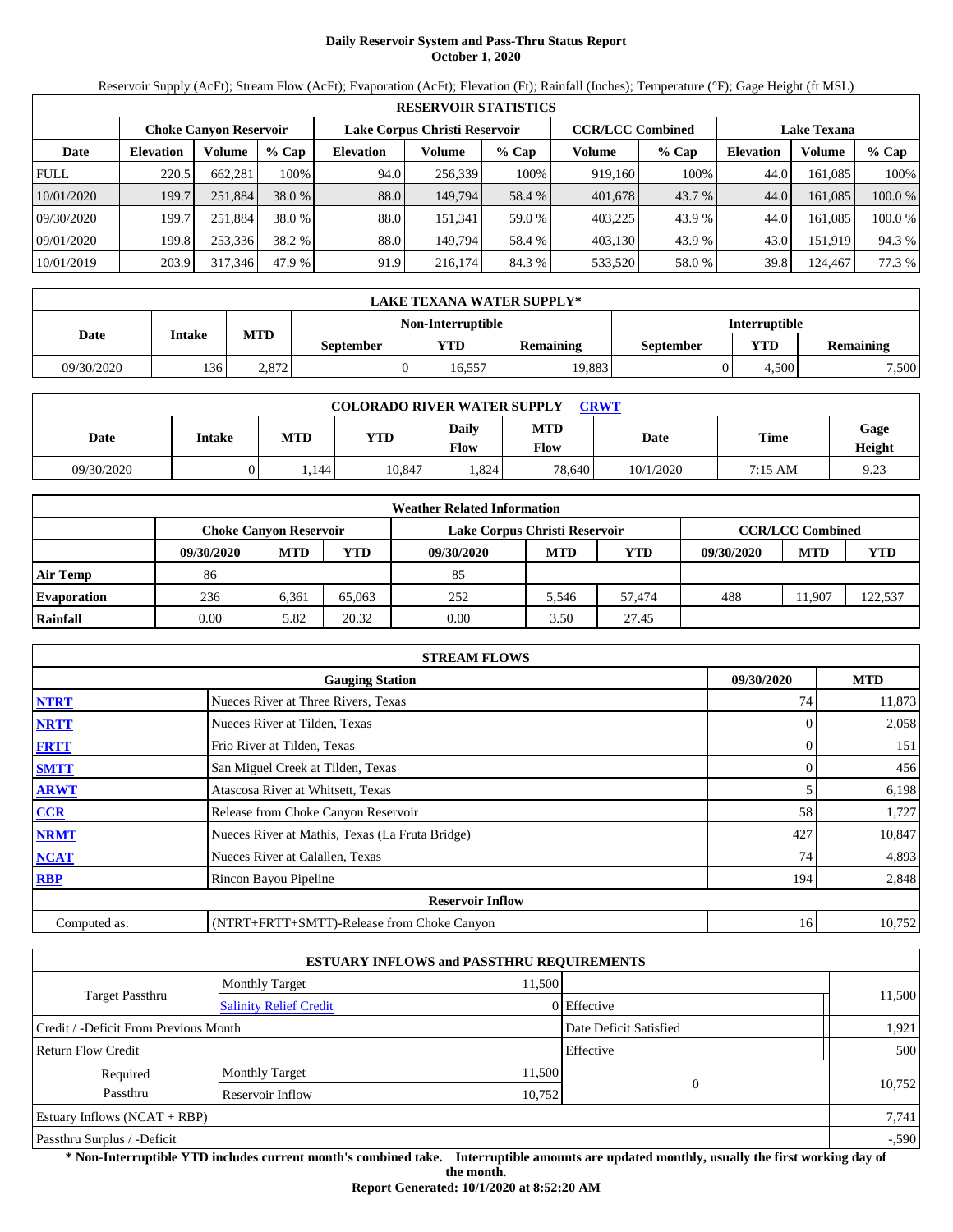# **Daily Reservoir System and Pass-Thru Status Report October 2, 2020**

Reservoir Supply (AcFt); Stream Flow (AcFt); Evaporation (AcFt); Elevation (Ft); Rainfall (Inches); Temperature (°F); Gage Height (ft MSL)

| <b>RESERVOIR STATISTICS</b> |                  |                               |         |                               |         |         |                         |         |                    |         |         |
|-----------------------------|------------------|-------------------------------|---------|-------------------------------|---------|---------|-------------------------|---------|--------------------|---------|---------|
|                             |                  | <b>Choke Canvon Reservoir</b> |         | Lake Corpus Christi Reservoir |         |         | <b>CCR/LCC Combined</b> |         | <b>Lake Texana</b> |         |         |
| Date                        | <b>Elevation</b> | Volume                        | $%$ Cap | <b>Elevation</b>              | Volume  | $%$ Cap | Volume                  | $%$ Cap | <b>Elevation</b>   | Volume  | $%$ Cap |
| <b>FULL</b>                 | 220.5            | 662.281                       | 100%    | 94.0                          | 256.339 | 100%    | 919.160                 | 100%    | 44.0               | 161.085 | 100%    |
| 10/02/2020                  | 199.6            | 250,439                       | 37.8 %  | 88.0                          | 149.794 | 58.4 %  | 400,233                 | 43.5 %  | 44.0               | 161.085 | 100.0 % |
| 10/01/2020                  | 199.7            | 251.884                       | 38.0 %  | 88.0                          | 149.794 | 58.4 %  | 401.678                 | 43.7 %  | 44.0               | 161.085 | 100.0 % |
| 09/02/2020                  | 199.7            | 251.884                       | 38.0 %  | 87.9                          | 148.255 | 57.8 %  | 400.139                 | 43.5 %  | 42.9               | 151.018 | 93.8 %  |
| 10/02/2019                  | 204.0            | 318,997                       | 48.1 %  | 91.9                          | 216.174 | 84.3 %  | 535,171                 | 58.2 %  | 39.8               | 124,467 | 77.3 %  |

| <b>LAKE TEXANA WATER SUPPLY*</b> |        |            |                                                                        |                   |        |                      |       |                  |  |  |  |
|----------------------------------|--------|------------|------------------------------------------------------------------------|-------------------|--------|----------------------|-------|------------------|--|--|--|
|                                  |        |            |                                                                        | Non-Interruptible |        | <b>Interruptible</b> |       |                  |  |  |  |
| Date                             | Intake | <b>MTD</b> | YTD<br><b>YTD</b><br><b>Remaining</b><br><b>September</b><br>September |                   |        |                      |       | <b>Remaining</b> |  |  |  |
| 10/01/2020                       | 136    | 136        |                                                                        | 16.557            | 19.883 |                      | 4.500 | 7,500            |  |  |  |

| <b>COLORADO RIVER WATER SUPPLY</b><br><b>CRWT</b> |        |            |            |                      |                    |           |             |                |  |  |
|---------------------------------------------------|--------|------------|------------|----------------------|--------------------|-----------|-------------|----------------|--|--|
| Date                                              | Intake | <b>MTD</b> | <b>YTD</b> | Daily<br><b>Flow</b> | <b>MTD</b><br>Flow | Date      | <b>Time</b> | Gage<br>Height |  |  |
| 10/01/2020                                        |        |            | 9,703      | 1,598                | .598               | 10/2/2020 | 7:15 AM     | 8.99           |  |  |

| <b>Weather Related Information</b> |                        |            |        |                               |                         |            |            |            |         |  |  |
|------------------------------------|------------------------|------------|--------|-------------------------------|-------------------------|------------|------------|------------|---------|--|--|
|                                    | Choke Canvon Reservoir |            |        | Lake Corpus Christi Reservoir | <b>CCR/LCC Combined</b> |            |            |            |         |  |  |
|                                    | 10/01/2020             | <b>MTD</b> | YTD    | 10/01/2020                    | <b>MTD</b>              | <b>YTD</b> | 10/01/2020 | <b>MTD</b> | YTD     |  |  |
| Air Temp                           | 86                     |            |        | 86                            |                         |            |            |            |         |  |  |
| <b>Evaporation</b>                 | 269                    | 269        | 65.332 | 207                           | 207                     | 57.681     | 476        | 476        | 123,013 |  |  |
| Rainfall                           | 0.00                   | 0.00       | 20.32  | 99.99                         | 99.99                   | 127.45     |            |            |         |  |  |

| <b>STREAM FLOWS</b>                                |                                                 |     |                |  |  |  |  |  |  |
|----------------------------------------------------|-------------------------------------------------|-----|----------------|--|--|--|--|--|--|
| <b>MTD</b><br><b>Gauging Station</b><br>10/01/2020 |                                                 |     |                |  |  |  |  |  |  |
| <b>NTRT</b>                                        | Nueces River at Three Rivers, Texas             | 71  | 71             |  |  |  |  |  |  |
| <b>NRTT</b>                                        | Nueces River at Tilden, Texas                   | 0   | $\overline{0}$ |  |  |  |  |  |  |
| <b>FRTT</b>                                        | Frio River at Tilden, Texas                     |     | $\mathbf{0}$   |  |  |  |  |  |  |
| <b>SMTT</b>                                        | San Miguel Creek at Tilden, Texas               | 0   | $\overline{0}$ |  |  |  |  |  |  |
| <b>ARWT</b>                                        | Atascosa River at Whitsett, Texas               | 4   | $\overline{4}$ |  |  |  |  |  |  |
| CCR                                                | Release from Choke Canyon Reservoir             | 58  | 58             |  |  |  |  |  |  |
| <b>NRMT</b>                                        | Nueces River at Mathis, Texas (La Fruta Bridge) | 365 | 365            |  |  |  |  |  |  |
| <b>NCAT</b>                                        | Nueces River at Calallen, Texas                 | 65  | 65             |  |  |  |  |  |  |
| <b>RBP</b>                                         | Rincon Bayou Pipeline                           | 194 | 194            |  |  |  |  |  |  |
|                                                    | <b>Reservoir Inflow</b>                         |     |                |  |  |  |  |  |  |
| Computed as:                                       | (NTRT+FRTT+SMTT)-Release from Choke Canyon      | 13  | 13             |  |  |  |  |  |  |

| <b>ESTUARY INFLOWS and PASSTHRU REQUIREMENTS</b> |                               |                        |               |        |  |  |  |  |
|--------------------------------------------------|-------------------------------|------------------------|---------------|--------|--|--|--|--|
|                                                  | <b>Monthly Target</b>         | 11.500                 |               |        |  |  |  |  |
| <b>Target Passthru</b>                           | <b>Salinity Relief Credit</b> |                        | $0$ Effective | 11,500 |  |  |  |  |
| Credit / -Deficit From Previous Month            |                               | Date Deficit Satisfied | $-.258$       |        |  |  |  |  |
| <b>Return Flow Credit</b>                        | Effective                     |                        |               |        |  |  |  |  |
| Required                                         | <b>Monthly Target</b>         | 11,500                 |               |        |  |  |  |  |
| Passthru                                         | <b>Reservoir Inflow</b>       | 13                     | $\theta$      | 13     |  |  |  |  |
| Estuary Inflows $(NCAT + RBP)$                   |                               |                        |               |        |  |  |  |  |
| Passthru Surplus / -Deficit                      |                               |                        |               |        |  |  |  |  |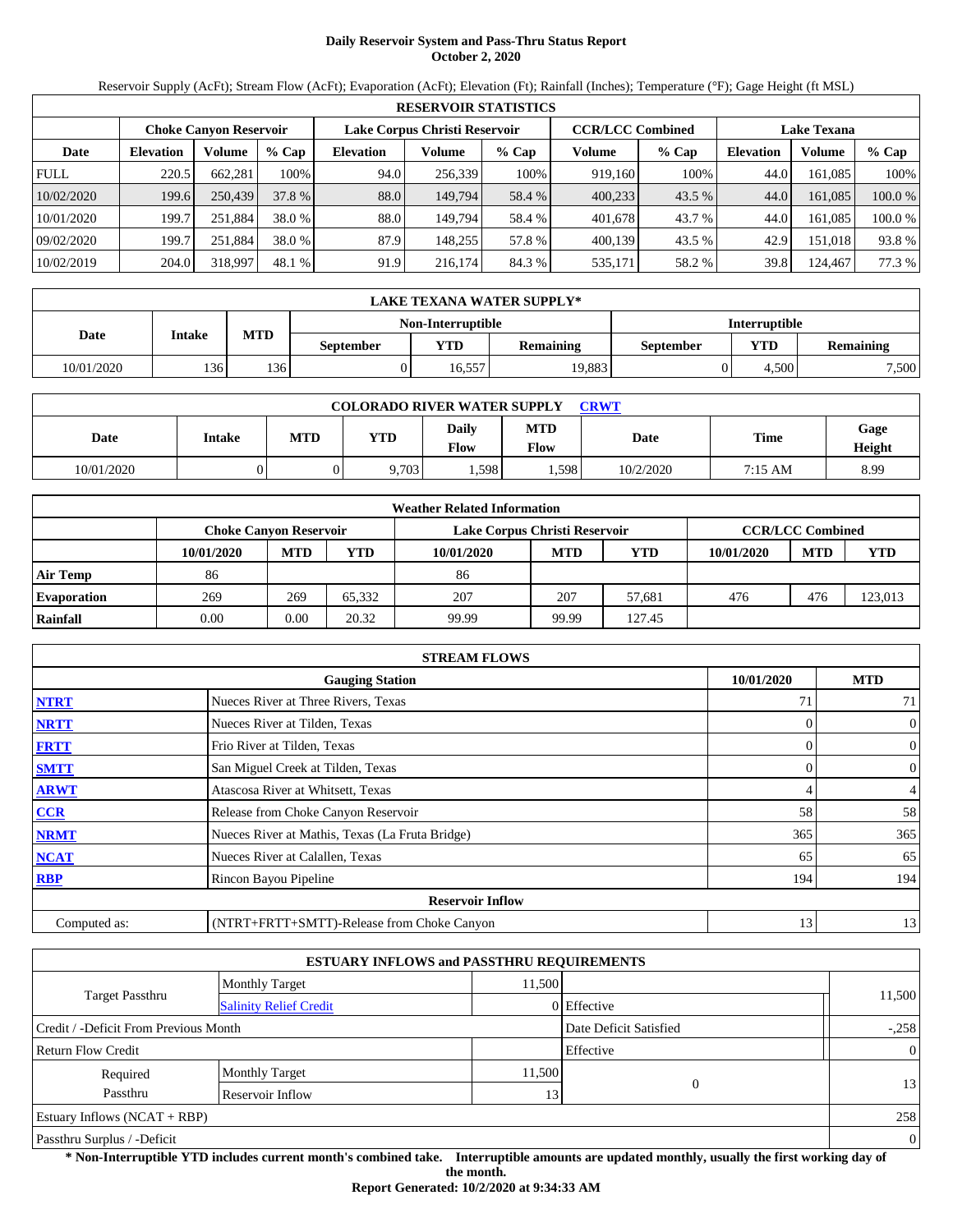# **Daily Reservoir System and Pass-Thru Status Report October 3, 2020**

Reservoir Supply (AcFt); Stream Flow (AcFt); Evaporation (AcFt); Elevation (Ft); Rainfall (Inches); Temperature (°F); Gage Height (ft MSL)

| <b>RESERVOIR STATISTICS</b> |                                                                                           |         |         |                  |         |         |         |         |                  |                    |         |  |
|-----------------------------|-------------------------------------------------------------------------------------------|---------|---------|------------------|---------|---------|---------|---------|------------------|--------------------|---------|--|
|                             | Lake Corpus Christi Reservoir<br><b>CCR/LCC Combined</b><br><b>Choke Canvon Reservoir</b> |         |         |                  |         |         |         |         |                  | <b>Lake Texana</b> |         |  |
| Date                        | <b>Elevation</b>                                                                          | Volume  | $%$ Cap | <b>Elevation</b> | Volume  | $%$ Cap | Volume  | $%$ Cap | <b>Elevation</b> | Volume             | % Cap   |  |
| <b>FULL</b>                 | 220.5                                                                                     | 662.281 | 100%    | 94.0             | 256,339 | 100%    | 919.160 | 100%    | 44.0             | 161.085            | 100%    |  |
| 10/03/2020                  | 199.7                                                                                     | 251,884 | 38.0 %  | 88.0             | 149.794 | 58.4 %  | 401,678 | 43.7 %  | 44.0             | 161.085            | 100.0 % |  |
| 10/02/2020                  | 199.6                                                                                     | 250.439 | 37.8 %  | 88.0             | 149.794 | 58.4 %  | 400.233 | 43.5 %  | 44.0             | 161.085            | 100.0 % |  |
| 09/03/2020                  | 199.7                                                                                     | 251.884 | 38.0 %  | 88.0             | 149.794 | 58.4 %  | 401.678 | 43.7 %  | 42.9             | 151.018            | 93.8%   |  |
| 10/03/2019                  | 203.9                                                                                     | 317,346 | 47.9 %  | 91.8             | 214,326 | 83.6 %  | 531,672 | 57.8 %  | 39.7             | 123,656            | 76.8%   |  |

| LAKE TEXANA WATER SUPPLY* |        |            |                  |                   |                  |                      |       |       |  |  |
|---------------------------|--------|------------|------------------|-------------------|------------------|----------------------|-------|-------|--|--|
|                           |        |            |                  | Non-Interruptible |                  | <b>Interruptible</b> |       |       |  |  |
| Date                      | Intake | <b>MTD</b> | <b>September</b> | YTD               | <b>Remaining</b> |                      |       |       |  |  |
| 10/02/2020                | 135    | 271        |                  | 16.557            | 19.883           |                      | 4.500 | 7,500 |  |  |

| <b>COLORADO RIVER WATER SUPPLY</b><br>CRWT |        |            |            |                      |                    |           |             |                |  |  |
|--------------------------------------------|--------|------------|------------|----------------------|--------------------|-----------|-------------|----------------|--|--|
| Date                                       | Intake | <b>MTD</b> | <b>YTD</b> | Daily<br><b>Flow</b> | <b>MTD</b><br>Flow | Date      | <b>Time</b> | Gage<br>Height |  |  |
| 10/02/2020                                 |        |            | 2,703      | .453                 | 3,051              | 10/3/2020 | 7:15 AM     | 8.83           |  |  |

| <b>Weather Related Information</b> |                                                         |            |        |            |            |        |            |                         |            |  |  |
|------------------------------------|---------------------------------------------------------|------------|--------|------------|------------|--------|------------|-------------------------|------------|--|--|
|                                    | Lake Corpus Christi Reservoir<br>Choke Canvon Reservoir |            |        |            |            |        |            | <b>CCR/LCC Combined</b> |            |  |  |
|                                    | 10/02/2020                                              | <b>MTD</b> | YTD    | 10/02/2020 | <b>MTD</b> | YTD    | 10/02/2020 | <b>MTD</b>              | <b>YTD</b> |  |  |
| Air Temp                           | 84                                                      |            |        | 84         |            |        |            |                         |            |  |  |
| <b>Evaporation</b>                 | 228                                                     | 497        | 65.560 | 153        | 360        | 57.834 | 381        | 857                     | 123,394    |  |  |
| Rainfall                           | 0.00                                                    | 0.00       | 20.32  | 0.00       | 0.00       | 27.45  |            |                         |            |  |  |

|                                      | <b>STREAM FLOWS</b>                             |     |                |  |  |  |  |  |  |
|--------------------------------------|-------------------------------------------------|-----|----------------|--|--|--|--|--|--|
| 10/02/2020<br><b>Gauging Station</b> |                                                 |     |                |  |  |  |  |  |  |
| <b>NTRT</b>                          | Nueces River at Three Rivers, Texas             | 68  | 139            |  |  |  |  |  |  |
| <b>NRTT</b>                          | Nueces River at Tilden, Texas                   |     | $\overline{0}$ |  |  |  |  |  |  |
| <b>FRTT</b>                          | Frio River at Tilden, Texas                     |     | $\overline{0}$ |  |  |  |  |  |  |
| <b>SMTT</b>                          | San Miguel Creek at Tilden, Texas               | 0   | $\overline{0}$ |  |  |  |  |  |  |
| <b>ARWT</b>                          | Atascosa River at Whitsett, Texas               | 4   | 8              |  |  |  |  |  |  |
| CCR                                  | Release from Choke Canyon Reservoir             | 58  | 115            |  |  |  |  |  |  |
| <b>NRMT</b>                          | Nueces River at Mathis, Texas (La Fruta Bridge) | 264 | 629            |  |  |  |  |  |  |
| <b>NCAT</b>                          | Nueces River at Calallen, Texas                 | 96  | 161            |  |  |  |  |  |  |
| <b>RBP</b>                           | Rincon Bayou Pipeline                           | 95  | 288            |  |  |  |  |  |  |
|                                      | <b>Reservoir Inflow</b>                         |     |                |  |  |  |  |  |  |
| Computed as:                         | (NTRT+FRTT+SMTT)-Release from Choke Canyon      | 11  | 24             |  |  |  |  |  |  |

| <b>ESTUARY INFLOWS and PASSTHRU REQUIREMENTS</b> |                               |                |                        |         |  |  |  |  |  |
|--------------------------------------------------|-------------------------------|----------------|------------------------|---------|--|--|--|--|--|
|                                                  | <b>Monthly Target</b>         | 9.000          |                        |         |  |  |  |  |  |
| <b>Target Passthru</b>                           | <b>Salinity Relief Credit</b> |                | 0 Effective            | 9,000   |  |  |  |  |  |
| Credit / -Deficit From Previous Month            |                               |                | Date Deficit Satisfied | $-.590$ |  |  |  |  |  |
| <b>Return Flow Credit</b>                        | Effective                     | $\overline{0}$ |                        |         |  |  |  |  |  |
| Required                                         | <b>Monthly Target</b>         | 9,000          |                        |         |  |  |  |  |  |
| Passthru                                         | <b>Reservoir Inflow</b>       | 24             | $\overline{0}$         | 24      |  |  |  |  |  |
| Estuary Inflows $(NCAT + RBP)$                   |                               |                |                        | 449     |  |  |  |  |  |
| Passthru Surplus / -Deficit                      |                               |                |                        | $-164$  |  |  |  |  |  |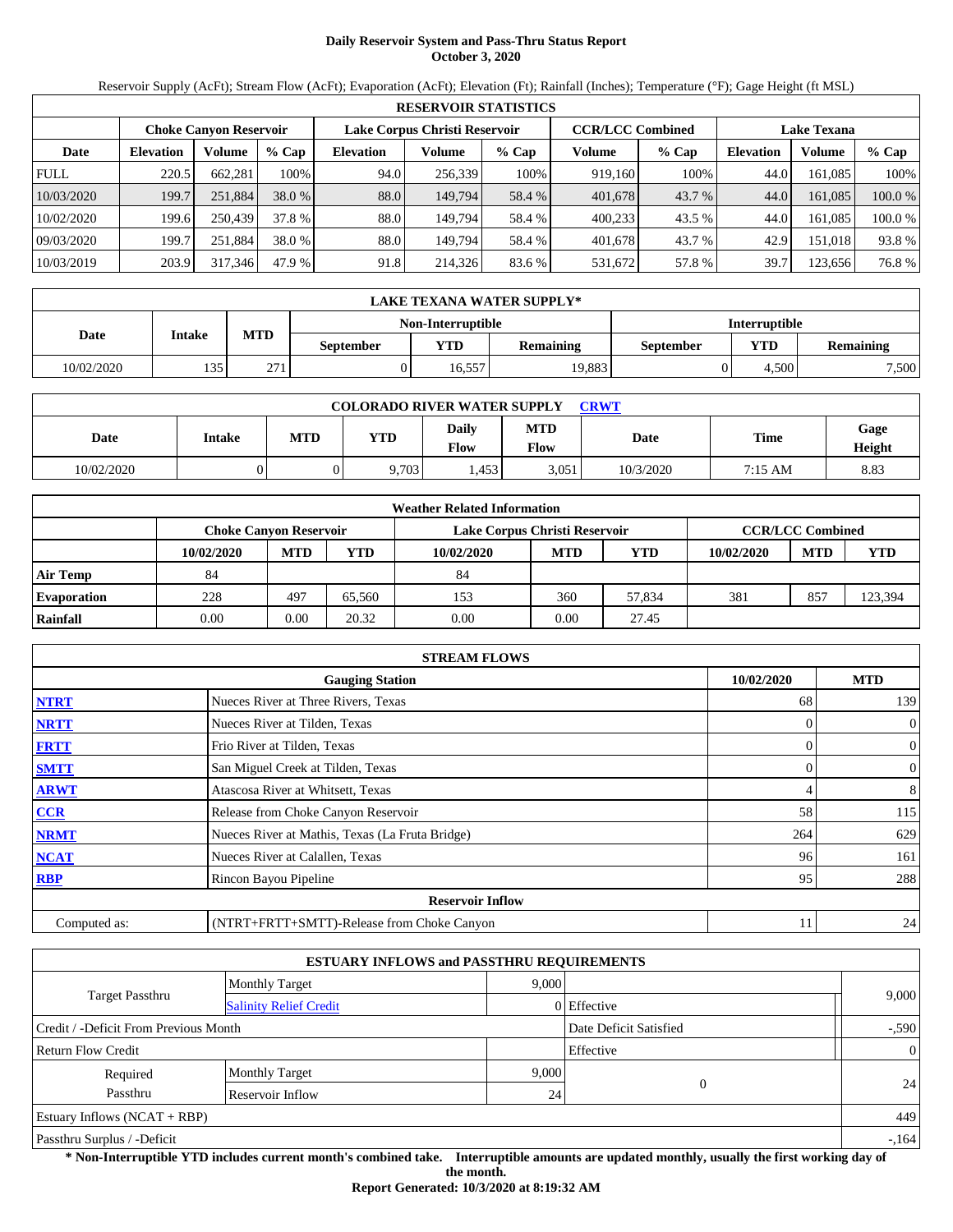# **Daily Reservoir System and Pass-Thru Status Report October 4, 2020**

Reservoir Supply (AcFt); Stream Flow (AcFt); Evaporation (AcFt); Elevation (Ft); Rainfall (Inches); Temperature (°F); Gage Height (ft MSL)

| <b>RESERVOIR STATISTICS</b> |                                                                                                                 |         |         |                  |         |         |         |        |                  |          |         |  |
|-----------------------------|-----------------------------------------------------------------------------------------------------------------|---------|---------|------------------|---------|---------|---------|--------|------------------|----------|---------|--|
|                             | Lake Corpus Christi Reservoir<br><b>CCR/LCC Combined</b><br><b>Lake Texana</b><br><b>Choke Canvon Reservoir</b> |         |         |                  |         |         |         |        |                  |          |         |  |
| Date                        | <b>Elevation</b>                                                                                                | Volume  | $%$ Cap | <b>Elevation</b> | Volume  | $%$ Cap | Volume  | % Cap  | <b>Elevation</b> | Volume   | $%$ Cap |  |
| <b>FULL</b>                 | 220.5                                                                                                           | 662.281 | 100%    | 94.0             | 256.339 | 100%    | 919,160 | 100%   | 44.0             | 161.085  | 100%    |  |
| 10/04/2020                  | 199.6                                                                                                           | 250,439 | 37.8 %  | 87.9             | 148,255 | 57.8 %  | 398,694 | 43.4 % | 44.0             | 161.085  | 100.0 % |  |
| 10/03/2020                  | 199.7                                                                                                           | 251.884 | 38.0 %  | 88.0             | 149.794 | 58.4 %  | 401.678 | 43.7 % | 44.0             | 161.085  | 100.0 % |  |
| 09/04/2020                  | 199.8                                                                                                           | 253,336 | 38.2 %  | 88.0             | 149.794 | 58.4 %  | 403,130 | 43.9 % | 42.9             | 151.0181 | 93.8 %  |  |
| 10/04/2019                  | 203.9                                                                                                           | 317,346 | 47.9 %  | 91.8             | 214.326 | 83.6 %  | 531,672 | 57.8 % | 39.7             | 123,656  | 76.8 %  |  |

| LAKE TEXANA WATER SUPPLY* |        |            |           |                   |        |                      |       |       |  |  |
|---------------------------|--------|------------|-----------|-------------------|--------|----------------------|-------|-------|--|--|
|                           |        |            |           | Non-Interruptible |        | <b>Interruptible</b> |       |       |  |  |
| Date                      | Intake | <b>MTD</b> | September | <b>Remaining</b>  |        |                      |       |       |  |  |
| 10/03/2020                | 136    | 407        |           | 16.557            | 19.883 |                      | 4.500 | 7,500 |  |  |

| <b>COLORADO RIVER WATER SUPPLY</b><br><b>CRWT</b> |        |     |            |                      |                    |           |             |                |  |  |
|---------------------------------------------------|--------|-----|------------|----------------------|--------------------|-----------|-------------|----------------|--|--|
| Date                                              | Intake | MTD | <b>YTD</b> | <b>Daily</b><br>Flow | <b>MTD</b><br>Flow | Date      | <b>Time</b> | Gage<br>Height |  |  |
| 10/03/2020                                        |        |     | 9,703      | .346                 | 4,397              | 10/4/2020 | 7:15 AM     | 8.69           |  |  |

| <b>Weather Related Information</b> |                        |            |                         |            |            |            |            |            |         |  |  |
|------------------------------------|------------------------|------------|-------------------------|------------|------------|------------|------------|------------|---------|--|--|
|                                    | Choke Canvon Reservoir |            | <b>CCR/LCC Combined</b> |            |            |            |            |            |         |  |  |
|                                    | 10/03/2020             | <b>MTD</b> | YTD                     | 10/03/2020 | <b>MTD</b> | <b>YTD</b> | 10/03/2020 | <b>MTD</b> | YTD     |  |  |
| <b>Air Temp</b>                    | 86                     |            |                         | 86         |            |            |            |            |         |  |  |
| <b>Evaporation</b>                 | 235                    | 732        | 65.795                  | 197        | 557        | 58.031     | 432        | .289       | 123,826 |  |  |
| Rainfall                           | 0.00                   | 0.00       | 20.32                   | 0.00       | 0.00       | 27.45      |            |            |         |  |  |

|                                      | <b>STREAM FLOWS</b>                             |     |                |  |  |  |  |  |  |
|--------------------------------------|-------------------------------------------------|-----|----------------|--|--|--|--|--|--|
| 10/03/2020<br><b>Gauging Station</b> |                                                 |     |                |  |  |  |  |  |  |
| <b>NTRT</b>                          | Nueces River at Three Rivers, Texas             | 66  | 205            |  |  |  |  |  |  |
| <b>NRTT</b>                          | Nueces River at Tilden, Texas                   |     | $\overline{0}$ |  |  |  |  |  |  |
| <b>FRTT</b>                          | Frio River at Tilden, Texas                     |     | $\overline{0}$ |  |  |  |  |  |  |
| <b>SMTT</b>                          | San Miguel Creek at Tilden, Texas               | 0   | $\overline{0}$ |  |  |  |  |  |  |
| <b>ARWT</b>                          | Atascosa River at Whitsett, Texas               | 6   | 14             |  |  |  |  |  |  |
| CCR                                  | Release from Choke Canyon Reservoir             | 58  | 173            |  |  |  |  |  |  |
| <b>NRMT</b>                          | Nueces River at Mathis, Texas (La Fruta Bridge) | 202 | 832            |  |  |  |  |  |  |
| <b>NCAT</b>                          | Nueces River at Calallen, Texas                 | 143 | 304            |  |  |  |  |  |  |
| <b>RBP</b>                           | Rincon Bayou Pipeline                           | 0   | 288            |  |  |  |  |  |  |
|                                      | <b>Reservoir Inflow</b>                         |     |                |  |  |  |  |  |  |
| Computed as:                         | (NTRT+FRTT+SMTT)-Release from Choke Canyon      | 8   | 32             |  |  |  |  |  |  |

| <b>ESTUARY INFLOWS and PASSTHRU REQUIREMENTS</b> |                               |                 |                        |         |  |  |  |  |  |
|--------------------------------------------------|-------------------------------|-----------------|------------------------|---------|--|--|--|--|--|
|                                                  | <b>Monthly Target</b>         |                 | 9.000                  |         |  |  |  |  |  |
| <b>Target Passthru</b>                           | <b>Salinity Relief Credit</b> |                 | 0 Effective            | 9,000   |  |  |  |  |  |
| Credit / -Deficit From Previous Month            |                               |                 | Date Deficit Satisfied | $-.590$ |  |  |  |  |  |
| Return Flow Credit                               | Effective                     | $\overline{0}$  |                        |         |  |  |  |  |  |
| Required                                         | <b>Monthly Target</b>         | 9,000           |                        |         |  |  |  |  |  |
| Passthru                                         | <b>Reservoir Inflow</b>       | 32 <sub>1</sub> | $\overline{0}$         | 32      |  |  |  |  |  |
| Estuary Inflows $(NCAT + RBP)$                   |                               |                 |                        | 592     |  |  |  |  |  |
| Passthru Surplus / -Deficit                      |                               |                 |                        | $-30$   |  |  |  |  |  |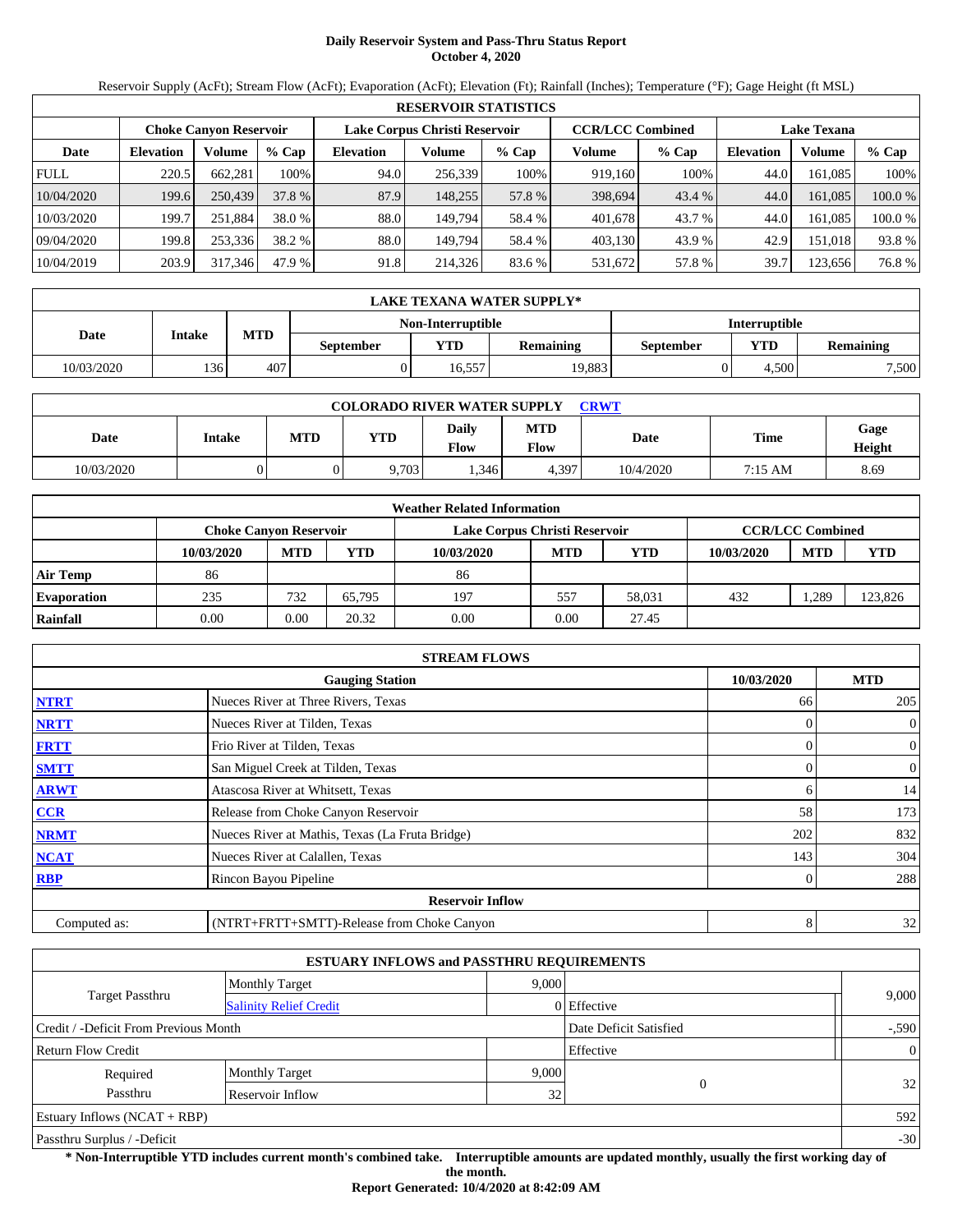# **Daily Reservoir System and Pass-Thru Status Report October 5, 2020**

Reservoir Supply (AcFt); Stream Flow (AcFt); Evaporation (AcFt); Elevation (Ft); Rainfall (Inches); Temperature (°F); Gage Height (ft MSL)

|             | <b>RESERVOIR STATISTICS</b> |                               |         |                               |         |         |                         |         |                    |         |         |
|-------------|-----------------------------|-------------------------------|---------|-------------------------------|---------|---------|-------------------------|---------|--------------------|---------|---------|
|             |                             | <b>Choke Canvon Reservoir</b> |         | Lake Corpus Christi Reservoir |         |         | <b>CCR/LCC Combined</b> |         | <b>Lake Texana</b> |         |         |
| Date        | <b>Elevation</b>            | Volume                        | $%$ Cap | <b>Elevation</b>              | Volume  | $%$ Cap | Volume                  | $%$ Cap | <b>Elevation</b>   | Volume  | $%$ Cap |
| <b>FULL</b> | 220.5                       | 662.281                       | 100%    | 94.0                          | 256.339 | 100%    | 919.160                 | 100%    | 44.0               | 161.085 | 100%    |
| 10/05/2020  | 199.6                       | 250,439                       | 37.8 %  | 87.9                          | 148,255 | 57.8 %  | 398,694                 | 43.4 %  | 44.0               | 161.085 | 100.0 % |
| 10/04/2020  | 199.6                       | 250.439                       | 37.8 %  | 87.9                          | 148.255 | 57.8 %  | 398,694                 | 43.4 %  | 44.0               | 161.085 | 100.0 % |
| 09/05/2020  | 199.7                       | 251.884                       | 38.0 %  | 88.0                          | 149.794 | 58.4 %  | 401.678                 | 43.7 %  | 42.9               | 151.018 | 93.8 %  |
| 10/05/2019  | 203.9                       | 317,346                       | 47.9 %  | 91.8                          | 214,326 | 83.6 %  | 531,672                 | 57.8 %  | 39.7               | 123,656 | 76.8 %  |

|            | <b>LAKE TEXANA WATER SUPPLY*</b> |            |                  |                   |                  |                      |                         |       |  |  |  |
|------------|----------------------------------|------------|------------------|-------------------|------------------|----------------------|-------------------------|-------|--|--|--|
|            |                                  |            |                  | Non-Interruptible |                  | <b>Interruptible</b> |                         |       |  |  |  |
| Date       | Intake                           | <b>MTD</b> | <b>September</b> | <b>YTD</b>        | <b>Remaining</b> | <b>September</b>     | YTD<br><b>Remaining</b> |       |  |  |  |
| 10/04/2020 | 135                              | 542        |                  | 16.557            | 19.883           |                      | 4.500                   | 7,500 |  |  |  |

| <b>COLORADO RIVER WATER SUPPLY</b><br><b>CRWT</b> |        |            |            |               |             |           |             |                |  |  |
|---------------------------------------------------|--------|------------|------------|---------------|-------------|-----------|-------------|----------------|--|--|
| Date                                              | Intake | <b>MTD</b> | <b>YTD</b> | Daily<br>Flow | MTD<br>Flow | Date      | <b>Time</b> | Gage<br>Height |  |  |
| 10/04/2020                                        |        |            | 9,703      | 0.328         | 5,725       | 10/5/2020 | 7:15 AM     | 8.63           |  |  |

|                    |            |                               |        | <b>Weather Related Information</b> |            |            |            |                         |            |
|--------------------|------------|-------------------------------|--------|------------------------------------|------------|------------|------------|-------------------------|------------|
|                    |            | <b>Choke Canvon Reservoir</b> |        | Lake Corpus Christi Reservoir      |            |            |            | <b>CCR/LCC Combined</b> |            |
|                    | 10/04/2020 | <b>MTD</b>                    | YTD    | 10/04/2020                         | <b>MTD</b> | <b>YTD</b> | 10/04/2020 | <b>MTD</b>              | <b>YTD</b> |
| <b>Air Temp</b>    | 84         |                               |        | 87                                 |            |            |            |                         |            |
| <b>Evaporation</b> | 227        | 959                           | 66.022 | 206                                | 763        | 58.237     | 433        | 1.722                   | 124,259    |
| Rainfall           | 0.00       | 0.00                          | 20.32  | 0.00                               | 0.00       | 27.45      |            |                         |            |

|              | <b>STREAM FLOWS</b>                             |            |                |
|--------------|-------------------------------------------------|------------|----------------|
|              | <b>Gauging Station</b>                          | 10/04/2020 | <b>MTD</b>     |
| <b>NTRT</b>  | Nueces River at Three Rivers, Texas             | 64         | 269            |
| <b>NRTT</b>  | Nueces River at Tilden, Texas                   |            | $\overline{0}$ |
| <b>FRTT</b>  | Frio River at Tilden, Texas                     |            | $\overline{0}$ |
| <b>SMTT</b>  | San Miguel Creek at Tilden, Texas               | 0          | $\overline{0}$ |
| <b>ARWT</b>  | Atascosa River at Whitsett, Texas               | 9          | 23             |
| CCR          | Release from Choke Canyon Reservoir             | 58         | 230            |
| <b>NRMT</b>  | Nueces River at Mathis, Texas (La Fruta Bridge) | 202        | 1,034          |
| <b>NCAT</b>  | Nueces River at Calallen, Texas                 | 84         | 388            |
| <b>RBP</b>   | Rincon Bayou Pipeline                           | 0          | 288            |
|              | <b>Reservoir Inflow</b>                         |            |                |
| Computed as: | (NTRT+FRTT+SMTT)-Release from Choke Canyon      | 7          | 39             |

|                                       | <b>ESTUARY INFLOWS and PASSTHRU REQUIREMENTS</b> |       |                        |                |  |  |  |
|---------------------------------------|--------------------------------------------------|-------|------------------------|----------------|--|--|--|
|                                       | <b>Monthly Target</b>                            | 9.000 |                        |                |  |  |  |
| Target Passthru                       | <b>Salinity Relief Credit</b>                    |       | 0 Effective            | 9,000          |  |  |  |
| Credit / -Deficit From Previous Month |                                                  |       | Date Deficit Satisfied | $-.590$        |  |  |  |
| Return Flow Credit                    |                                                  |       | Effective              | $\overline{0}$ |  |  |  |
| Required                              | <b>Monthly Target</b>                            | 9,000 |                        |                |  |  |  |
| Passthru                              | Reservoir Inflow                                 | 39    | $\overline{0}$         | 39             |  |  |  |
| Estuary Inflows $(NCAT + RBP)$        |                                                  |       |                        | 676            |  |  |  |
| Passthru Surplus / -Deficit           |                                                  |       |                        |                |  |  |  |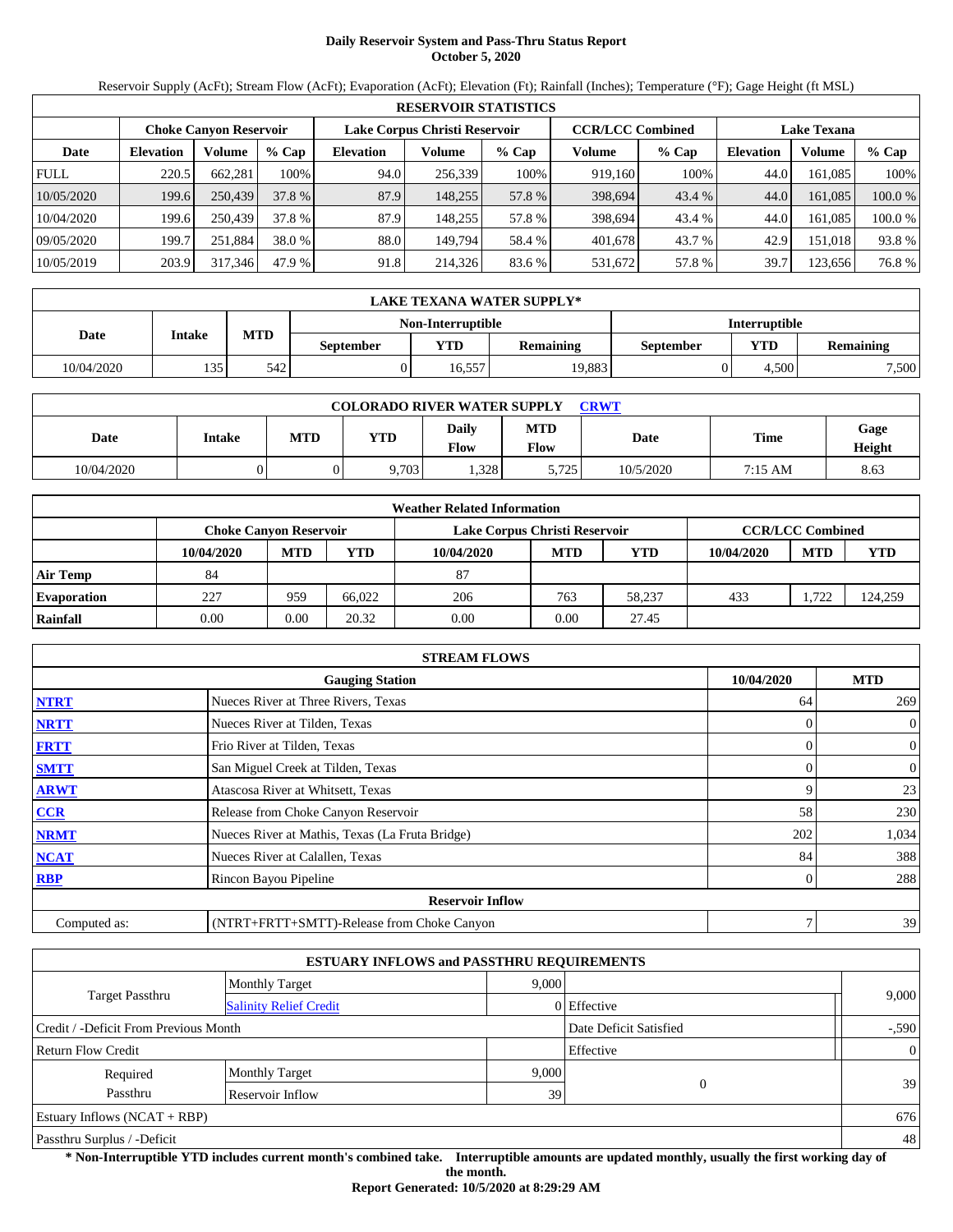# **Daily Reservoir System and Pass-Thru Status Report October 6, 2020**

Reservoir Supply (AcFt); Stream Flow (AcFt); Evaporation (AcFt); Elevation (Ft); Rainfall (Inches); Temperature (°F); Gage Height (ft MSL)

|             | <b>RESERVOIR STATISTICS</b> |                               |         |                               |         |         |                         |         |                    |         |         |
|-------------|-----------------------------|-------------------------------|---------|-------------------------------|---------|---------|-------------------------|---------|--------------------|---------|---------|
|             |                             | <b>Choke Canvon Reservoir</b> |         | Lake Corpus Christi Reservoir |         |         | <b>CCR/LCC Combined</b> |         | <b>Lake Texana</b> |         |         |
| Date        | <b>Elevation</b>            | Volume                        | $%$ Cap | <b>Elevation</b>              | Volume  | $%$ Cap | Volume                  | $%$ Cap | <b>Elevation</b>   | Volume  | % Cap   |
| <b>FULL</b> | 220.5                       | 662.281                       | 100%    | 94.0                          | 256,339 | 100%    | 919.160                 | 100%    | 44.0               | 161.085 | 100%    |
| 10/06/2020  | 199.6                       | 250,439                       | 37.8 %  | 87.9                          | 148.255 | 57.8 %  | 398,694                 | 43.4 %  | 43.9               | 160.156 | 99.4 %  |
| 10/05/2020  | 199.6                       | 250.439                       | 37.8 %  | 87.9                          | 148.255 | 57.8 %  | 398,694                 | 43.4 %  | 44.0               | 161.085 | 100.0 % |
| 09/06/2020  | 199.7                       | 251,884                       | 38.0 %  | 87.9                          | 148.255 | 57.8 %  | 400.139                 | 43.5 %  | 42.9               | 151.018 | 93.8%   |
| 10/06/2019  | 203.9                       | 317,346                       | 47.9 %  | 91.8                          | 214,326 | 83.6 %  | 531,672                 | 57.8 %  | 39.6               | 122,849 | 76.3 %  |

|            | LAKE TEXANA WATER SUPPLY* |            |                  |                   |                  |                      |                         |       |  |  |  |
|------------|---------------------------|------------|------------------|-------------------|------------------|----------------------|-------------------------|-------|--|--|--|
|            |                           |            |                  | Non-Interruptible |                  | <b>Interruptible</b> |                         |       |  |  |  |
| Date       | Intake                    | <b>MTD</b> | <b>September</b> | <b>YTD</b>        | <b>Remaining</b> | September            | YTD<br><b>Remaining</b> |       |  |  |  |
| 10/05/2020 | 125.<br>ں ر               | 677        |                  | 16.557            | 19.883           |                      | 4.500                   | 7,500 |  |  |  |

| <b>COLORADO RIVER WATER SUPPLY</b><br><b>CRWT</b> |        |            |            |               |             |           |             |                |  |  |
|---------------------------------------------------|--------|------------|------------|---------------|-------------|-----------|-------------|----------------|--|--|
| Date                                              | Intake | <b>MTD</b> | <b>YTD</b> | Daily<br>Flow | MTD<br>Flow | Date      | <b>Time</b> | Gage<br>Height |  |  |
| 10/05/2020                                        |        |            | 9,703      | 1,399         | 7,124       | 10/6/2020 | 7:15 AM     | 8.75           |  |  |

|                    |                        |            |        | <b>Weather Related Information</b> |            |            |            |                         |         |
|--------------------|------------------------|------------|--------|------------------------------------|------------|------------|------------|-------------------------|---------|
|                    | Choke Canvon Reservoir |            |        | Lake Corpus Christi Reservoir      |            |            |            | <b>CCR/LCC Combined</b> |         |
|                    | 10/05/2020             | <b>MTD</b> | YTD    | 10/05/2020                         | <b>MTD</b> | <b>YTD</b> | 10/05/2020 | <b>MTD</b>              | YTD     |
| <b>Air Temp</b>    | 86                     |            |        | 87                                 |            |            |            |                         |         |
| <b>Evaporation</b> | 185                    | .144       | 66,207 | 170                                | 933        | 58,407     | 355        | 2.077                   | 124,614 |
| Rainfall           | 0.00                   | 0.00       | 20.32  | 0.00                               | 0.00       | 27.45      |            |                         |         |

|              | <b>STREAM FLOWS</b>                             |            |                |
|--------------|-------------------------------------------------|------------|----------------|
|              | <b>Gauging Station</b>                          | 10/05/2020 | <b>MTD</b>     |
| <b>NTRT</b>  | Nueces River at Three Rivers, Texas             | 67         | 336            |
| <b>NRTT</b>  | Nueces River at Tilden, Texas                   |            | $\overline{0}$ |
| <b>FRTT</b>  | Frio River at Tilden, Texas                     |            | $\overline{0}$ |
| <b>SMTT</b>  | San Miguel Creek at Tilden, Texas               | 0          | $\overline{0}$ |
| <b>ARWT</b>  | Atascosa River at Whitsett, Texas               | 8          | 31             |
| CCR          | Release from Choke Canyon Reservoir             | 58         | 288            |
| <b>NRMT</b>  | Nueces River at Mathis, Texas (La Fruta Bridge) | 202        | 1,237          |
| <b>NCAT</b>  | Nueces River at Calallen, Texas                 | 45         | 433            |
| <b>RBP</b>   | Rincon Bayou Pipeline                           | 0          | 288            |
|              | <b>Reservoir Inflow</b>                         |            |                |
| Computed as: | (NTRT+FRTT+SMTT)-Release from Choke Canyon      | 10         | 49             |

|                                       |                               |       | <b>ESTUARY INFLOWS and PASSTHRU REQUIREMENTS</b> |            |         |
|---------------------------------------|-------------------------------|-------|--------------------------------------------------|------------|---------|
|                                       | <b>Monthly Target</b>         | 9.000 |                                                  |            |         |
| <b>Target Passthru</b>                | <b>Salinity Relief Credit</b> |       | 0 Effective                                      |            | 9,000   |
| Credit / -Deficit From Previous Month |                               |       | Date Deficit Satisfied                           | 10/04/2020 | $-.590$ |
| <b>Return Flow Credit</b>             |                               |       | Effective                                        |            | 500     |
| Required                              | <b>Monthly Target</b>         | 9,000 |                                                  |            |         |
| Passthru                              | Reservoir Inflow              | 49    | $\theta$                                         |            | 49      |
| Estuary Inflows $(NCAT + RBP)$        |                               |       |                                                  |            | 721     |
| Passthru Surplus / -Deficit           |                               |       |                                                  |            | 583     |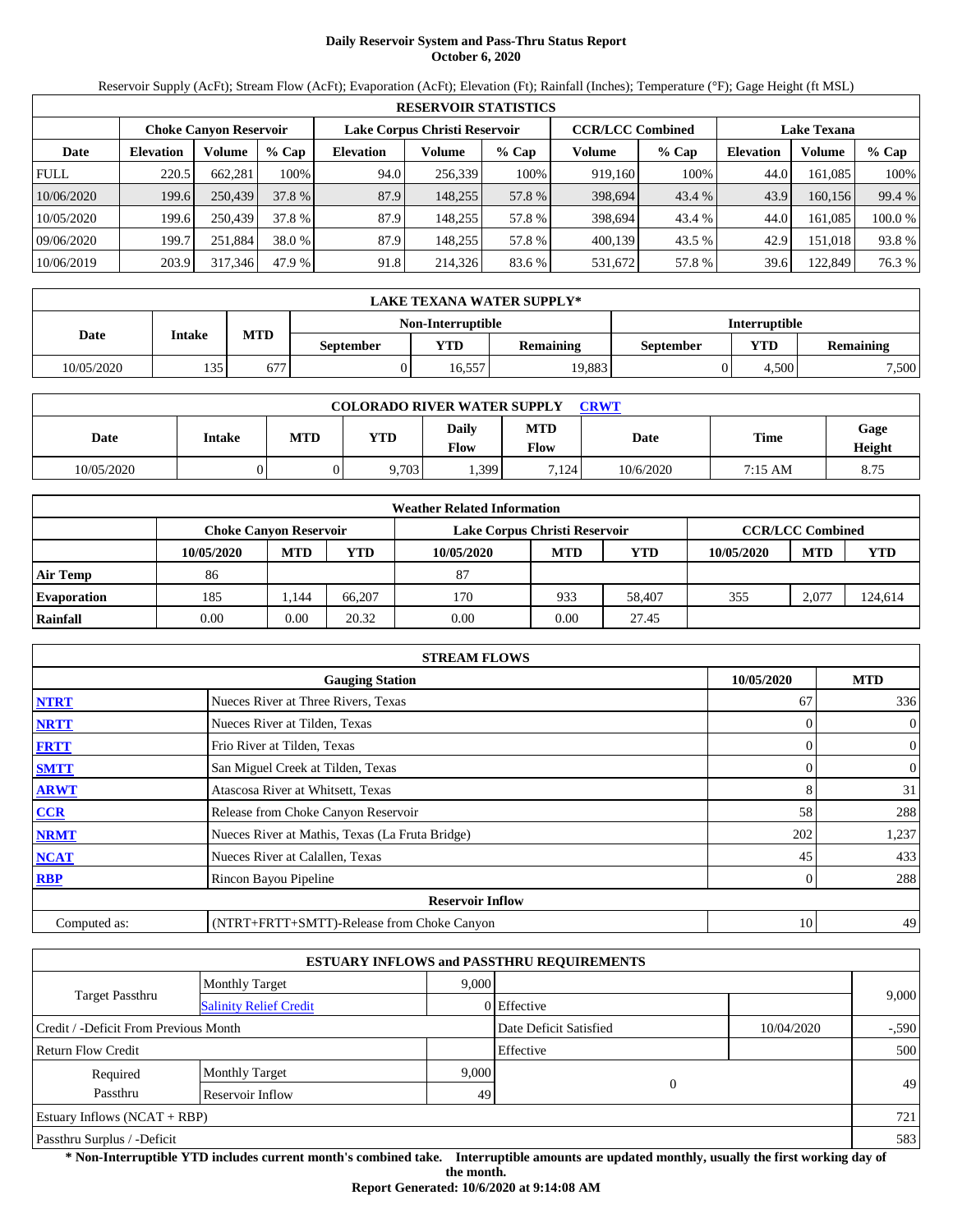# **Daily Reservoir System and Pass-Thru Status Report October 7, 2020**

Reservoir Supply (AcFt); Stream Flow (AcFt); Evaporation (AcFt); Elevation (Ft); Rainfall (Inches); Temperature (°F); Gage Height (ft MSL)

|             |                  |                               |         |                  | <b>RESERVOIR STATISTICS</b>   |         |                         |         |                  |                    |        |
|-------------|------------------|-------------------------------|---------|------------------|-------------------------------|---------|-------------------------|---------|------------------|--------------------|--------|
|             |                  | <b>Choke Canyon Reservoir</b> |         |                  | Lake Corpus Christi Reservoir |         | <b>CCR/LCC Combined</b> |         |                  | <b>Lake Texana</b> |        |
| Date        | <b>Elevation</b> | Volume                        | $%$ Cap | <b>Elevation</b> | Volume                        | $%$ Cap | Volume                  | $%$ Cap | <b>Elevation</b> | Volume             | % Cap  |
| <b>FULL</b> | 220.5            | 662.281                       | 100%    | 94.0             | 256,339                       | 100%    | 919,160                 | 100%    | 44.0             | 161.085            | 100%   |
| 10/07/2020  | 199.6            | 250,439                       | 37.8 %  | 87.9             | 148.255                       | 57.8 %  | 398,694                 | 43.4 %  | 43.9             | 160.156            | 99.4 % |
| 10/06/2020  | 199.6            | 250,439                       | 37.8 %  | 87.9             | 148.255                       | 57.8 %  | 398.694                 | 43.4 %  | 43.9             | 160.156            | 99.4 % |
| 09/07/2020  | 199.7            | 251.884                       | 38.0 %  | 87.9             | 148.255                       | 57.8 %  | 400,139                 | 43.5 %  | 42.9             | 151.018            | 93.8%  |
| 10/07/2019  | 203.8            | 315,698                       | 47.6 %  | 91.8             | 214,326                       | 83.6 %  | 530,024                 | 57.7 %  | 39.6             | 122,849            | 76.3 % |

|            | LAKE TEXANA WATER SUPPLY* |            |           |                   |                  |                      |       |                  |  |  |  |
|------------|---------------------------|------------|-----------|-------------------|------------------|----------------------|-------|------------------|--|--|--|
|            |                           |            |           | Non-Interruptible |                  | <b>Interruptible</b> |       |                  |  |  |  |
| Date       | Intake                    | <b>MTD</b> | September | <b>YTD</b>        | <b>Remaining</b> | September            | YTD   | <b>Remaining</b> |  |  |  |
| 10/06/2020 | 134                       | 811        |           | 16.557            | 19.883           |                      | 4.500 | 7,500            |  |  |  |

| <b>COLORADO RIVER WATER SUPPLY</b><br>CRWT |        |            |            |                      |                    |           |             |                |  |  |
|--------------------------------------------|--------|------------|------------|----------------------|--------------------|-----------|-------------|----------------|--|--|
| Date                                       | Intake | <b>MTD</b> | <b>YTD</b> | Daily<br><b>Flow</b> | <b>MTD</b><br>Flow | Date      | <b>Time</b> | Gage<br>Height |  |  |
| 10/06/2020                                 |        |            | 2,703      | ,062                 | 8,186              | 10/7/2020 | 7:15 AM     | 8.57           |  |  |

|                    |                               |            |        | <b>Weather Related Information</b> |            |        |            |                         |         |
|--------------------|-------------------------------|------------|--------|------------------------------------|------------|--------|------------|-------------------------|---------|
|                    | <b>Choke Canvon Reservoir</b> |            |        | Lake Corpus Christi Reservoir      |            |        |            | <b>CCR/LCC Combined</b> |         |
|                    | 10/06/2020                    | <b>MTD</b> | YTD    | 10/06/2020                         | <b>MTD</b> | YTD    | 10/06/2020 | <b>MTD</b>              | YTD     |
| <b>Air Temp</b>    | 87                            |            |        | 88                                 |            |        |            |                         |         |
| <b>Evaporation</b> | 193                           | .337       | 66.400 | 72                                 | 1.005      | 58.479 | 265        | 2.342                   | 124,879 |
| Rainfall           | 0.00                          | 0.00       | 20.32  | 0.00                               | 0.00       | 27.45  |            |                         |         |

|              | <b>STREAM FLOWS</b>                             |            |                |
|--------------|-------------------------------------------------|------------|----------------|
|              | <b>Gauging Station</b>                          | 10/06/2020 | <b>MTD</b>     |
| <b>NTRT</b>  | Nueces River at Three Rivers, Texas             | 67         | 403            |
| <b>NRTT</b>  | Nueces River at Tilden, Texas                   |            | $\overline{0}$ |
| <b>FRTT</b>  | Frio River at Tilden, Texas                     |            | $\overline{0}$ |
| <b>SMTT</b>  | San Miguel Creek at Tilden, Texas               | 0          | $\overline{0}$ |
| <b>ARWT</b>  | Atascosa River at Whitsett, Texas               | 8          | 39             |
| CCR          | Release from Choke Canyon Reservoir             | 58         | 345            |
| <b>NRMT</b>  | Nueces River at Mathis, Texas (La Fruta Bridge) | 202        | 1,439          |
| <b>NCAT</b>  | Nueces River at Calallen, Texas                 | 40         | 473            |
| <b>RBP</b>   | Rincon Bayou Pipeline                           | 0          | 288            |
|              | <b>Reservoir Inflow</b>                         |            |                |
| Computed as: | (NTRT+FRTT+SMTT)-Release from Choke Canyon      | 9          | 58             |

|                                       |                               |       | <b>ESTUARY INFLOWS and PASSTHRU REQUIREMENTS</b> |            |         |
|---------------------------------------|-------------------------------|-------|--------------------------------------------------|------------|---------|
|                                       | <b>Monthly Target</b>         | 9.000 |                                                  |            |         |
| <b>Target Passthru</b>                | <b>Salinity Relief Credit</b> |       | 0 Effective                                      |            | 9,000   |
| Credit / -Deficit From Previous Month |                               |       | Date Deficit Satisfied                           | 10/04/2020 | $-.590$ |
| <b>Return Flow Credit</b>             |                               |       | Effective                                        |            | 500     |
| Required                              | <b>Monthly Target</b>         | 9,000 |                                                  |            |         |
| Passthru                              | Reservoir Inflow              | 58    | $\Omega$                                         |            | 58      |
| Estuary Inflows $(NCAT + RBP)$        |                               |       |                                                  |            | 761     |
| Passthru Surplus / -Deficit           |                               |       |                                                  |            | 614     |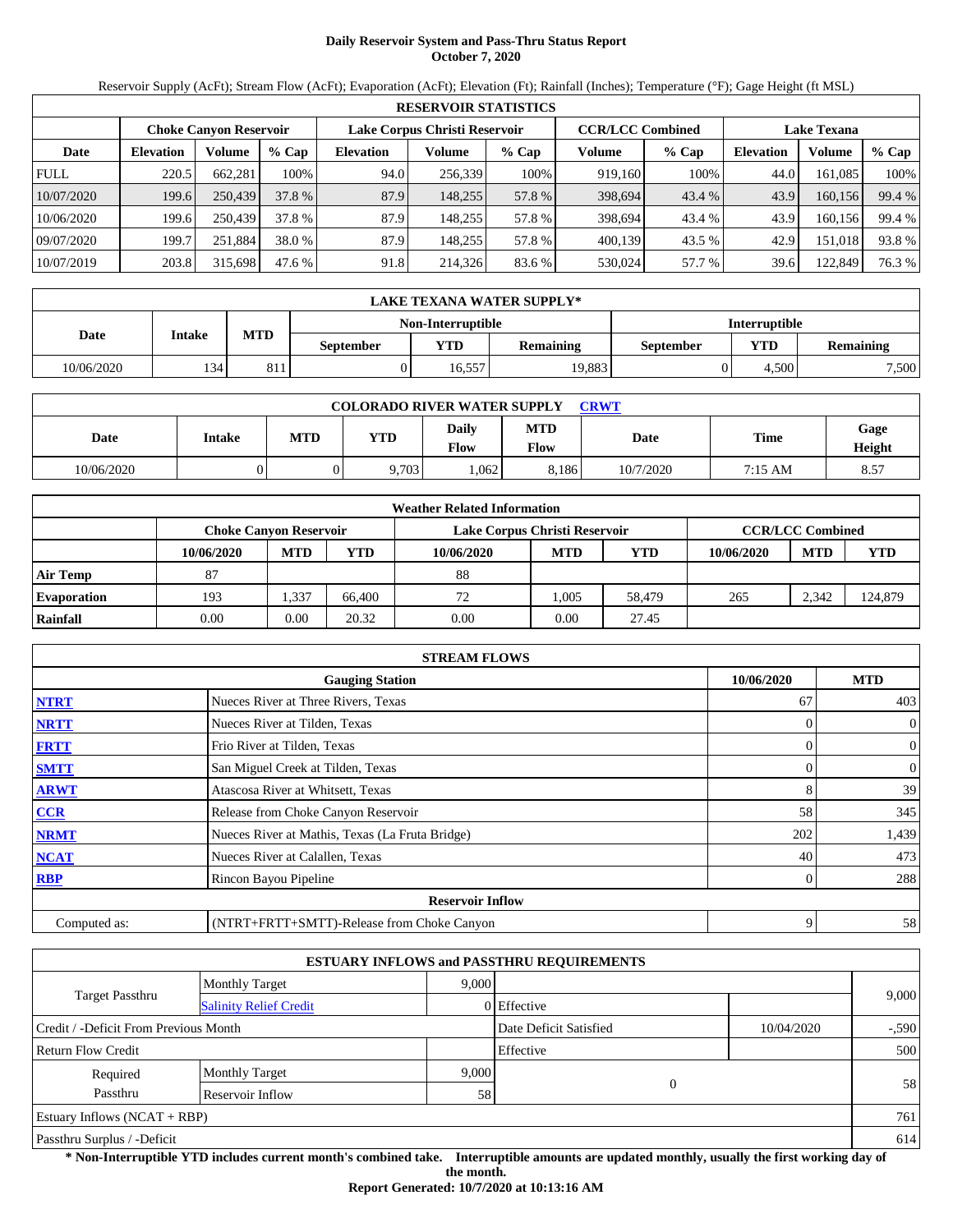# **Daily Reservoir System and Pass-Thru Status Report October 8, 2020**

Reservoir Supply (AcFt); Stream Flow (AcFt); Evaporation (AcFt); Elevation (Ft); Rainfall (Inches); Temperature (°F); Gage Height (ft MSL)

|             | <b>RESERVOIR STATISTICS</b>                                                        |         |         |                  |         |                    |         |        |                  |         |        |
|-------------|------------------------------------------------------------------------------------|---------|---------|------------------|---------|--------------------|---------|--------|------------------|---------|--------|
|             | Lake Corpus Christi Reservoir<br><b>CCR/LCC Combined</b><br>Choke Canvon Reservoir |         |         |                  |         | <b>Lake Texana</b> |         |        |                  |         |        |
| Date        | <b>Elevation</b>                                                                   | Volume  | $%$ Cap | <b>Elevation</b> | Volume  | $%$ Cap            | Volume  | % Cap  | <b>Elevation</b> | Volume  | % Cap  |
| <b>FULL</b> | 220.5                                                                              | 662,281 | 100%    | 94.0             | 256.339 | 100%               | 919,160 | 100%   | 44.0             | 161,085 | 100%   |
| 10/08/2020  | 199.5                                                                              | 249,001 | 37.6%   | 87.8             | 148.255 | 57.8 %             | 397,256 | 43.2 % | 43.9             | 160,156 | 99.4 % |
| 10/07/2020  | 199.6                                                                              | 250,439 | 37.8 %  | 87.9             | 148.255 | 57.8 %             | 398,694 | 43.4 % | 43.9             | 160.156 | 99.4 % |
| 09/08/2020  | 199.7                                                                              | 251.884 | 38.0 %  | 87.9             | 148.255 | 57.8 %             | 400.139 | 43.5 % | 42.8             | 150.120 | 93.2 % |
| 10/08/2019  | 203.8                                                                              | 315,698 | 47.6 %  | 91.7             | 212,485 | 82.9 %             | 528,183 | 57.5 % | 39.5             | 122,045 | 75.8%  |

|            | LAKE TEXANA WATER SUPPLY* |            |                  |                   |                  |                      |       |                  |  |  |  |
|------------|---------------------------|------------|------------------|-------------------|------------------|----------------------|-------|------------------|--|--|--|
|            |                           |            |                  | Non-Interruptible |                  | <b>Interruptible</b> |       |                  |  |  |  |
| Date       | Intake                    | <b>MTD</b> | <b>September</b> | <b>YTD</b>        | <b>Remaining</b> | September            | YTD   | <b>Remaining</b> |  |  |  |
| 10/07/2020 | 133                       | 944        |                  | 16.557            | 19.883           |                      | 4.500 | 7,500            |  |  |  |

| <b>COLORADO RIVER WATER SUPPLY</b><br><b>CRWT</b> |        |            |       |                      |                    |           |             |                |  |  |
|---------------------------------------------------|--------|------------|-------|----------------------|--------------------|-----------|-------------|----------------|--|--|
| Date                                              | Intake | <b>MTD</b> | YTD   | Daily<br><b>Flow</b> | <b>MTD</b><br>Flow | Date      | <b>Time</b> | Gage<br>Height |  |  |
| 10/07/2020                                        |        |            | 9,703 | 697                  | 8.883              | 10/8/2020 | 7:15 AM     | 7.91           |  |  |

|                    |                        |            |        | <b>Weather Related Information</b> |            |            |            |                         |         |
|--------------------|------------------------|------------|--------|------------------------------------|------------|------------|------------|-------------------------|---------|
|                    | Choke Canvon Reservoir |            |        | Lake Corpus Christi Reservoir      |            |            |            | <b>CCR/LCC Combined</b> |         |
|                    | 10/07/2020             | <b>MTD</b> | YTD    | 10/07/2020                         | <b>MTD</b> | <b>YTD</b> | 10/07/2020 | <b>MTD</b>              | YTD     |
| <b>Air Temp</b>    | 86                     |            |        | 888                                |            |            |            |                         |         |
| <b>Evaporation</b> | 226                    | .563       | 66.626 | 116                                | 1.121      | 58.595     | 342        | 2.684                   | 125.221 |
| Rainfall           | 0.00                   | 0.00       | 20.32  | 0.00                               | 0.00       | 27.45      |            |                         |         |

|              | <b>STREAM FLOWS</b>                             |            |                |
|--------------|-------------------------------------------------|------------|----------------|
|              | <b>Gauging Station</b>                          | 10/07/2020 | <b>MTD</b>     |
| <b>NTRT</b>  | Nueces River at Three Rivers, Texas             | 66         | 469            |
| <b>NRTT</b>  | Nueces River at Tilden, Texas                   |            | $\overline{0}$ |
| <b>FRTT</b>  | Frio River at Tilden, Texas                     |            | $\overline{0}$ |
| <b>SMTT</b>  | San Miguel Creek at Tilden, Texas               | 0          | $\overline{0}$ |
| <b>ARWT</b>  | Atascosa River at Whitsett, Texas               | 3          | 41             |
| CCR          | Release from Choke Canyon Reservoir             | 58         | 403            |
| <b>NRMT</b>  | Nueces River at Mathis, Texas (La Fruta Bridge) | 185        | 1,624          |
| <b>NCAT</b>  | Nueces River at Calallen, Texas                 | 40         | 513            |
| <b>RBP</b>   | Rincon Bayou Pipeline                           | 0          | 288            |
|              | <b>Reservoir Inflow</b>                         |            |                |
| Computed as: | (NTRT+FRTT+SMTT)-Release from Choke Canyon      | 8          | 66             |

|                                       |                               |       | <b>ESTUARY INFLOWS and PASSTHRU REQUIREMENTS</b> |            |         |
|---------------------------------------|-------------------------------|-------|--------------------------------------------------|------------|---------|
|                                       | <b>Monthly Target</b>         | 9.000 |                                                  |            |         |
| <b>Target Passthru</b>                | <b>Salinity Relief Credit</b> |       | 0 Effective                                      |            | 9,000   |
| Credit / -Deficit From Previous Month |                               |       | Date Deficit Satisfied                           | 10/04/2020 | $-.590$ |
| <b>Return Flow Credit</b>             |                               |       | Effective                                        |            | 500     |
| Required                              | <b>Monthly Target</b>         | 9,000 |                                                  |            |         |
| Passthru                              | Reservoir Inflow              | 66    | $\Omega$                                         |            | 66      |
| Estuary Inflows $(NCAT + RBP)$        |                               |       |                                                  |            | 802     |
| Passthru Surplus / -Deficit           |                               |       |                                                  |            | 646     |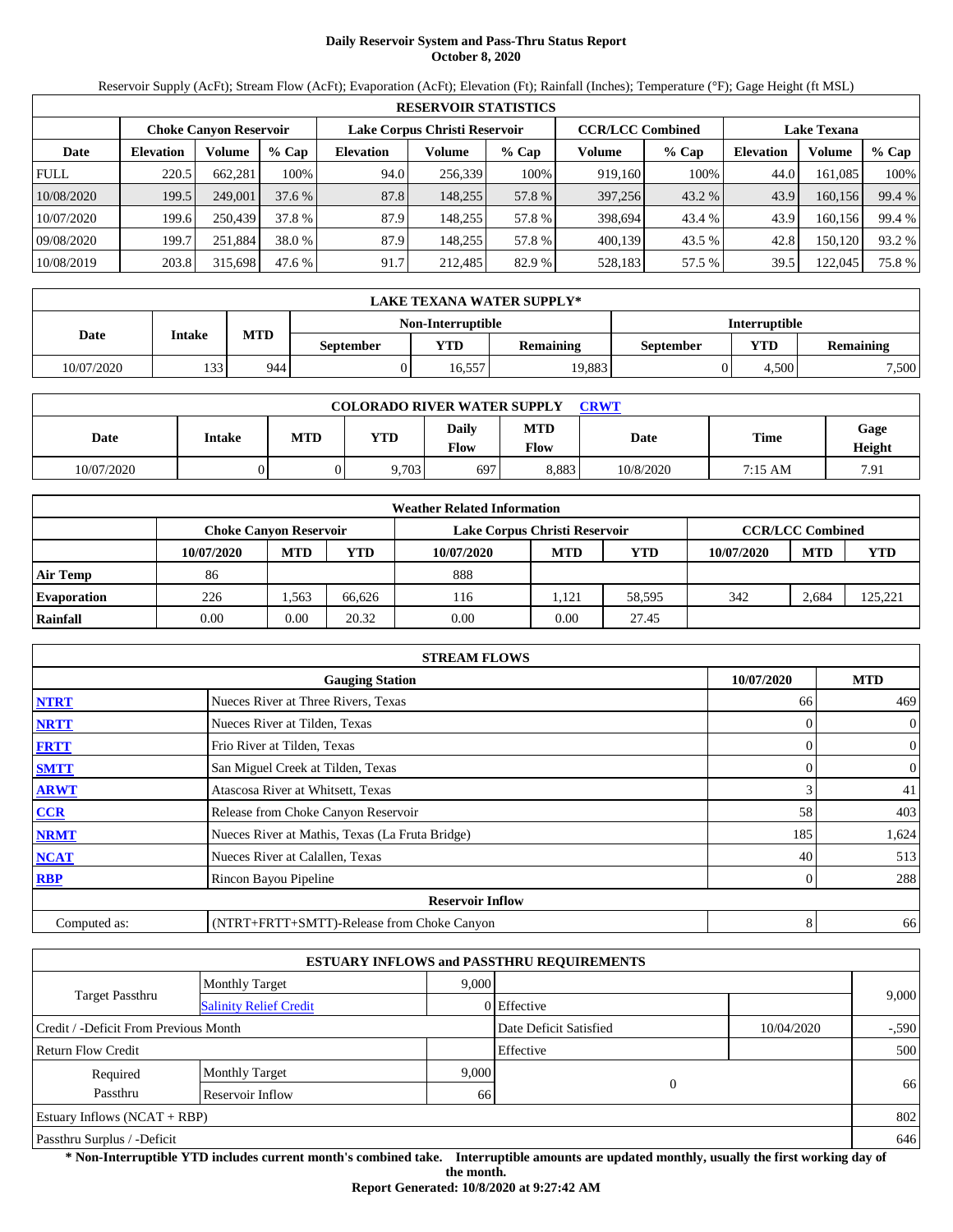# **Daily Reservoir System and Pass-Thru Status Report October 9, 2020**

Reservoir Supply (AcFt); Stream Flow (AcFt); Evaporation (AcFt); Elevation (Ft); Rainfall (Inches); Temperature (°F); Gage Height (ft MSL)

|             |                  |                               |         |                               | <b>RESERVOIR STATISTICS</b> |         |                         |         |                    |         |        |
|-------------|------------------|-------------------------------|---------|-------------------------------|-----------------------------|---------|-------------------------|---------|--------------------|---------|--------|
|             |                  | <b>Choke Canyon Reservoir</b> |         | Lake Corpus Christi Reservoir |                             |         | <b>CCR/LCC Combined</b> |         | <b>Lake Texana</b> |         |        |
| Date        | <b>Elevation</b> | Volume                        | $%$ Cap | <b>Elevation</b>              | Volume                      | $%$ Cap | Volume                  | $%$ Cap | <b>Elevation</b>   | Volume  | % Cap  |
| <b>FULL</b> | 220.5            | 662.281                       | 100%    | 94.0                          | 256,339                     | 100%    | 919.160                 | 100%    | 44.0               | 161.085 | 100%   |
| 10/09/2020  | 199.5            | 249,001                       | 37.6%   | 87.8                          | 146,723                     | 57.2 %  | 395,724                 | 43.1 %  | 43.9               | 160.156 | 99.4 % |
| 10/08/2020  | 199.5            | 249,001                       | 37.6 %  | 87.8                          | 148.255                     | 57.8 %  | 397.256                 | 43.2 %  | 43.9               | 160.156 | 99.4 % |
| 09/09/2020  | 199.7            | 251.884                       | 38.0 %  | 87.9                          | 148.255                     | 57.8 %  | 400.139                 | 43.5 %  | 42.8               | 150.120 | 93.2 % |
| 10/09/2019  | 203.8            | 315,698                       | 47.6 %  | 91.7                          | 212,485                     | 82.9 %  | 528,183                 | 57.5 %  | 39.5               | 122,045 | 75.8%  |

|            | LAKE TEXANA WATER SUPPLY* |            |                  |                   |                  |                                |       |       |  |  |  |
|------------|---------------------------|------------|------------------|-------------------|------------------|--------------------------------|-------|-------|--|--|--|
|            |                           |            |                  | Non-Interruptible |                  | <b>Interruptible</b>           |       |       |  |  |  |
| Date       | Intake                    | <b>MTD</b> | <b>September</b> | <b>YTD</b>        | <b>Remaining</b> | <b>YTD</b><br><b>September</b> |       |       |  |  |  |
| 10/08/2020 | 122                       | .077       |                  | 16.557            | 19.883           |                                | 4.500 | 7,500 |  |  |  |

| <b>COLORADO RIVER WATER SUPPLY</b><br>CRWT |        |            |       |                      |                    |           |             |                |  |  |
|--------------------------------------------|--------|------------|-------|----------------------|--------------------|-----------|-------------|----------------|--|--|
| Date                                       | Intake | <b>MTD</b> | YTD   | Daily<br><b>Flow</b> | <b>MTD</b><br>Flow | Date      | <b>Time</b> | Gage<br>Height |  |  |
| 10/08/2020                                 |        |            | 9,703 | 659                  | 9.542              | 10/9/2020 | 7:15 AM     | 7.87           |  |  |

|                    |                        |            |        | <b>Weather Related Information</b> |            |            |            |                         |            |
|--------------------|------------------------|------------|--------|------------------------------------|------------|------------|------------|-------------------------|------------|
|                    | Choke Canvon Reservoir |            |        | Lake Corpus Christi Reservoir      |            |            |            | <b>CCR/LCC Combined</b> |            |
|                    | 10/08/2020             | <b>MTD</b> | YTD    | 10/08/2020                         | <b>MTD</b> | <b>YTD</b> | 10/08/2020 | <b>MTD</b>              | <b>YTD</b> |
| <b>Air Temp</b>    | 86                     |            |        | 88                                 |            |            |            |                         |            |
| <b>Evaporation</b> | 201                    | . 764      | 66.827 | 231                                | 1.352      | 58,826     | 432        | 3.116                   | 125,653    |
| Rainfall           | 0.00                   | 0.00       | 20.32  | 0.00                               | 0.00       | 27.45      |            |                         |            |

|              | <b>STREAM FLOWS</b>                             |            |                |
|--------------|-------------------------------------------------|------------|----------------|
|              | <b>Gauging Station</b>                          | 10/08/2020 | <b>MTD</b>     |
| <b>NTRT</b>  | Nueces River at Three Rivers, Texas             | 65         | 534            |
| <b>NRTT</b>  | Nueces River at Tilden, Texas                   |            | $\overline{0}$ |
| <b>FRTT</b>  | Frio River at Tilden, Texas                     |            | $\overline{0}$ |
| <b>SMTT</b>  | San Miguel Creek at Tilden, Texas               | 0          | $\overline{0}$ |
| <b>ARWT</b>  | Atascosa River at Whitsett, Texas               | 9          | 51             |
| CCR          | Release from Choke Canyon Reservoir             | 58         | 461            |
| <b>NRMT</b>  | Nueces River at Mathis, Texas (La Fruta Bridge) | 172        | 1,796          |
| <b>NCAT</b>  | Nueces River at Calallen, Texas                 | 28         | 541            |
| <b>RBP</b>   | Rincon Bayou Pipeline                           | 0          | 288            |
|              | <b>Reservoir Inflow</b>                         |            |                |
| Computed as: | (NTRT+FRTT+SMTT)-Release from Choke Canyon      | 7          | 73             |

|                                                         |                       |       | <b>ESTUARY INFLOWS and PASSTHRU REQUIREMENTS</b> |            |         |
|---------------------------------------------------------|-----------------------|-------|--------------------------------------------------|------------|---------|
|                                                         | <b>Monthly Target</b> | 9.000 |                                                  |            |         |
| <b>Target Passthru</b><br><b>Salinity Relief Credit</b> |                       |       | 0 Effective                                      |            | 9,000   |
| Credit / -Deficit From Previous Month                   |                       |       | Date Deficit Satisfied                           | 10/04/2020 | $-.590$ |
| <b>Return Flow Credit</b>                               |                       |       | Effective                                        |            | 500     |
| Required                                                | <b>Monthly Target</b> | 9,000 |                                                  |            |         |
| Passthru<br>Reservoir Inflow                            |                       |       | 0<br>73                                          |            | 73      |
| Estuary Inflows $(NCAT + RBP)$                          |                       |       |                                                  |            | 830     |
| Passthru Surplus / -Deficit                             |                       |       |                                                  |            | 667     |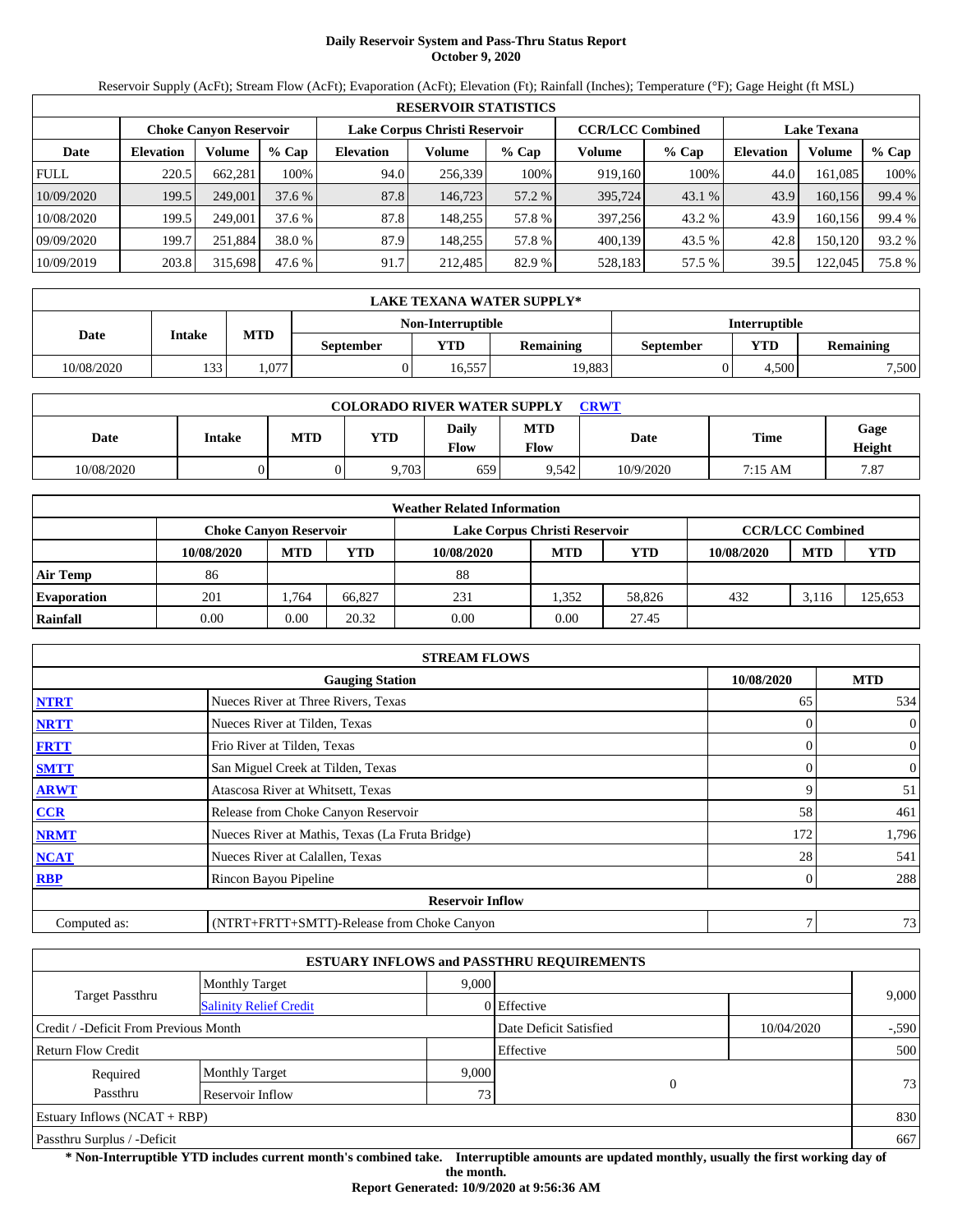# **Daily Reservoir System and Pass-Thru Status Report October 10, 2020**

Reservoir Supply (AcFt); Stream Flow (AcFt); Evaporation (AcFt); Elevation (Ft); Rainfall (Inches); Temperature (°F); Gage Height (ft MSL)

|             | <b>RESERVOIR STATISTICS</b> |                               |         |                               |         |         |                         |         |                    |         |        |  |
|-------------|-----------------------------|-------------------------------|---------|-------------------------------|---------|---------|-------------------------|---------|--------------------|---------|--------|--|
|             |                             | <b>Choke Canyon Reservoir</b> |         | Lake Corpus Christi Reservoir |         |         | <b>CCR/LCC Combined</b> |         | <b>Lake Texana</b> |         |        |  |
| Date        | <b>Elevation</b>            | Volume                        | $%$ Cap | <b>Elevation</b>              | Volume  | $%$ Cap | Volume                  | $%$ Cap | <b>Elevation</b>   | Volume  | % Cap  |  |
| <b>FULL</b> | 220.5                       | 662.281                       | 100%    | 94.0                          | 256,339 | 100%    | 919.160                 | 100%    | 44.0               | 161.085 | 100%   |  |
| 10/10/2020  | 199.5                       | 249,001                       | 37.6%   | 87.8                          | 146,723 | 57.2 %  | 395,724                 | 43.1 %  | 43.8               | 159,229 | 98.8%  |  |
| 10/09/2020  | 199.5                       | 249,001                       | 37.6 %  | 87.8                          | 146.723 | 57.2 %  | 395,724                 | 43.1 %  | 43.9               | 160.156 | 99.4 % |  |
| 09/10/2020  | 199.9                       | 254,794                       | 38.4 %  | 88.0                          | 149.794 | 58.4 %  | 404.588                 | 44.0 %  | 42.8               | 150.120 | 93.2 % |  |
| 10/10/2019  | 203.7                       | 314,054                       | 47.4 %  | 91.6                          | 210,649 | 82.2 %  | 524,703                 | 57.1 %  | 39.4               | 121,245 | 75.3 % |  |

|            | <b>LAKE TEXANA WATER SUPPLY*</b>                                                  |      |  |                   |        |                      |            |                  |  |  |
|------------|-----------------------------------------------------------------------------------|------|--|-------------------|--------|----------------------|------------|------------------|--|--|
|            |                                                                                   |      |  | Non-Interruptible |        | <b>Interruptible</b> |            |                  |  |  |
| Date       | <b>MTD</b><br>Intake<br>$\mathbf{v_{TD}}$<br><b>Remaining</b><br><b>September</b> |      |  |                   |        | <b>September</b>     | <b>YTD</b> | <b>Remaining</b> |  |  |
| 10/09/2020 | 90                                                                                | .167 |  | 16.557            | 19.883 |                      | 4.500      | 7,500            |  |  |

| <b>COLORADO RIVER WATER SUPPLY</b><br>CRWT |        |            |            |               |             |             |         |                |  |  |  |
|--------------------------------------------|--------|------------|------------|---------------|-------------|-------------|---------|----------------|--|--|--|
| Date                                       | Intake | <b>MTD</b> | <b>YTD</b> | Daily<br>Flow | MTD<br>Flow | <b>Date</b> | Time    | Gage<br>Height |  |  |  |
| 10/09/2020                                 | 43     | 43         | 9.746      | 651           | 10.193      | 10/10/2020  | 7:15 AM | 7.86           |  |  |  |

|                    |                               |            |        | <b>Weather Related Information</b> |            |        |            |                         |         |
|--------------------|-------------------------------|------------|--------|------------------------------------|------------|--------|------------|-------------------------|---------|
|                    | <b>Choke Canvon Reservoir</b> |            |        | Lake Corpus Christi Reservoir      |            |        |            | <b>CCR/LCC Combined</b> |         |
|                    | 10/09/2020                    | <b>MTD</b> | YTD    | 10/09/2020                         | <b>MTD</b> | YTD    | 10/09/2020 | <b>MTD</b>              | YTD     |
| <b>Air Temp</b>    | 88                            |            |        | 88                                 |            |        |            |                         |         |
| <b>Evaporation</b> | 217                           | .981       | 67,044 | 116                                | .468       | 58,942 | 333        | 3.449                   | 125,986 |
| Rainfall           | 0.00                          | 0.00       | 20.32  | 0.00                               | 0.00       | 27.45  |            |                         |         |

|              | <b>STREAM FLOWS</b>                             |            |                |
|--------------|-------------------------------------------------|------------|----------------|
|              | <b>Gauging Station</b>                          | 10/09/2020 | <b>MTD</b>     |
| <b>NTRT</b>  | Nueces River at Three Rivers, Texas             | 66         | 599            |
| <b>NRTT</b>  | Nueces River at Tilden, Texas                   | $\Omega$   | $\overline{0}$ |
| <b>FRTT</b>  | Frio River at Tilden, Texas                     |            | $\mathbf{0}$   |
| <b>SMTT</b>  | San Miguel Creek at Tilden, Texas               | $\Omega$   | $\mathbf{0}$   |
| <b>ARWT</b>  | Atascosa River at Whitsett, Texas               | 8          | 59             |
| CCR          | Release from Choke Canyon Reservoir             | 58         | 518            |
| <b>NRMT</b>  | Nueces River at Mathis, Texas (La Fruta Bridge) | 161        | 1,958          |
| <b>NCAT</b>  | Nueces River at Calallen, Texas                 | 32         | 573            |
| <b>RBP</b>   | Rincon Bayou Pipeline                           |            | 288            |
|              | <b>Reservoir Inflow</b>                         |            |                |
| Computed as: | (NTRT+FRTT+SMTT)-Release from Choke Canyon      | 8          | 81             |

|                                                  |                       |       | <b>ESTUARY INFLOWS and PASSTHRU REQUIREMENTS</b> |            |         |
|--------------------------------------------------|-----------------------|-------|--------------------------------------------------|------------|---------|
|                                                  | <b>Monthly Target</b> | 9,000 |                                                  |            |         |
| Target Passthru<br><b>Salinity Relief Credit</b> |                       |       | $0$ Effective                                    |            | 9,000   |
| Credit / -Deficit From Previous Month            |                       |       | Date Deficit Satisfied                           | 10/04/2020 | $-.590$ |
| <b>Return Flow Credit</b>                        |                       |       | Effective                                        |            | 500     |
| Required                                         | <b>Monthly Target</b> | 9,000 |                                                  |            |         |
| Passthru                                         | Reservoir Inflow      | 81    | 0                                                |            | 81      |
| Estuary Inflows $(NCAT + RBP)$                   |                       |       |                                                  |            | 861     |
| Passthru Surplus / -Deficit                      |                       |       |                                                  |            | 690     |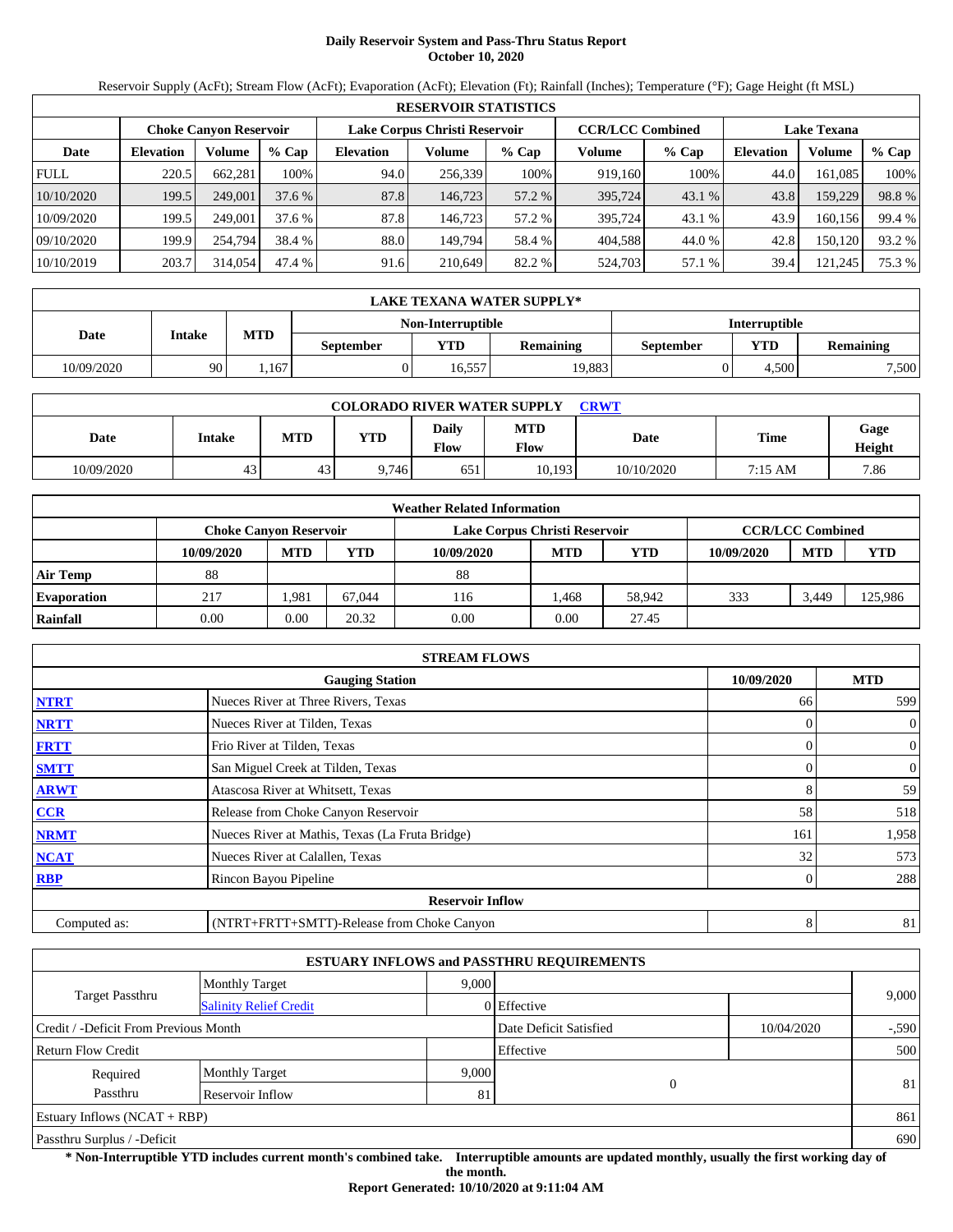# **Daily Reservoir System and Pass-Thru Status Report October 11, 2020**

Reservoir Supply (AcFt); Stream Flow (AcFt); Evaporation (AcFt); Elevation (Ft); Rainfall (Inches); Temperature (°F); Gage Height (ft MSL)

|             |                  |                               |         |                  | <b>RESERVOIR STATISTICS</b>   |         |                         |         |                  |                    |        |
|-------------|------------------|-------------------------------|---------|------------------|-------------------------------|---------|-------------------------|---------|------------------|--------------------|--------|
|             |                  | <b>Choke Canyon Reservoir</b> |         |                  | Lake Corpus Christi Reservoir |         | <b>CCR/LCC Combined</b> |         |                  | <b>Lake Texana</b> |        |
| Date        | <b>Elevation</b> | Volume                        | $%$ Cap | <b>Elevation</b> | Volume                        | $%$ Cap | Volume                  | $%$ Cap | <b>Elevation</b> | Volume             | % Cap  |
| <b>FULL</b> | 220.5            | 662.281                       | 100%    | 94.0             | 256,339                       | 100%    | 919,160                 | 100%    | 44.0             | 161.085            | 100%   |
| 10/11/2020  | 199.5            | 249,001                       | 37.6%   | 87.7             | 145.198                       | 56.6 %  | 394,199                 | 42.9 %  | 43.8             | 159,229            | 98.8%  |
| 10/10/2020  | 199.5            | 249,001                       | 37.6 %  | 87.8             | 146.723                       | 57.2 %  | 395,724                 | 43.1 %  | 43.8             | 159.229            | 98.8%  |
| 09/11/2020  | 199.9            | 254,794                       | 38.4 %  | 88.1             | 151.341                       | 59.0 %  | 406,135                 | 44.2 %  | 42.8             | 150,120            | 93.2 % |
| 10/11/2019  | 203.8            | 315,698                       | 47.6 %  | 91.6             | 210.649                       | 82.2 %  | 526,347                 | 57.3 %  | 39.4             | 121,245            | 75.3 % |

|            | LAKE TEXANA WATER SUPPLY* |            |                  |                   |                  |                  |                      |                  |  |  |  |
|------------|---------------------------|------------|------------------|-------------------|------------------|------------------|----------------------|------------------|--|--|--|
|            |                           |            |                  | Non-Interruptible |                  |                  | <b>Interruptible</b> |                  |  |  |  |
| Date       | Intake                    | <b>MTD</b> | <b>September</b> | <b>YTD</b>        | <b>Remaining</b> | <b>September</b> | <b>YTD</b>           | <b>Remaining</b> |  |  |  |
| 10/10/2020 | 65                        | 1.232      |                  | 16.557            | 19.883           |                  | 4.500                | 7,500            |  |  |  |

| <b>COLORADO RIVER WATER SUPPLY</b><br><b>CRWT</b> |        |            |            |                      |                    |            |             |                |  |  |  |
|---------------------------------------------------|--------|------------|------------|----------------------|--------------------|------------|-------------|----------------|--|--|--|
| Date                                              | Intake | <b>MTD</b> | <b>YTD</b> | Daily<br><b>Flow</b> | <b>MTD</b><br>Flow | Date       | <b>Time</b> | Gage<br>Height |  |  |  |
| 10/10/2020                                        | 68     | .111       | 9,814      | 613                  | 10,806             | 10/11/2020 | 7:15 AM     | 7.79           |  |  |  |

|                    |                               |            |        | <b>Weather Related Information</b> |            |        |            |                         |         |
|--------------------|-------------------------------|------------|--------|------------------------------------|------------|--------|------------|-------------------------|---------|
|                    | <b>Choke Canvon Reservoir</b> |            |        | Lake Corpus Christi Reservoir      |            |        |            | <b>CCR/LCC Combined</b> |         |
|                    | 10/10/2020                    | <b>MTD</b> | YTD    | 10/10/2020                         | <b>MTD</b> | YTD    | 10/10/2020 | <b>MTD</b>              | YTD     |
| <b>Air Temp</b>    | 96                            |            |        | 98                                 |            |        |            |                         |         |
| <b>Evaporation</b> | 242                           | 2,223      | 67.286 | 275                                | .743       | 59.217 | 517        | 3.966                   | 126,503 |
| Rainfall           | 0.00                          | 0.00       | 20.32  | 0.00                               | 0.00       | 27.45  |            |                         |         |

|              | <b>STREAM FLOWS</b>                             |            |                |
|--------------|-------------------------------------------------|------------|----------------|
|              | <b>Gauging Station</b>                          | 10/10/2020 | <b>MTD</b>     |
| <b>NTRT</b>  | Nueces River at Three Rivers, Texas             | 65         | 664            |
| <b>NRTT</b>  | Nueces River at Tilden, Texas                   | $\Omega$   | $\overline{0}$ |
| <b>FRTT</b>  | Frio River at Tilden, Texas                     |            | $\mathbf{0}$   |
| <b>SMTT</b>  | San Miguel Creek at Tilden, Texas               | $\Omega$   | $\overline{0}$ |
| <b>ARWT</b>  | Atascosa River at Whitsett, Texas               | 5          | 64             |
| CCR          | Release from Choke Canyon Reservoir             | 58         | 576            |
| <b>NRMT</b>  | Nueces River at Mathis, Texas (La Fruta Bridge) | 150        | 2,108          |
| <b>NCAT</b>  | Nueces River at Calallen, Texas                 | 37         | 610            |
| <b>RBP</b>   | Rincon Bayou Pipeline                           |            | 288            |
|              | <b>Reservoir Inflow</b>                         |            |                |
| Computed as: | (NTRT+FRTT+SMTT)-Release from Choke Canyon      | 8          | 89             |

|                                                         |                       |       | <b>ESTUARY INFLOWS and PASSTHRU REQUIREMENTS</b> |            |         |
|---------------------------------------------------------|-----------------------|-------|--------------------------------------------------|------------|---------|
|                                                         | <b>Monthly Target</b> | 9.000 |                                                  |            |         |
| <b>Target Passthru</b><br><b>Salinity Relief Credit</b> |                       |       | $0$ Effective                                    |            | 9,000   |
| Credit / -Deficit From Previous Month                   |                       |       | Date Deficit Satisfied                           | 10/04/2020 | $-.590$ |
| <b>Return Flow Credit</b>                               |                       |       | Effective                                        |            | 500     |
| Required                                                | <b>Monthly Target</b> | 9,000 |                                                  |            |         |
| Passthru                                                | Reservoir Inflow      | 89    | $\mathbf{0}$                                     |            | 89      |
| Estuary Inflows $(NCAT + RBP)$                          |                       |       |                                                  |            | 898     |
| Passthru Surplus / -Deficit                             |                       |       |                                                  |            | 720     |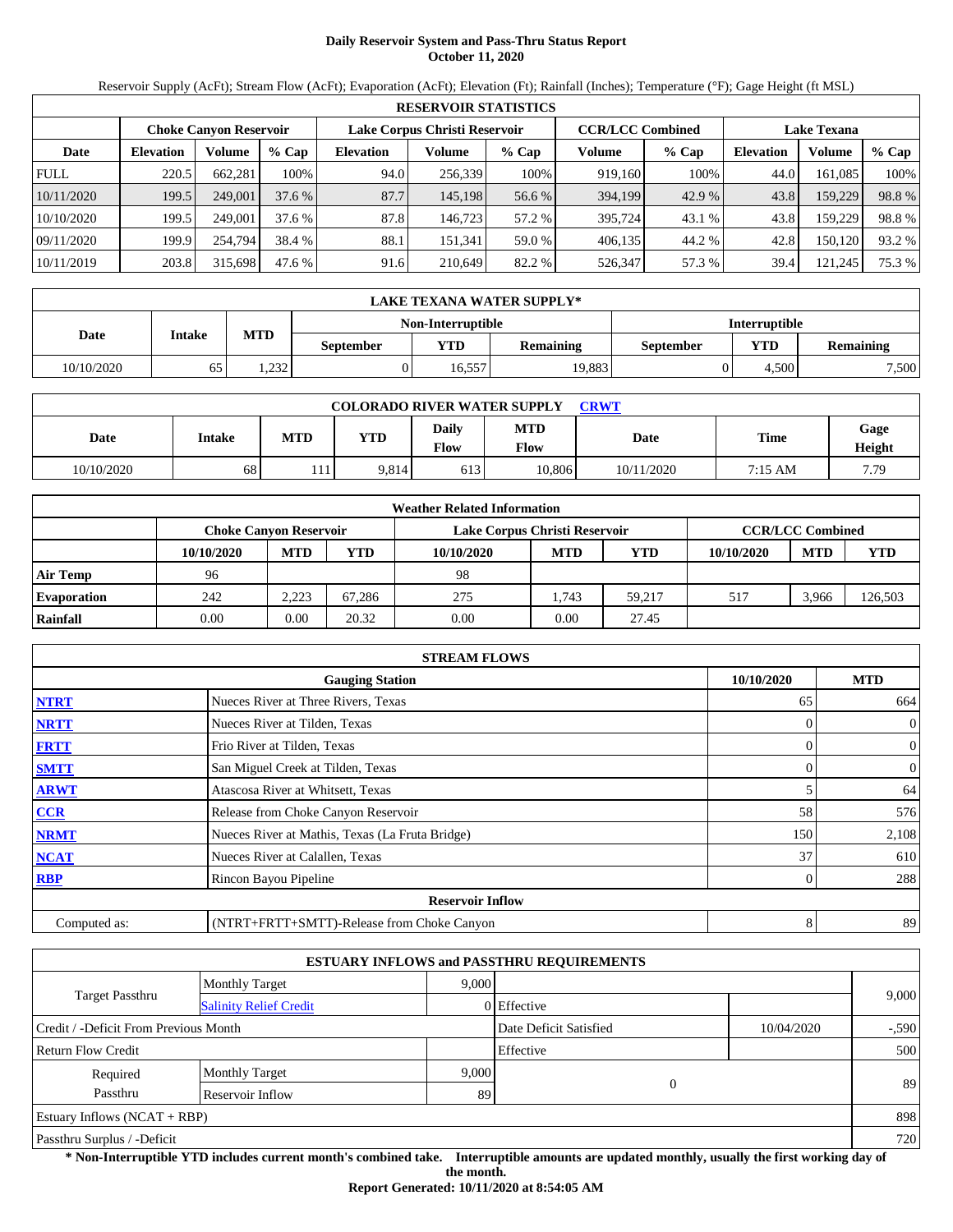# **Daily Reservoir System and Pass-Thru Status Report October 12, 2020**

Reservoir Supply (AcFt); Stream Flow (AcFt); Evaporation (AcFt); Elevation (Ft); Rainfall (Inches); Temperature (°F); Gage Height (ft MSL)

| <b>RESERVOIR STATISTICS</b> |                                                                                                                 |         |         |                  |         |         |         |         |                  |         |        |
|-----------------------------|-----------------------------------------------------------------------------------------------------------------|---------|---------|------------------|---------|---------|---------|---------|------------------|---------|--------|
|                             | <b>CCR/LCC Combined</b><br>Lake Corpus Christi Reservoir<br><b>Lake Texana</b><br><b>Choke Canyon Reservoir</b> |         |         |                  |         |         |         |         |                  |         |        |
| Date                        | <b>Elevation</b>                                                                                                | Volume  | $%$ Cap | <b>Elevation</b> | Volume  | $%$ Cap | Volume  | $%$ Cap | <b>Elevation</b> | Volume  | % Cap  |
| <b>FULL</b>                 | 220.5                                                                                                           | 662.281 | 100%    | 94.0             | 256,339 | 100%    | 919,160 | 100%    | 44.0             | 161.085 | 100%   |
| 10/12/2020                  | 199.5                                                                                                           | 249,001 | 37.6%   | 87.7             | 145.198 | 56.6 %  | 394,199 | 42.9 %  | 43.8             | 159,229 | 98.8%  |
| 10/11/2020                  | 199.5                                                                                                           | 249,001 | 37.6 %  | 87.7             | 145.198 | 56.6 %  | 394.199 | 42.9 %  | 43.8             | 159.229 | 98.8%  |
| 09/12/2020                  | 199.9                                                                                                           | 254,794 | 38.4 %  | 88.2             | 152.896 | 59.6 %  | 407,690 | 44.4 %  | 42.7             | 149.224 | 92.6 % |
| 10/12/2019                  | 203.7                                                                                                           | 314,054 | 47.4 %  | 91.6             | 210,649 | 82.2 %  | 524,703 | 57.1 %  | 39.4             | 121,245 | 75.3 % |

|            | <b>LAKE TEXANA WATER SUPPLY*</b> |            |                  |                   |                  |           |                      |                  |  |  |  |
|------------|----------------------------------|------------|------------------|-------------------|------------------|-----------|----------------------|------------------|--|--|--|
|            |                                  |            |                  | Non-Interruptible |                  |           | <b>Interruptible</b> |                  |  |  |  |
| Date       | Intake                           | <b>MTD</b> | <b>September</b> | VTD-              | <b>Remaining</b> | September | <b>YTD</b>           | <b>Remaining</b> |  |  |  |
| 10/11/2020 | 65                               | . 297      |                  | 16.557            | 19.883           |           | 4.500                | 7,500            |  |  |  |

| <b>COLORADO RIVER WATER SUPPLY</b><br><b>CRWT</b> |        |            |            |               |                    |             |         |                |  |  |
|---------------------------------------------------|--------|------------|------------|---------------|--------------------|-------------|---------|----------------|--|--|
| Date                                              | Intake | <b>MTD</b> | <b>YTD</b> | Daily<br>Flow | <b>MTD</b><br>Flow | <b>Date</b> | Time    | Gage<br>Height |  |  |
| 10/11/2020                                        | 68     | 178        | 9,881      | 633           | 1.440              | 10/12/2020  | 7:15 AM | 7.81           |  |  |

|                    |                               |            |        | <b>Weather Related Information</b> |            |        |            |                         |         |
|--------------------|-------------------------------|------------|--------|------------------------------------|------------|--------|------------|-------------------------|---------|
|                    | <b>Choke Canvon Reservoir</b> |            |        | Lake Corpus Christi Reservoir      |            |        |            | <b>CCR/LCC Combined</b> |         |
|                    | 10/11/2020                    | <b>MTD</b> | YTD    | 10/11/2020                         | <b>MTD</b> | YTD    | 10/11/2020 | <b>MTD</b>              | YTD     |
| <b>Air Temp</b>    | 95                            |            |        | 95                                 |            |        |            |                         |         |
| <b>Evaporation</b> | 276                           | 2.499      | 67.562 | 301                                | 2.044      | 59.518 | 577        | 4.543                   | 127,080 |
| Rainfall           | 0.00                          | 0.00       | 20.32  | 0.00                               | 0.00       | 27.45  |            |                         |         |

|              | <b>STREAM FLOWS</b>                             |            |                |
|--------------|-------------------------------------------------|------------|----------------|
|              | <b>Gauging Station</b>                          | 10/11/2020 | <b>MTD</b>     |
| <b>NTRT</b>  | Nueces River at Three Rivers, Texas             | 63         | 727            |
| <b>NRTT</b>  | Nueces River at Tilden, Texas                   | $\Omega$   | $\overline{0}$ |
| <b>FRTT</b>  | Frio River at Tilden, Texas                     |            | $\mathbf{0}$   |
| <b>SMTT</b>  | San Miguel Creek at Tilden, Texas               | $\Omega$   | $\mathbf{0}$   |
| <b>ARWT</b>  | Atascosa River at Whitsett, Texas               | 3          | 67             |
| CCR          | Release from Choke Canyon Reservoir             | 58         | 633            |
| <b>NRMT</b>  | Nueces River at Mathis, Texas (La Fruta Bridge) | 150        | 2,258          |
| <b>NCAT</b>  | Nueces River at Calallen, Texas                 | 26         | 636            |
| <b>RBP</b>   | Rincon Bayou Pipeline                           |            | 288            |
|              | <b>Reservoir Inflow</b>                         |            |                |
| Computed as: | (NTRT+FRTT+SMTT)-Release from Choke Canyon      | 5          | 93             |

|                                                         |                       |       | <b>ESTUARY INFLOWS and PASSTHRU REQUIREMENTS</b> |            |         |
|---------------------------------------------------------|-----------------------|-------|--------------------------------------------------|------------|---------|
|                                                         | <b>Monthly Target</b> | 9.000 |                                                  |            | 9,000   |
| <b>Target Passthru</b><br><b>Salinity Relief Credit</b> |                       |       | 0 Effective                                      |            |         |
| Credit / -Deficit From Previous Month                   |                       |       | Date Deficit Satisfied                           | 10/04/2020 | $-.590$ |
| <b>Return Flow Credit</b>                               |                       |       | Effective                                        |            | 500     |
| Required                                                | <b>Monthly Target</b> | 9,000 |                                                  |            |         |
| Passthru                                                | Reservoir Inflow      | 93    | 0                                                |            | 93      |
| Estuary Inflows $(NCAT + RBP)$                          |                       |       |                                                  | 925        |         |
| Passthru Surplus / -Deficit                             |                       |       |                                                  | 741        |         |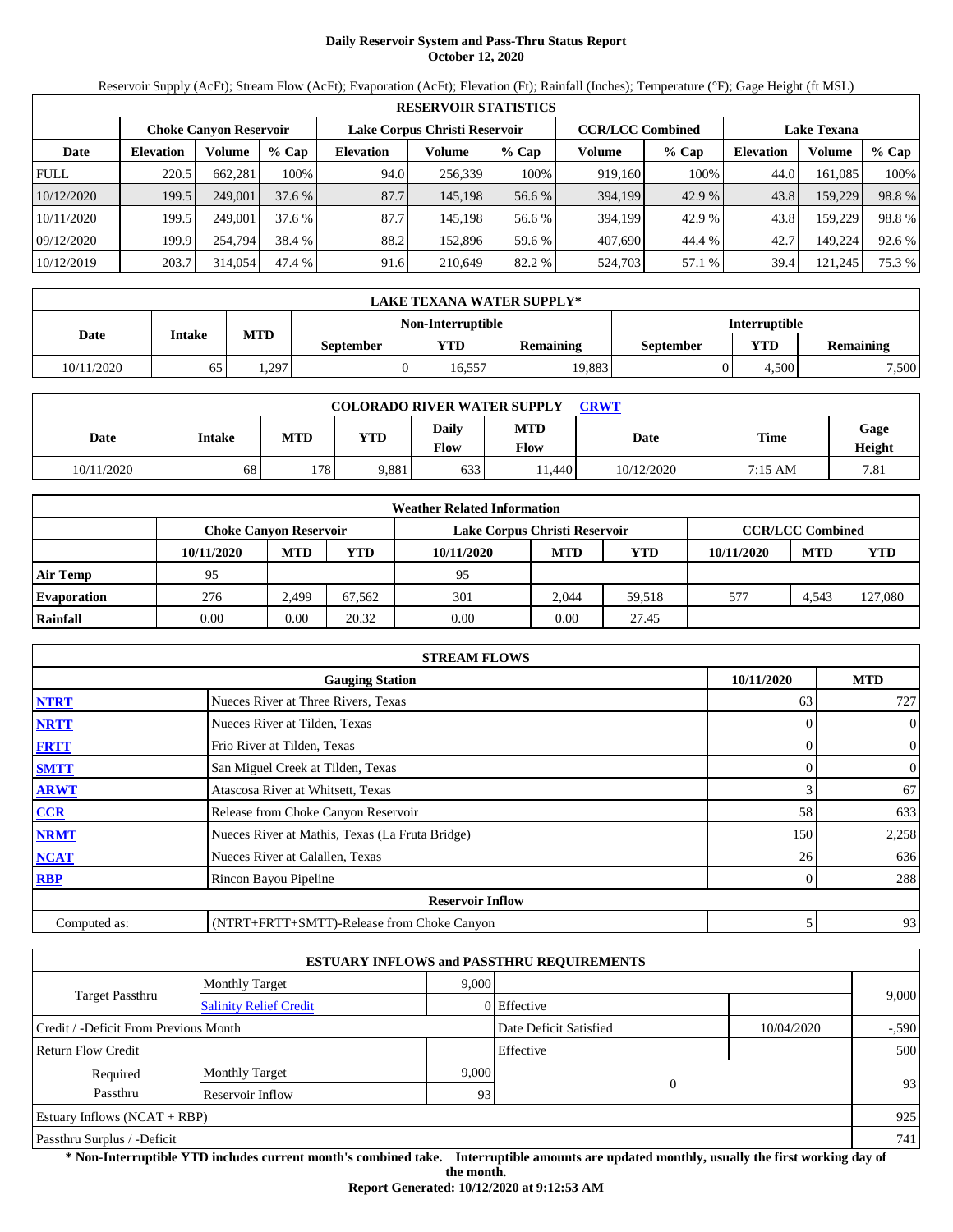# **Daily Reservoir System and Pass-Thru Status Report October 13, 2020**

Reservoir Supply (AcFt); Stream Flow (AcFt); Evaporation (AcFt); Elevation (Ft); Rainfall (Inches); Temperature (°F); Gage Height (ft MSL)

|                                                                | <b>RESERVOIR STATISTICS</b> |         |         |                  |                         |         |         |                    |                  |         |        |  |
|----------------------------------------------------------------|-----------------------------|---------|---------|------------------|-------------------------|---------|---------|--------------------|------------------|---------|--------|--|
| Lake Corpus Christi Reservoir<br><b>Choke Canyon Reservoir</b> |                             |         |         |                  | <b>CCR/LCC Combined</b> |         |         | <b>Lake Texana</b> |                  |         |        |  |
| Date                                                           | <b>Elevation</b>            | Volume  | $%$ Cap | <b>Elevation</b> | Volume                  | $%$ Cap | Volume  | $%$ Cap            | <b>Elevation</b> | Volume  | % Cap  |  |
| <b>FULL</b>                                                    | 220.5                       | 662.281 | 100%    | 94.0             | 256,339                 | 100%    | 919.160 | 100%               | 44.0             | 161.085 | 100%   |  |
| 10/13/2020                                                     | 199.4                       | 247,569 | 37.4%   | 87.8             | 146,723                 | 57.2 %  | 394,292 | 42.9 %             | 43.8             | 159,229 | 98.8%  |  |
| 10/12/2020                                                     | 199.5                       | 249,001 | 37.6 %  | 87.7             | 145.198                 | 56.6 %  | 394.199 | 42.9 %             | 43.8             | 159.229 | 98.8%  |  |
| 09/13/2020                                                     | 199.9                       | 254,794 | 38.4 %  | 88.3             | 154.458                 | 60.3 %  | 409.252 | 44.5 %             | 42.7             | 149.224 | 92.6 % |  |
| 10/13/2019                                                     | 203.7                       | 314,054 | 47.4 %  | 91.5             | 208,819                 | 81.5 %  | 522,873 | 56.9 %             | 39.3             | 120.448 | 74.8 % |  |

|            | <b>LAKE TEXANA WATER SUPPLY*</b> |            |                  |                   |                  |                      |       |                  |  |  |  |
|------------|----------------------------------|------------|------------------|-------------------|------------------|----------------------|-------|------------------|--|--|--|
|            |                                  |            |                  | Non-Interruptible |                  | <b>Interruptible</b> |       |                  |  |  |  |
| Date       | Intake                           | <b>MTD</b> | <b>September</b> | <b>YTD</b>        | <b>Remaining</b> | September            | YTD   | <b>Remaining</b> |  |  |  |
| 10/12/2020 | 65                               | .363       |                  | 16.557            | 19.883           |                      | 4.500 | 7.500            |  |  |  |

| <b>COLORADO RIVER WATER SUPPLY</b><br><b>CRWT</b> |        |            |            |               |                    |             |         |                |  |  |  |
|---------------------------------------------------|--------|------------|------------|---------------|--------------------|-------------|---------|----------------|--|--|--|
| Date                                              | Intake | <b>MTD</b> | <b>YTD</b> | Daily<br>Flow | <b>MTD</b><br>Flow | <b>Date</b> | Time    | Gage<br>Height |  |  |  |
| 10/12/2020                                        | 68     | 246        | 9,949      | 627           | 12,067             | 10/13/2020  | 7:15 AM | 7.89           |  |  |  |

|                    |                               |            |        | <b>Weather Related Information</b> |            |        |            |                         |         |
|--------------------|-------------------------------|------------|--------|------------------------------------|------------|--------|------------|-------------------------|---------|
|                    | <b>Choke Canvon Reservoir</b> |            |        | Lake Corpus Christi Reservoir      |            |        |            | <b>CCR/LCC Combined</b> |         |
|                    | 10/12/2020                    | <b>MTD</b> | YTD    | 10/12/2020                         | <b>MTD</b> | YTD    | 10/12/2020 | <b>MTD</b>              | YTD     |
| <b>Air Temp</b>    | 90                            |            |        | 92                                 |            |        |            |                         |         |
| <b>Evaporation</b> | 250                           | 2.749      | 67.812 | 214                                | 2.258      | 59.732 | 464        | 5.007                   | 127,544 |
| Rainfall           | 0.00                          | 0.00       | 20.32  | 0.00                               | 0.00       | 27.45  |            |                         |         |

|              | <b>STREAM FLOWS</b>                             |            |                |
|--------------|-------------------------------------------------|------------|----------------|
|              | <b>Gauging Station</b>                          | 10/12/2020 | <b>MTD</b>     |
| <b>NTRT</b>  | Nueces River at Three Rivers, Texas             | 60         | 786            |
| <b>NRTT</b>  | Nueces River at Tilden, Texas                   |            | $\overline{0}$ |
| <b>FRTT</b>  | Frio River at Tilden, Texas                     |            | $\overline{0}$ |
| <b>SMTT</b>  | San Miguel Creek at Tilden, Texas               | 0          | $\overline{0}$ |
| <b>ARWT</b>  | Atascosa River at Whitsett, Texas               |            | 69             |
| CCR          | Release from Choke Canyon Reservoir             | 58         | 691            |
| <b>NRMT</b>  | Nueces River at Mathis, Texas (La Fruta Bridge) | 149        | 2,407          |
| <b>NCAT</b>  | Nueces River at Calallen, Texas                 | 18         | 654            |
| <b>RBP</b>   | Rincon Bayou Pipeline                           | 0          | 288            |
|              | <b>Reservoir Inflow</b>                         |            |                |
| Computed as: | (NTRT+FRTT+SMTT)-Release from Choke Canyon      | 2          | 96             |

|                                                  |                       |       | <b>ESTUARY INFLOWS and PASSTHRU REQUIREMENTS</b> |            |         |
|--------------------------------------------------|-----------------------|-------|--------------------------------------------------|------------|---------|
|                                                  | <b>Monthly Target</b> | 9.000 |                                                  |            |         |
| Target Passthru<br><b>Salinity Relief Credit</b> |                       |       | 0 Effective                                      |            | 9,000   |
| Credit / -Deficit From Previous Month            |                       |       | Date Deficit Satisfied                           | 10/04/2020 | $-.590$ |
| <b>Return Flow Credit</b>                        |                       |       | Effective                                        |            | 500     |
| Required                                         | <b>Monthly Target</b> | 9,000 |                                                  |            |         |
| Passthru                                         | Reservoir Inflow      | 96    | $\theta$                                         |            | 96      |
| Estuary Inflows $(NCAT + RBP)$                   |                       |       |                                                  |            | 943     |
| Passthru Surplus / -Deficit                      |                       |       |                                                  |            | 757     |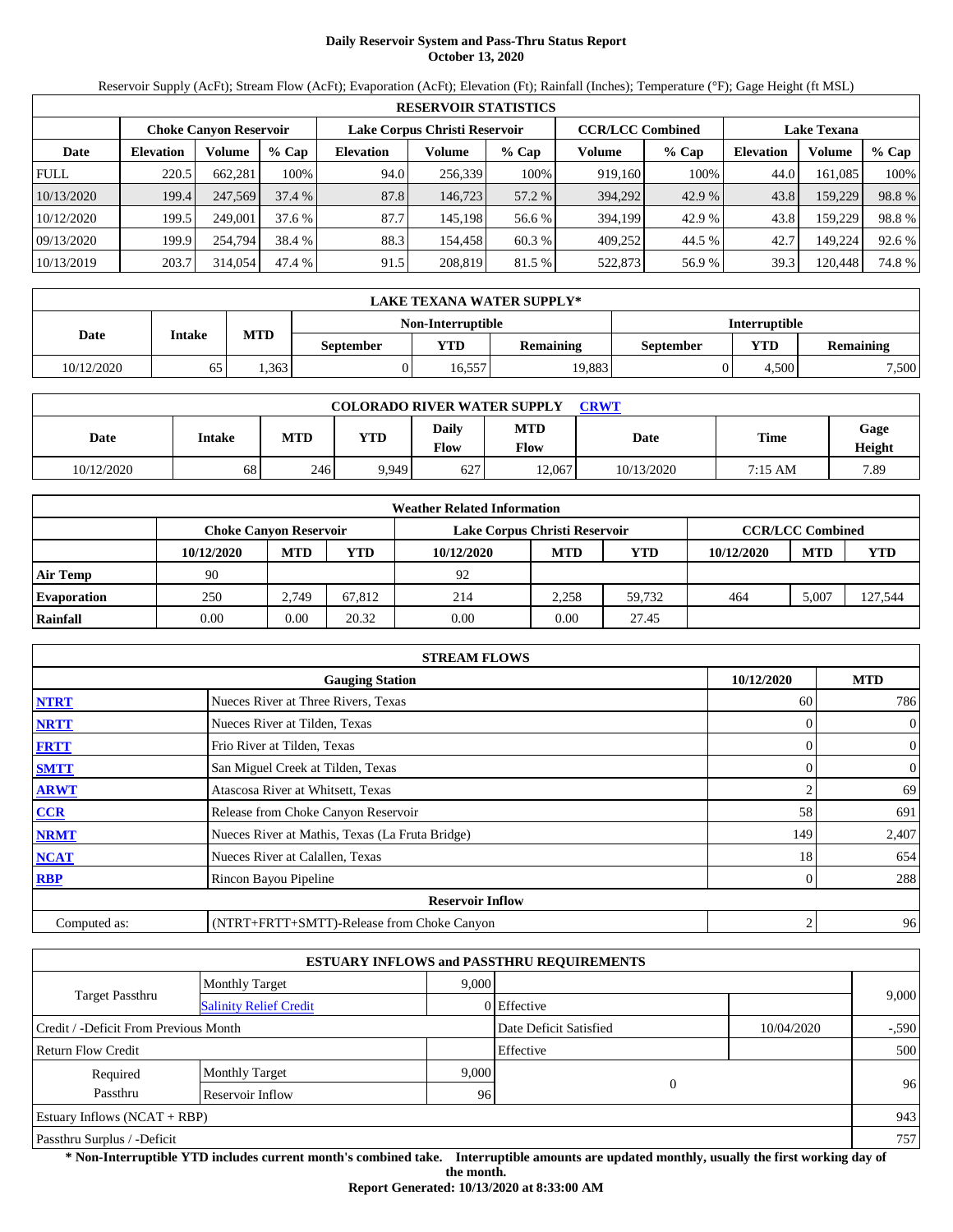# **Daily Reservoir System and Pass-Thru Status Report October 14, 2020**

Reservoir Supply (AcFt); Stream Flow (AcFt); Evaporation (AcFt); Elevation (Ft); Rainfall (Inches); Temperature (°F); Gage Height (ft MSL)

|             | <b>RESERVOIR STATISTICS</b>   |         |         |                  |         |                                                          |         |         |                  |                    |        |  |
|-------------|-------------------------------|---------|---------|------------------|---------|----------------------------------------------------------|---------|---------|------------------|--------------------|--------|--|
|             | <b>Choke Canyon Reservoir</b> |         |         |                  |         | <b>CCR/LCC Combined</b><br>Lake Corpus Christi Reservoir |         |         |                  | <b>Lake Texana</b> |        |  |
| Date        | <b>Elevation</b>              | Volume  | $%$ Cap | <b>Elevation</b> | Volume  | $%$ Cap                                                  | Volume  | $%$ Cap | <b>Elevation</b> | Volume             | % Cap  |  |
| <b>FULL</b> | 220.5                         | 662,281 | 100%    | 94.0             | 256,339 | 100%                                                     | 919,160 | 100%    | 44.0             | 161.085            | 100%   |  |
| 10/14/2020  | 199.4                         | 249,001 | 37.6%   | 87.7             | 145.198 | 56.6 %                                                   | 394,199 | 42.9 %  | 43.7             | 158,306            | 98.3%  |  |
| 10/13/2020  | 199.4                         | 247,569 | 37.4 %  | 87.8             | 146.723 | 57.2 %                                                   | 394.292 | 42.9 %  | 43.8             | 159.229            | 98.8%  |  |
| 09/14/2020  | 199.8                         | 253,336 | 38.2 %  | 88.4             | 156.028 | 60.9 %                                                   | 409.364 | 44.5 %  | 42.7             | 149.224            | 92.6 % |  |
| 10/14/2019  | 203.7                         | 314,054 | 47.4 %  | 91.5             | 208,819 | 81.5 %                                                   | 522,873 | 56.9 %  | 39.3             | 120.448            | 74.8 % |  |

|            | LAKE TEXANA WATER SUPPLY* |            |                  |                   |                  |                      |       |                  |  |  |  |
|------------|---------------------------|------------|------------------|-------------------|------------------|----------------------|-------|------------------|--|--|--|
|            |                           |            |                  | Non-Interruptible |                  | <b>Interruptible</b> |       |                  |  |  |  |
| Date       | Intake                    | <b>MTD</b> | <b>September</b> | <b>YTD</b>        | <b>Remaining</b> | September            | YTD   | <b>Remaining</b> |  |  |  |
| 10/13/2020 | 65                        | .428       |                  | 16.557            | 19.883           |                      | 4.500 | 7.500            |  |  |  |

| <b>COLORADO RIVER WATER SUPPLY</b><br>CRWT |        |            |            |                      |                    |            |             |                |  |  |
|--------------------------------------------|--------|------------|------------|----------------------|--------------------|------------|-------------|----------------|--|--|
| Date                                       | Intake | <b>MTD</b> | <b>YTD</b> | Daily<br><b>Flow</b> | <b>MTD</b><br>Flow | Date       | <b>Time</b> | Gage<br>Height |  |  |
| 10/13/2020                                 | 68     | 314        | 10.017     | 520                  | 12.587             | 10/14/2020 | 7:15 AM     | 7.66           |  |  |

|                    |            |                               |        | <b>Weather Related Information</b> |            |            |            |                         |            |
|--------------------|------------|-------------------------------|--------|------------------------------------|------------|------------|------------|-------------------------|------------|
|                    |            | <b>Choke Canvon Reservoir</b> |        | Lake Corpus Christi Reservoir      |            |            |            | <b>CCR/LCC Combined</b> |            |
|                    | 10/13/2020 | <b>MTD</b>                    | YTD    | 10/13/2020                         | <b>MTD</b> | <b>YTD</b> | 10/13/2020 | <b>MTD</b>              | <b>YTD</b> |
| <b>Air Temp</b>    | 89         |                               |        | 91                                 |            |            |            |                         |            |
| <b>Evaporation</b> | 251        | 3.000                         | 68.063 | 213                                | 2.471      | 59.945     | 464        | 5.471                   | 128,008    |
| Rainfall           | 0.00       | 0.00                          | 20.32  | 0.00                               | 0.00       | 27.45      |            |                         |            |

|              | <b>STREAM FLOWS</b>                             |            |                |
|--------------|-------------------------------------------------|------------|----------------|
|              | <b>Gauging Station</b>                          | 10/13/2020 | <b>MTD</b>     |
| <b>NTRT</b>  | Nueces River at Three Rivers, Texas             | 59         | 845            |
| <b>NRTT</b>  | Nueces River at Tilden, Texas                   |            | $\mathbf{0}$   |
| <b>FRTT</b>  | Frio River at Tilden, Texas                     | $\Omega$   | $\overline{0}$ |
| <b>SMTT</b>  | San Miguel Creek at Tilden, Texas               | $\Omega$   | $\mathbf{0}$   |
| <b>ARWT</b>  | Atascosa River at Whitsett, Texas               |            | 71             |
| CCR          | Release from Choke Canyon Reservoir             | 58         | 748            |
| <b>NRMT</b>  | Nueces River at Mathis, Texas (La Fruta Bridge) | 150        | 2,557          |
| <b>NCAT</b>  | Nueces River at Calallen, Texas                 | 9          | 664            |
| <b>RBP</b>   | Rincon Bayou Pipeline                           |            | 288            |
|              | <b>Reservoir Inflow</b>                         |            |                |
| Computed as: | (NTRT+FRTT+SMTT)-Release from Choke Canyon      |            | 97             |

|                                                         |                       |       | <b>ESTUARY INFLOWS and PASSTHRU REQUIREMENTS</b> |            |         |
|---------------------------------------------------------|-----------------------|-------|--------------------------------------------------|------------|---------|
|                                                         | <b>Monthly Target</b> | 9,000 |                                                  |            |         |
| <b>Target Passthru</b><br><b>Salinity Relief Credit</b> |                       |       | 0 Effective                                      |            | 9,000   |
| Credit / -Deficit From Previous Month                   |                       |       | Date Deficit Satisfied                           | 10/04/2020 | $-.590$ |
| <b>Return Flow Credit</b>                               |                       |       | Effective                                        |            | 500     |
| Required                                                | <b>Monthly Target</b> | 9,000 |                                                  |            |         |
| Passthru                                                | Reservoir Inflow      | 97    | $\Omega$                                         |            | 97      |
| <b>Estuary Inflows (NCAT + RBP)</b>                     |                       |       |                                                  |            | 952     |
| Passthru Surplus / -Deficit                             |                       |       |                                                  |            | 765     |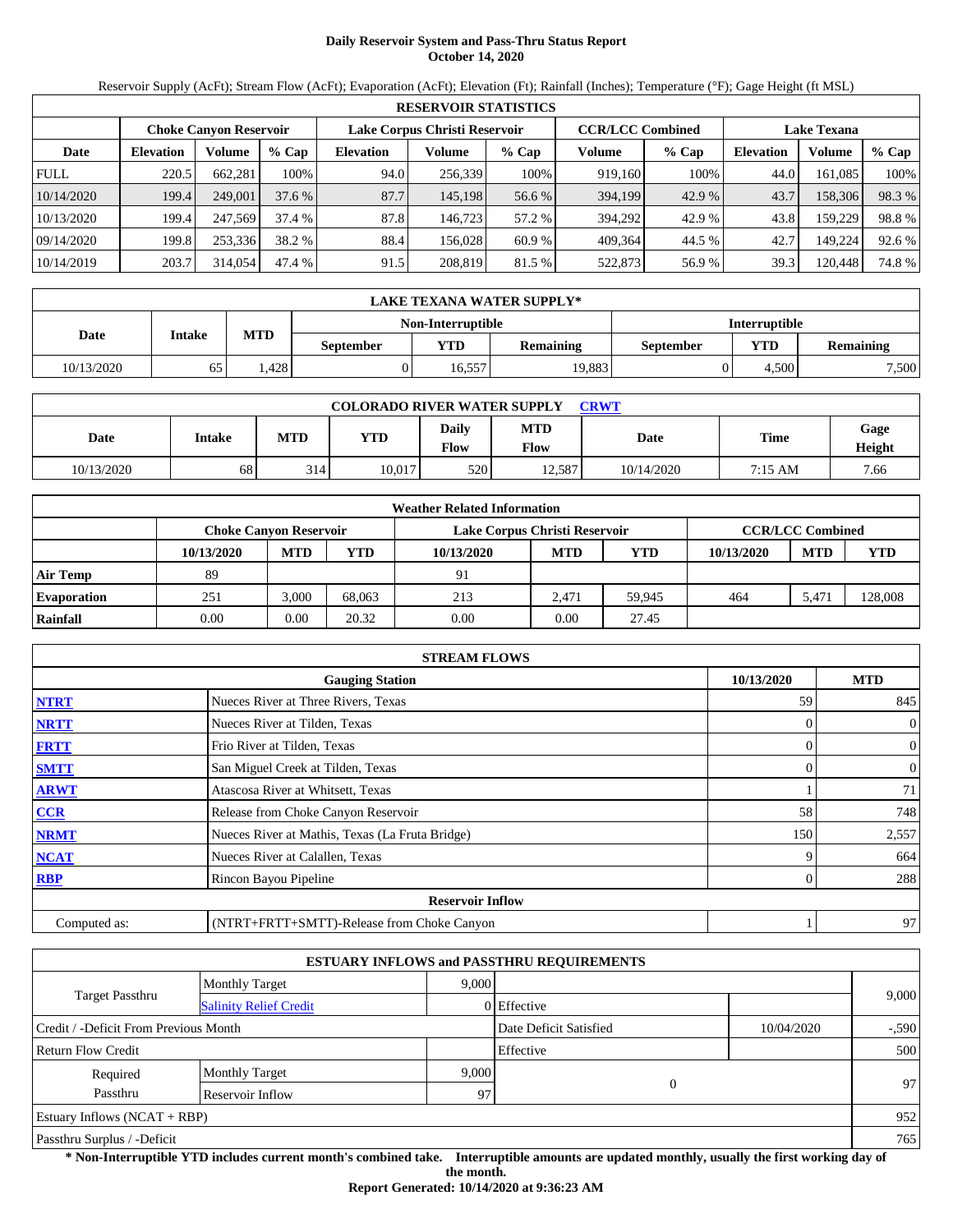## **Daily Reservoir System and Pass-Thru Status Report October 15, 2020**

Reservoir Supply (AcFt); Stream Flow (AcFt); Evaporation (AcFt); Elevation (Ft); Rainfall (Inches); Temperature (°F); Gage Height (ft MSL)

|             | <b>RESERVOIR STATISTICS</b> |                        |         |                               |         |         |                         |         |                    |         |        |  |  |
|-------------|-----------------------------|------------------------|---------|-------------------------------|---------|---------|-------------------------|---------|--------------------|---------|--------|--|--|
|             |                             | Choke Canvon Reservoir |         | Lake Corpus Christi Reservoir |         |         | <b>CCR/LCC Combined</b> |         | <b>Lake Texana</b> |         |        |  |  |
| Date        | <b>Elevation</b>            | Volume                 | $%$ Cap | <b>Elevation</b>              | Volume  | $%$ Cap | Volume                  | $%$ Cap | <b>Elevation</b>   | Volume  | % Cap  |  |  |
| <b>FULL</b> | 220.5                       | 662,281                | 100%    | 94.0                          | 256,339 | 100%    | 919.160                 | 100%    | 44.0               | 161,085 | 100%   |  |  |
| 10/15/2020  | 199.4                       | 247,569                | 37.4%   | 87.7                          | 145.198 | 56.6 %  | 392,767                 | 42.7 %  | 43.7               | 158,306 | 98.3 % |  |  |
| 10/14/2020  | 199.4                       | 249,001                | 37.6%   | 87.7                          | 145.198 | 56.6 %  | 394.199                 | 42.9 %  | 43.7               | 158,306 | 98.3 % |  |  |
| 09/15/2020  | 199.9                       | 254,794                | 38.4 %  | 88.5                          | 157,605 | 61.5 %  | 412.399                 | 44.9 %  | 42.7               | 149.224 | 92.6 % |  |  |
| 10/15/2019  | 203.6                       | 312,414                | 47.1%   | 91.5                          | 208.819 | 81.5 %  | 521,233                 | 56.7 %  | 39.2               | 19,655  | 74.3 % |  |  |

|            | <b>LAKE TEXANA WATER SUPPLY*</b> |                                           |                  |        |                  |                  |            |                  |  |  |  |
|------------|----------------------------------|-------------------------------------------|------------------|--------|------------------|------------------|------------|------------------|--|--|--|
|            |                                  | <b>Interruptible</b><br>Non-Interruptible |                  |        |                  |                  |            |                  |  |  |  |
| Date       | Intake                           | <b>MTD</b>                                | <b>September</b> | VTD-   | <b>Remaining</b> | <b>September</b> | <b>YTD</b> | <b>Remaining</b> |  |  |  |
| 10/14/2020 | 65                               | 1.494                                     |                  | 16.557 | 19.883           |                  | 4.500      | 7,500            |  |  |  |

| <b>COLORADO RIVER WATER SUPPLY</b><br>CRWT |        |            |            |                      |                    |            |             |                |  |  |
|--------------------------------------------|--------|------------|------------|----------------------|--------------------|------------|-------------|----------------|--|--|
| Date                                       | Intake | <b>MTD</b> | <b>YTD</b> | Daily<br><b>Flow</b> | <b>MTD</b><br>Flow | Date       | <b>Time</b> | Gage<br>Height |  |  |
| 10/14/2020                                 | 68     | 382        | 10.085     | 532                  | 13.119             | 10/15/2020 | 7:15 AM     | 770<br>.12     |  |  |

|                    | <b>Weather Related Information</b> |                               |        |                               |            |            |            |                         |            |  |  |  |
|--------------------|------------------------------------|-------------------------------|--------|-------------------------------|------------|------------|------------|-------------------------|------------|--|--|--|
|                    |                                    | <b>Choke Canvon Reservoir</b> |        | Lake Corpus Christi Reservoir |            |            |            | <b>CCR/LCC Combined</b> |            |  |  |  |
|                    | 10/14/2020                         | <b>MTD</b>                    | YTD    | 10/14/2020                    | <b>MTD</b> | <b>YTD</b> | 10/14/2020 | <b>MTD</b>              | <b>YTD</b> |  |  |  |
| <b>Air Temp</b>    |                                    |                               |        | 92                            |            |            |            |                         |            |  |  |  |
| <b>Evaporation</b> | 241                                | 3.241                         | 68.304 | 195                           | 2.666      | 60.140     | 436        | 5.907                   | 128,444    |  |  |  |
| Rainfall           | 0.00                               | 0.00                          | 20.32  | 0.00                          | 0.00       | 27.45      |            |                         |            |  |  |  |

|              | <b>STREAM FLOWS</b>                             |                |                |
|--------------|-------------------------------------------------|----------------|----------------|
|              | <b>Gauging Station</b>                          | 10/14/2020     | <b>MTD</b>     |
| <b>NTRT</b>  | Nueces River at Three Rivers, Texas             | 58             | 903            |
| <b>NRTT</b>  | Nueces River at Tilden, Texas                   |                | $\overline{0}$ |
| <b>FRTT</b>  | Frio River at Tilden, Texas                     |                | $\overline{0}$ |
| <b>SMTT</b>  | San Miguel Creek at Tilden, Texas               | 0              | $\overline{0}$ |
| <b>ARWT</b>  | Atascosa River at Whitsett, Texas               | 0              | 71             |
| CCR          | Release from Choke Canyon Reservoir             | 58             | 806            |
| <b>NRMT</b>  | Nueces River at Mathis, Texas (La Fruta Bridge) | 157            | 2,713          |
| <b>NCAT</b>  | Nueces River at Calallen, Texas                 |                | 664            |
| <b>RBP</b>   | Rincon Bayou Pipeline                           | 0              | 288            |
|              | <b>Reservoir Inflow</b>                         |                |                |
| Computed as: | (NTRT+FRTT+SMTT)-Release from Choke Canyon      | $\overline{0}$ | 97             |

|                                       |                               |       | <b>ESTUARY INFLOWS and PASSTHRU REQUIREMENTS</b> |            |         |
|---------------------------------------|-------------------------------|-------|--------------------------------------------------|------------|---------|
|                                       | <b>Monthly Target</b>         | 9.000 |                                                  |            |         |
| Target Passthru                       | <b>Salinity Relief Credit</b> |       | 0 Effective                                      |            | 9,000   |
| Credit / -Deficit From Previous Month |                               |       | Date Deficit Satisfied                           | 10/04/2020 | $-.590$ |
| <b>Return Flow Credit</b>             |                               |       | Effective                                        |            | 500     |
| Required                              | <b>Monthly Target</b>         | 9,000 |                                                  |            |         |
| Passthru                              | Reservoir Inflow              | 97    | 0                                                |            | 97      |
| Estuary Inflows $(NCAT + RBP)$        |                               |       |                                                  |            | 952     |
| Passthru Surplus / -Deficit           |                               |       |                                                  |            | 765     |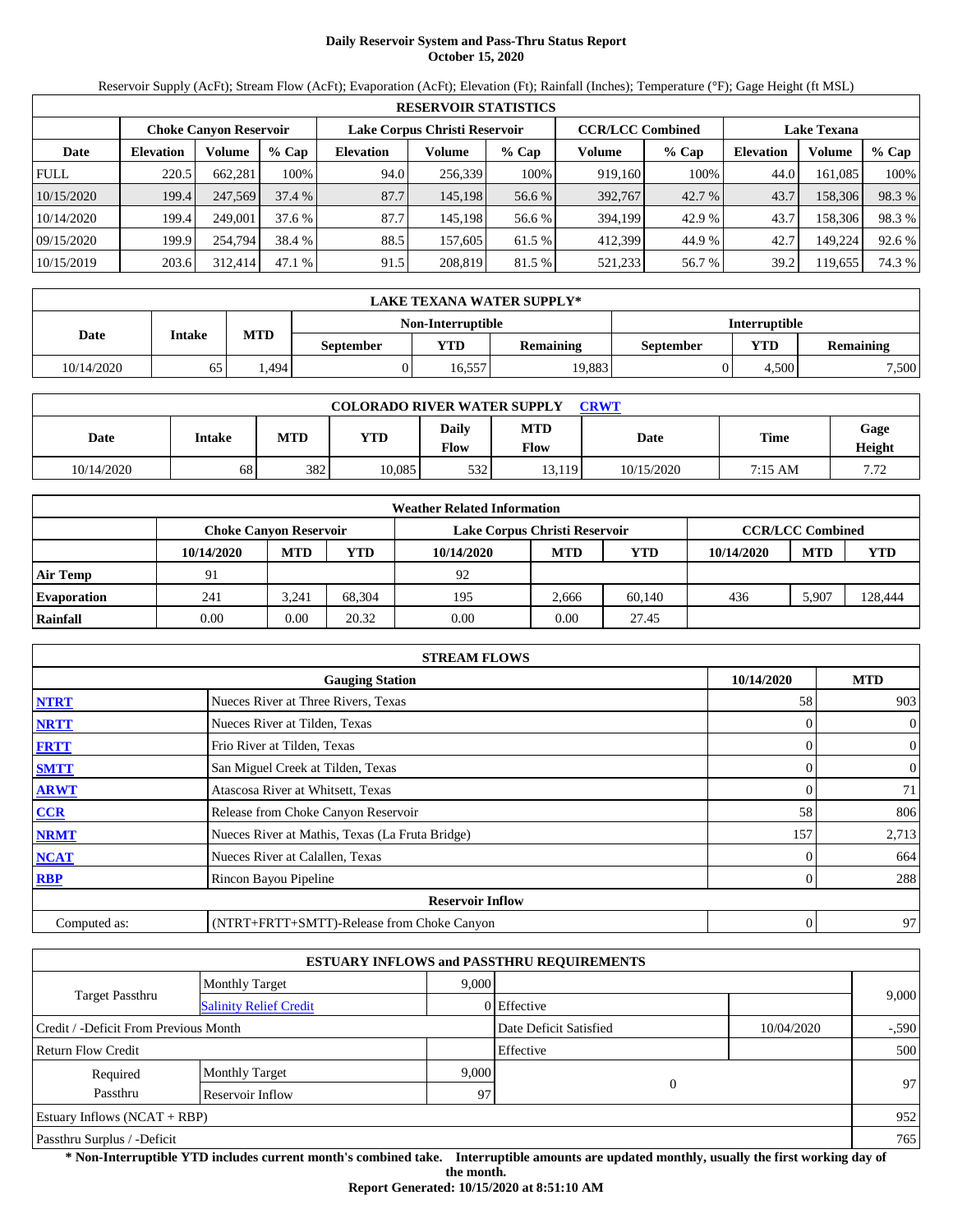## **Daily Reservoir System and Pass-Thru Status Report October 16, 2020**

Reservoir Supply (AcFt); Stream Flow (AcFt); Evaporation (AcFt); Elevation (Ft); Rainfall (Inches); Temperature (°F); Gage Height (ft MSL)

|             | <b>RESERVOIR STATISTICS</b> |                               |         |                               |         |         |                         |         |                    |         |        |  |  |
|-------------|-----------------------------|-------------------------------|---------|-------------------------------|---------|---------|-------------------------|---------|--------------------|---------|--------|--|--|
|             |                             | <b>Choke Canyon Reservoir</b> |         | Lake Corpus Christi Reservoir |         |         | <b>CCR/LCC Combined</b> |         | <b>Lake Texana</b> |         |        |  |  |
| Date        | <b>Elevation</b>            | Volume                        | $%$ Cap | <b>Elevation</b>              | Volume  | $%$ Cap | Volume                  | $%$ Cap | <b>Elevation</b>   | Volume  | % Cap  |  |  |
| <b>FULL</b> | 220.5                       | 662.281                       | 100%    | 94.0                          | 256,339 | 100%    | 919.160                 | 100%    | 44.0               | 161.085 | 100%   |  |  |
| 10/16/2020  | 199.3                       | 246,145                       | 37.1%   | 87.9                          | 148.255 | 57.8 %  | 394,400                 | 42.9 %  | 43.7               | 158,306 | 98.3%  |  |  |
| 10/15/2020  | 199.4                       | 247,569                       | 37.4 %  | 87.7                          | 145.198 | 56.6 %  | 392,767                 | 42.7 %  | 43.7               | 158.306 | 98.3 % |  |  |
| 09/16/2020  | 199.9                       | 254,794                       | 38.4 %  | 88.5                          | 157.605 | 61.5 %  | 412.399                 | 44.9 %  | 42.6               | 148.332 | 92.1 % |  |  |
| 10/16/2019  | 203.6                       | 312,414                       | 47.1 %  | 91.6                          | 210.649 | 82.2 %  | 523,063                 | 56.9 %  | 39.2               | 119,655 | 74.3 % |  |  |

|            | LAKE TEXANA WATER SUPPLY* |                                           |                  |        |                  |           |       |           |  |  |  |
|------------|---------------------------|-------------------------------------------|------------------|--------|------------------|-----------|-------|-----------|--|--|--|
|            |                           | <b>Interruptible</b><br>Non-Interruptible |                  |        |                  |           |       |           |  |  |  |
| Date       | Intake                    | <b>MTD</b>                                | <b>September</b> | YTD    | <b>Remaining</b> | September | YTD   | Remaining |  |  |  |
| 10/15/2020 | 61                        | . 555                                     |                  | 16.557 | 19.883           |           | 4.500 | 7,500     |  |  |  |

| <b>COLORADO RIVER WATER SUPPLY</b><br>CRWT |        |            |            |                      |                    |            |             |                |  |  |
|--------------------------------------------|--------|------------|------------|----------------------|--------------------|------------|-------------|----------------|--|--|
| Date                                       | Intake | <b>MTD</b> | <b>YTD</b> | Daily<br><b>Flow</b> | <b>MTD</b><br>Flow | Date       | <b>Time</b> | Gage<br>Height |  |  |
| 10/15/2020                                 | 68     | 449        | 10.152     | 516                  | 13.635             | 10/16/2020 | 7:15 AM     | 7.64           |  |  |

|                    | <b>Weather Related Information</b> |            |        |                               |            |        |            |                         |         |  |  |  |
|--------------------|------------------------------------|------------|--------|-------------------------------|------------|--------|------------|-------------------------|---------|--|--|--|
|                    | <b>Choke Canvon Reservoir</b>      |            |        | Lake Corpus Christi Reservoir |            |        |            | <b>CCR/LCC Combined</b> |         |  |  |  |
|                    | 10/15/2020                         | <b>MTD</b> | YTD    | 10/15/2020                    | <b>MTD</b> | YTD    | 10/15/2020 | <b>MTD</b>              | YTD     |  |  |  |
| <b>Air Temp</b>    | 92                                 |            |        | 95                            |            |        |            |                         |         |  |  |  |
| <b>Evaporation</b> | 298                                | 3,539      | 68.602 | 304                           | 2.970      | 60.444 | 602        | 6.509                   | 129,046 |  |  |  |
| Rainfall           | 0.00                               | 0.00       | 20.32  | 1.80                          | 1.80       | 29.25  |            |                         |         |  |  |  |

|              | <b>STREAM FLOWS</b>                             |            |                |  |  |  |  |  |
|--------------|-------------------------------------------------|------------|----------------|--|--|--|--|--|
|              | <b>Gauging Station</b>                          | 10/15/2020 | <b>MTD</b>     |  |  |  |  |  |
| <b>NTRT</b>  | Nueces River at Three Rivers, Texas             | 57         | 959            |  |  |  |  |  |
| <b>NRTT</b>  | Nueces River at Tilden, Texas                   |            | $\overline{0}$ |  |  |  |  |  |
| <b>FRTT</b>  | Frio River at Tilden, Texas                     |            | $\overline{0}$ |  |  |  |  |  |
| <b>SMTT</b>  | San Miguel Creek at Tilden, Texas               |            | $\overline{0}$ |  |  |  |  |  |
| <b>ARWT</b>  | Atascosa River at Whitsett, Texas               |            | 71             |  |  |  |  |  |
| CCR          | Release from Choke Canyon Reservoir             | 58         | 863            |  |  |  |  |  |
| <b>NRMT</b>  | Nueces River at Mathis, Texas (La Fruta Bridge) | 166        | 2,880          |  |  |  |  |  |
| <b>NCAT</b>  | Nueces River at Calallen, Texas                 |            | 664            |  |  |  |  |  |
| <b>RBP</b>   | Rincon Bayou Pipeline                           |            | 288            |  |  |  |  |  |
|              | <b>Reservoir Inflow</b>                         |            |                |  |  |  |  |  |
| Computed as: | NRTT+FRTT+SMTT+ARWT                             | 0          | 97             |  |  |  |  |  |

|                                       |                               |       | <b>ESTUARY INFLOWS and PASSTHRU REQUIREMENTS</b> |            |        |
|---------------------------------------|-------------------------------|-------|--------------------------------------------------|------------|--------|
|                                       | <b>Monthly Target</b>         | 9,000 |                                                  |            |        |
| <b>Target Passthru</b>                | <b>Salinity Relief Credit</b> |       | 0 Effective                                      |            | 9,000  |
| Credit / -Deficit From Previous Month |                               |       | Date Deficit Satisfied                           | 10/04/2020 | $-590$ |
| <b>Return Flow Credit</b>             |                               |       | Effective                                        |            | 500    |
| Required                              | <b>Monthly Target</b>         | 9,000 |                                                  |            |        |
| Passthru                              | Reservoir Inflow              | 97    | $\overline{0}$                                   |            | 97     |
| <b>Estuary Inflows (NCAT + RBP)</b>   |                               |       |                                                  |            | 952    |
| Passthru Surplus / -Deficit           |                               |       |                                                  |            | 765    |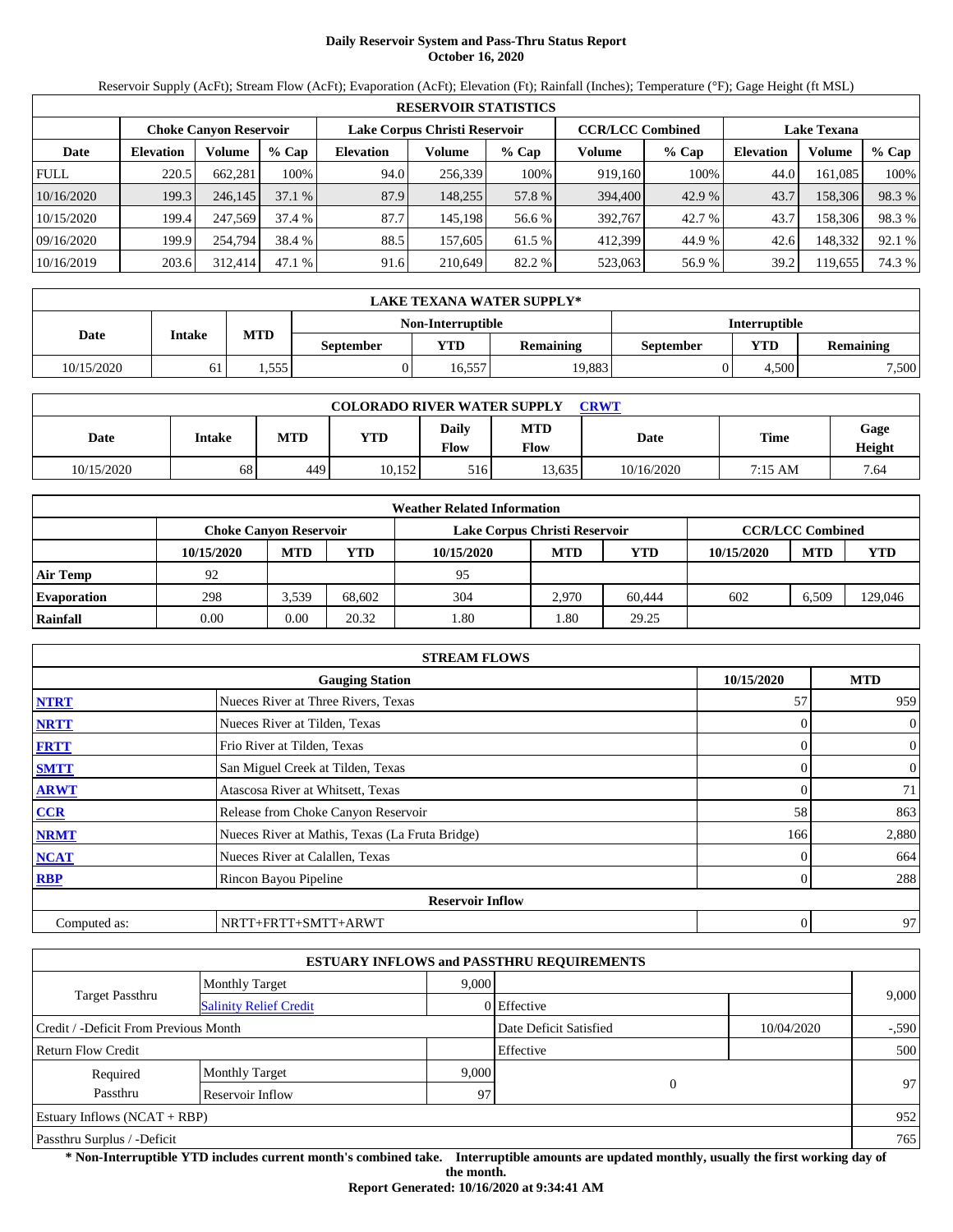# **Daily Reservoir System and Pass-Thru Status Report October 17, 2020**

Reservoir Supply (AcFt); Stream Flow (AcFt); Evaporation (AcFt); Elevation (Ft); Rainfall (Inches); Temperature (°F); Gage Height (ft MSL)

|             | <b>RESERVOIR STATISTICS</b> |                               |         |                               |         |         |                         |         |                    |         |        |  |  |
|-------------|-----------------------------|-------------------------------|---------|-------------------------------|---------|---------|-------------------------|---------|--------------------|---------|--------|--|--|
|             |                             | <b>Choke Canyon Reservoir</b> |         | Lake Corpus Christi Reservoir |         |         | <b>CCR/LCC Combined</b> |         | <b>Lake Texana</b> |         |        |  |  |
| Date        | <b>Elevation</b>            | Volume                        | $%$ Cap | <b>Elevation</b>              | Volume  | $%$ Cap | Volume                  | $%$ Cap | <b>Elevation</b>   | Volume  | % Cap  |  |  |
| <b>FULL</b> | 220.5                       | 662.281                       | 100%    | 94.0                          | 256,339 | 100%    | 919.160                 | 100%    | 44.0               | 161.085 | 100%   |  |  |
| 10/17/2020  | 199.3                       | 246,145                       | 37.1%   | 87.8                          | 148.255 | 57.8 %  | 394,400                 | 42.9 %  | 43.6               | 157,385 | 97.7 % |  |  |
| 10/16/2020  | 199.3                       | 246.145                       | 37.1%   | 87.9                          | 148.255 | 57.8 %  | 394,400                 | 42.9 %  | 43.7               | 158,306 | 98.3%  |  |  |
| 09/17/2020  | 199.9                       | 254,794                       | 38.4 %  | 88.5                          | 157.605 | 61.5 %  | 412.399                 | 44.9 %  | 42.6               | 148.332 | 92.1 % |  |  |
| 10/17/2019  | 203.6                       | 312,414                       | 47.1%   | 91.5                          | 208,819 | 81.5 %  | 521,233                 | 56.7 %  | 39.3               | 120,448 | 74.8 % |  |  |

|            | LAKE TEXANA WATER SUPPLY* |            |                  |                   |                  |                      |            |                  |  |  |  |
|------------|---------------------------|------------|------------------|-------------------|------------------|----------------------|------------|------------------|--|--|--|
|            |                           |            |                  | Non-Interruptible |                  | <b>Interruptible</b> |            |                  |  |  |  |
| Date       | Intake                    | <b>MTD</b> | <b>September</b> | YTD.              | <b>Remaining</b> | <b>September</b>     | <b>YTD</b> | <b>Remaining</b> |  |  |  |
| 10/16/2020 | 66                        | . 621      |                  | 16.557            | 19.883           |                      | 4.500      | 7,500            |  |  |  |

| <b>COLORADO RIVER WATER SUPPLY</b><br>CRWT |        |            |            |                      |                    |            |             |                |  |  |
|--------------------------------------------|--------|------------|------------|----------------------|--------------------|------------|-------------|----------------|--|--|
| Date                                       | Intake | <b>MTD</b> | <b>YTD</b> | Daily<br><b>Flow</b> | <b>MTD</b><br>Flow | Date       | <b>Time</b> | Gage<br>Height |  |  |
| 10/16/2020                                 | 68     | 517        | 10,220     | 9961                 | 14.631             | 10/17/2020 | 7:15 AM     | 8.00           |  |  |

|                    |            |                               |        | <b>Weather Related Information</b> |            |            |            |                         |            |
|--------------------|------------|-------------------------------|--------|------------------------------------|------------|------------|------------|-------------------------|------------|
|                    |            | <b>Choke Canvon Reservoir</b> |        | Lake Corpus Christi Reservoir      |            |            |            | <b>CCR/LCC Combined</b> |            |
|                    | 10/16/2020 | <b>MTD</b>                    | YTD    | 10/16/2020                         | <b>MTD</b> | <b>YTD</b> | 10/16/2020 | <b>MTD</b>              | <b>YTD</b> |
| <b>Air Temp</b>    | 64         |                               |        | 65                                 |            |            |            |                         |            |
| <b>Evaporation</b> | 58         | 3,597                         | 68.660 | 77                                 | 3.047      | 60.521     | 135        | 6.644                   | 129,181    |
| Rainfall           | 0.18       | 0.18                          | 20.50  | 0.37                               | 2.17       | 29.62      |            |                         |            |

|              | <b>STREAM FLOWS</b>                             |            |              |
|--------------|-------------------------------------------------|------------|--------------|
|              | <b>Gauging Station</b>                          | 10/16/2020 | <b>MTD</b>   |
| <b>NTRT</b>  | Nueces River at Three Rivers, Texas             | 55         | 1,014        |
| <b>NRTT</b>  | Nueces River at Tilden, Texas                   | $\Omega$   | $\mathbf{0}$ |
| <b>FRTT</b>  | Frio River at Tilden, Texas                     | 0          | $\mathbf{0}$ |
| <b>SMTT</b>  | San Miguel Creek at Tilden, Texas               | $\Omega$   | $\mathbf{0}$ |
| <b>ARWT</b>  | Atascosa River at Whitsett, Texas               | 0          | 71           |
| CCR          | Release from Choke Canyon Reservoir             | 58         | 921          |
| <b>NRMT</b>  | Nueces River at Mathis, Texas (La Fruta Bridge) | 172        | 3,051        |
| <b>NCAT</b>  | Nueces River at Calallen, Texas                 | 0          | 664          |
| <b>RBP</b>   | Rincon Bayou Pipeline                           | 0          | 288          |
|              | <b>Reservoir Inflow</b>                         |            |              |
| Computed as: | NRTT+FRTT+SMTT+ARWT                             | 0          | 97           |

|                                       |                               |       | <b>ESTUARY INFLOWS and PASSTHRU REQUIREMENTS</b> |            |         |
|---------------------------------------|-------------------------------|-------|--------------------------------------------------|------------|---------|
|                                       | <b>Monthly Target</b>         | 9.000 |                                                  |            |         |
| <b>Target Passthru</b>                | <b>Salinity Relief Credit</b> |       | 0 Effective                                      |            | 9,000   |
| Credit / -Deficit From Previous Month |                               |       | Date Deficit Satisfied                           | 10/04/2020 | $-.590$ |
| <b>Return Flow Credit</b>             |                               |       | Effective                                        |            | 500     |
| Required                              | <b>Monthly Target</b>         | 9,000 |                                                  |            |         |
| Passthru                              | Reservoir Inflow              | 97    | $\Omega$                                         |            | 97      |
| Estuary Inflows $(NCAT + RBP)$        |                               |       |                                                  |            | 952     |
| Passthru Surplus / -Deficit           |                               |       |                                                  |            | 766     |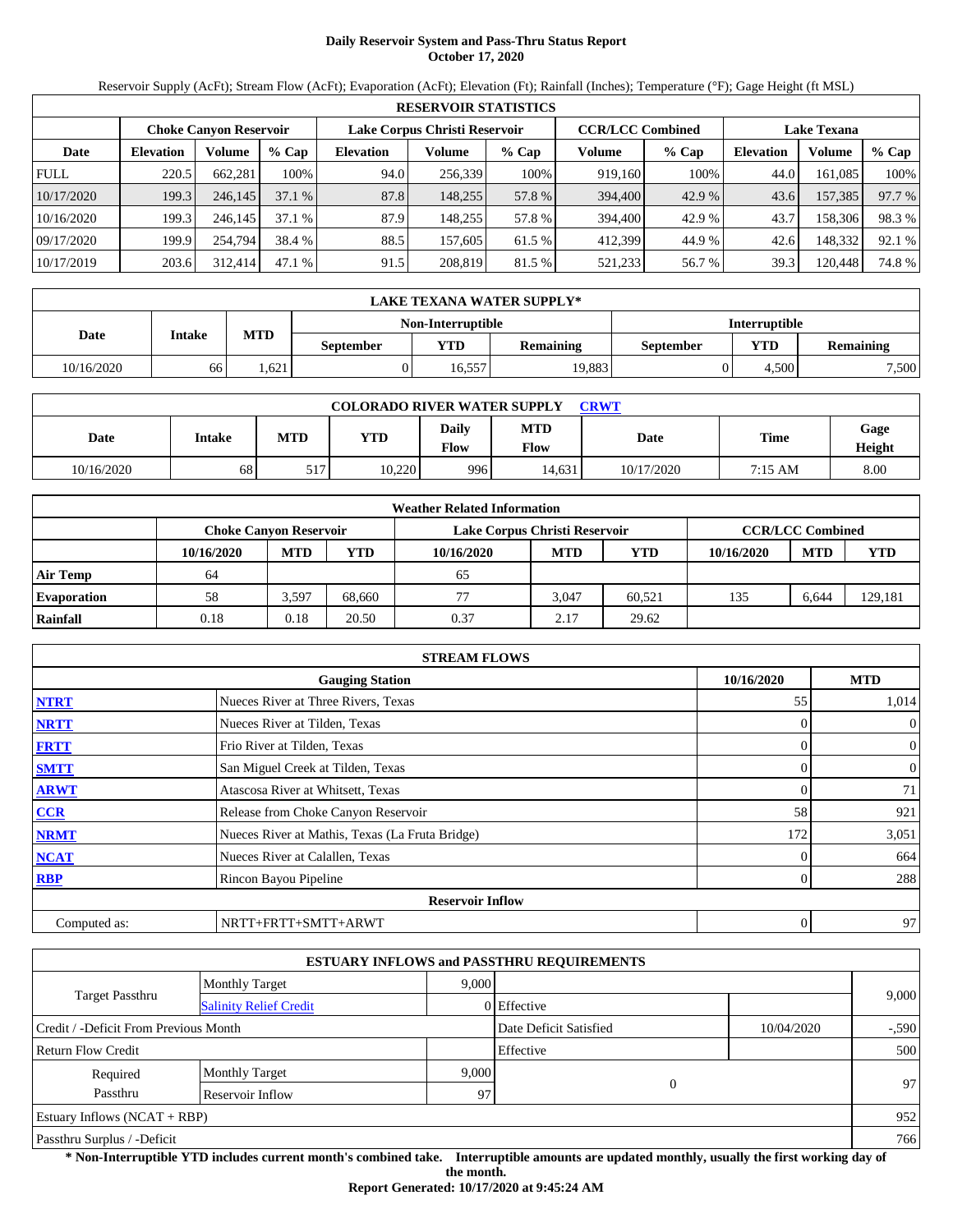## **Daily Reservoir System and Pass-Thru Status Report October 18, 2020**

Reservoir Supply (AcFt); Stream Flow (AcFt); Evaporation (AcFt); Elevation (Ft); Rainfall (Inches); Temperature (°F); Gage Height (ft MSL)

|             | <b>RESERVOIR STATISTICS</b>                                                               |         |         |                  |         |         |         |                    |                  |         |        |  |  |
|-------------|-------------------------------------------------------------------------------------------|---------|---------|------------------|---------|---------|---------|--------------------|------------------|---------|--------|--|--|
|             | <b>CCR/LCC Combined</b><br>Lake Corpus Christi Reservoir<br><b>Choke Canyon Reservoir</b> |         |         |                  |         |         |         | <b>Lake Texana</b> |                  |         |        |  |  |
| Date        | <b>Elevation</b>                                                                          | Volume  | $%$ Cap | <b>Elevation</b> | Volume  | $%$ Cap | Volume  | $%$ Cap            | <b>Elevation</b> | Volume  | % Cap  |  |  |
| <b>FULL</b> | 220.5                                                                                     | 662.281 | 100%    | 94.0             | 256,339 | 100%    | 919,160 | 100%               | 44.0             | 161.085 | 100%   |  |  |
| 10/18/2020  | 199.3                                                                                     | 246,145 | 37.1%   | 87.8             | 146,723 | 57.2 %  | 392,868 | 42.7 %             | 43.6             | 157,385 | 97.7 % |  |  |
| 10/17/2020  | 199.3                                                                                     | 246.145 | 37.1%   | 87.8             | 148.255 | 57.8 %  | 394,400 | 42.9 %             | 43.6             | 157,385 | 97.7 % |  |  |
| 09/18/2020  | 199.9                                                                                     | 254,794 | 38.4 %  | 88.5             | 157.605 | 61.5 %  | 412.399 | 44.9 %             | 42.6             | 148,332 | 92.1 % |  |  |
| 10/18/2019  | 203.7                                                                                     | 314,054 | 47.4 %  | 91.5             | 208,819 | 81.5 %  | 522,873 | 56.9%              | 39.3             | 120,448 | 74.8 % |  |  |

|            | <b>LAKE TEXANA WATER SUPPLY*</b> |            |                  |                   |           |                      |       |                  |  |  |  |
|------------|----------------------------------|------------|------------------|-------------------|-----------|----------------------|-------|------------------|--|--|--|
|            |                                  |            |                  | Non-Interruptible |           | <b>Interruptible</b> |       |                  |  |  |  |
| Date       | Intake                           | <b>MTD</b> | <b>September</b> | <b>YTD</b>        | Remaining | September            | YTD   | <b>Remaining</b> |  |  |  |
| 10/17/2020 | 66                               | .687       |                  | 16.557            | 19.883    |                      | 4.500 | 7,500            |  |  |  |

| <b>COLORADO RIVER WATER SUPPLY</b><br><b>CRWT</b> |        |            |            |                      |                    |            |         |                       |  |  |
|---------------------------------------------------|--------|------------|------------|----------------------|--------------------|------------|---------|-----------------------|--|--|
| Date                                              | Intake | <b>MTD</b> | <b>YTD</b> | Daily<br><b>Flow</b> | <b>MTD</b><br>Flow | Date       | Time    | Gage<br><b>Height</b> |  |  |
| 10/17/2020                                        | 68     | 5851       | 10.288     | 215<br>.             | 15.846             | 10/18/2020 | 7:15 AM | 8.58                  |  |  |

|                    |                               |            |        | <b>Weather Related Information</b> |            |        |            |                         |         |
|--------------------|-------------------------------|------------|--------|------------------------------------|------------|--------|------------|-------------------------|---------|
|                    | <b>Choke Canvon Reservoir</b> |            |        | Lake Corpus Christi Reservoir      |            |        |            | <b>CCR/LCC Combined</b> |         |
|                    | 10/17/2020                    | <b>MTD</b> | YTD    | 10/17/2020                         | <b>MTD</b> | YTD    | 10/17/2020 | <b>MTD</b>              | YTD     |
| <b>Air Temp</b>    |                               |            |        | 83                                 |            |        |            |                         |         |
| <b>Evaporation</b> | 66                            | 3,663      | 68.726 |                                    | 3.047      | 60.521 | 66         | 6.710                   | 129,247 |
| Rainfall           | 0.00                          | 0.18       | 20.50  | 0.00                               | 2.17       | 29.62  |            |                         |         |

|              | <b>STREAM FLOWS</b>                             |            |              |
|--------------|-------------------------------------------------|------------|--------------|
|              | <b>Gauging Station</b>                          | 10/17/2020 | <b>MTD</b>   |
| <b>NTRT</b>  | Nueces River at Three Rivers, Texas             | 57         | 1,071        |
| <b>NRTT</b>  | Nueces River at Tilden, Texas                   |            | $\mathbf{0}$ |
| <b>FRTT</b>  | Frio River at Tilden, Texas                     |            | $\mathbf{0}$ |
| <b>SMTT</b>  | San Miguel Creek at Tilden, Texas               | 0          | $\mathbf{0}$ |
| <b>ARWT</b>  | Atascosa River at Whitsett, Texas               |            | 71           |
| <b>CCR</b>   | Release from Choke Canyon Reservoir             | 58         | 979          |
| <b>NRMT</b>  | Nueces River at Mathis, Texas (La Fruta Bridge) | 151        | 3,202        |
| <b>NCAT</b>  | Nueces River at Calallen, Texas                 | 101        | 765          |
| <b>RBP</b>   | Rincon Bayou Pipeline                           |            | 288          |
|              | <b>Reservoir Inflow</b>                         |            |              |
| Computed as: | NRTT+FRTT+SMTT+ARWT                             | 0          | 97           |

|                                       |                               |       | <b>ESTUARY INFLOWS and PASSTHRU REQUIREMENTS</b> |            |         |  |
|---------------------------------------|-------------------------------|-------|--------------------------------------------------|------------|---------|--|
|                                       | <b>Monthly Target</b>         | 9,000 |                                                  |            |         |  |
| Target Passthru                       | <b>Salinity Relief Credit</b> |       | 0 Effective                                      |            | 9,000   |  |
| Credit / -Deficit From Previous Month |                               |       | Date Deficit Satisfied                           | 10/04/2020 | $-.590$ |  |
| <b>Return Flow Credit</b>             |                               |       | Effective                                        |            | 500     |  |
| Required                              | <b>Monthly Target</b>         | 9,000 |                                                  |            |         |  |
| Passthru                              | Reservoir Inflow              | 97    | $\theta$                                         |            | 97      |  |
| Estuary Inflows $(NCAT + RBP)$        |                               |       |                                                  |            | 1,053   |  |
| Passthru Surplus / -Deficit           |                               |       |                                                  |            |         |  |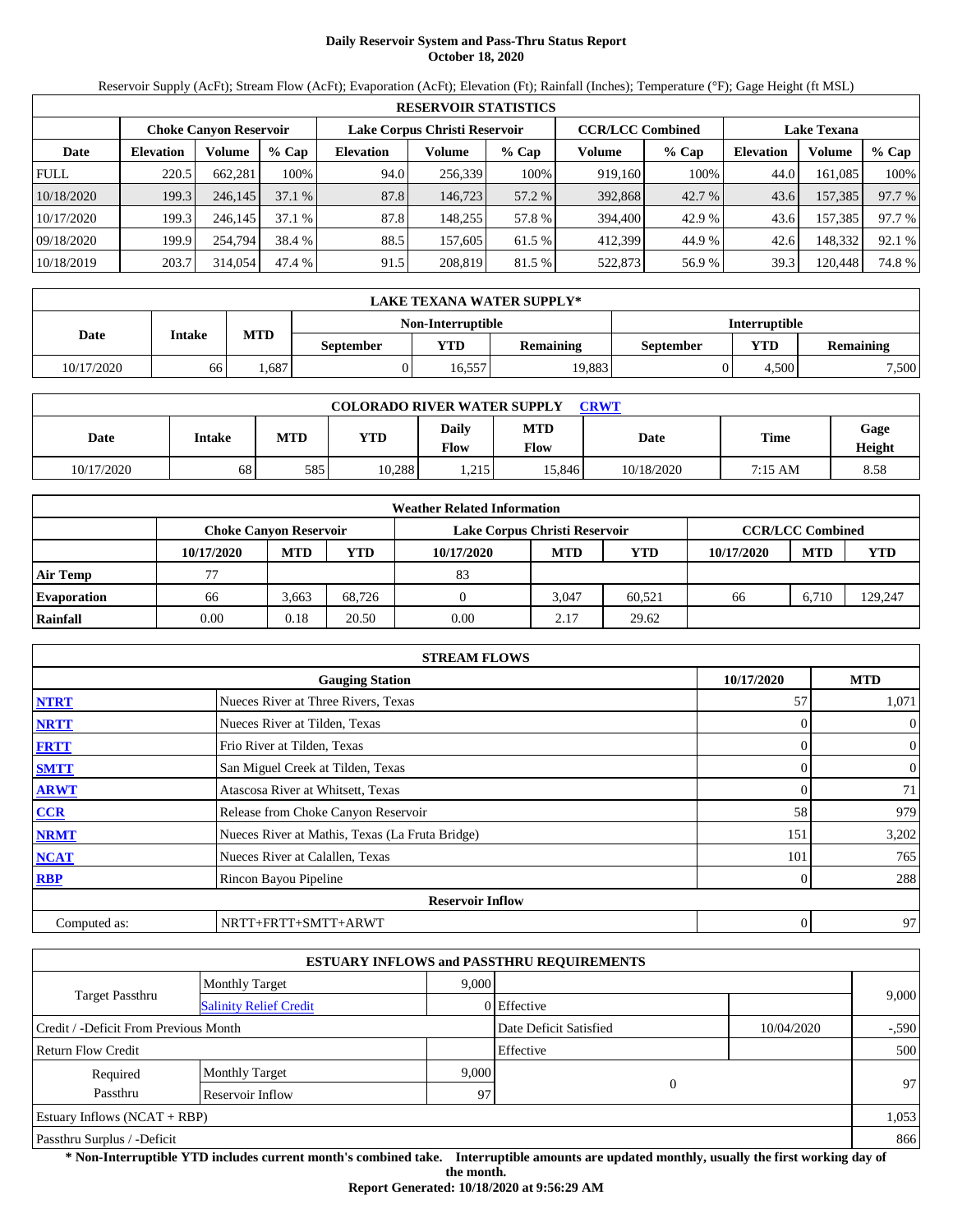## **Daily Reservoir System and Pass-Thru Status Report October 19, 2020**

Reservoir Supply (AcFt); Stream Flow (AcFt); Evaporation (AcFt); Elevation (Ft); Rainfall (Inches); Temperature (°F); Gage Height (ft MSL)

|             | <b>RESERVOIR STATISTICS</b> |                               |         |                               |         |         |                         |         |                    |         |        |  |  |
|-------------|-----------------------------|-------------------------------|---------|-------------------------------|---------|---------|-------------------------|---------|--------------------|---------|--------|--|--|
|             |                             | <b>Choke Canvon Reservoir</b> |         | Lake Corpus Christi Reservoir |         |         | <b>CCR/LCC Combined</b> |         | <b>Lake Texana</b> |         |        |  |  |
| Date        | <b>Elevation</b>            | Volume                        | $%$ Cap | <b>Elevation</b>              | Volume  | $%$ Cap | Volume                  | $%$ Cap | <b>Elevation</b>   | Volume  | % Cap  |  |  |
| <b>FULL</b> | 220.5                       | 662,281                       | 100%    | 94.0                          | 256,339 | 100%    | 919,160                 | 100%    | 44.0               | 161,085 | 100%   |  |  |
| 10/19/2020  | 199.4                       | 247,569                       | 37.4%   | 87.8                          | 146.723 | 57.2 %  | 394.292                 | 42.9 %  | 43.6               | 157,385 | 97.7 % |  |  |
| 10/18/2020  | 199.3                       | 246.145                       | 37.1%   | 87.8                          | 146.723 | 57.2 %  | 392,868                 | 42.7 %  | 43.6               | 157,385 | 97.7 % |  |  |
| 09/19/2020  | 199.9                       | 254,794                       | 38.4 %  | 88.5                          | 157.605 | 61.5 %  | 412.399                 | 44.9 %  | 42.5               | 147.442 | 91.5 % |  |  |
| 10/19/2019  | 203.7                       | 314,054                       | 47.4 %  | 91.5                          | 208,819 | 81.5 %  | 522,873                 | 56.9 %  | 39.3               | 120.448 | 74.8%  |  |  |

|            | <b>LAKE TEXANA WATER SUPPLY*</b> |            |           |                   |           |                      |       |                  |  |  |
|------------|----------------------------------|------------|-----------|-------------------|-----------|----------------------|-------|------------------|--|--|
|            |                                  |            |           | Non-Interruptible |           | <b>Interruptible</b> |       |                  |  |  |
| Date       | Intake                           | <b>MTD</b> | September | $\mathbf{v}$ TD   | Remaining | September            | YTD   | <b>Remaining</b> |  |  |
| 10/18/2020 |                                  | 1.753      |           | 16.557            | 19.883    |                      | 4.500 | 7.500            |  |  |

| <b>COLORADO RIVER WATER SUPPLY</b><br>CRWT |        |            |            |                      |                    |            |             |                |  |  |
|--------------------------------------------|--------|------------|------------|----------------------|--------------------|------------|-------------|----------------|--|--|
| Date                                       | Intake | <b>MTD</b> | <b>YTD</b> | <b>Daily</b><br>Flow | <b>MTD</b><br>Flow | Date       | <b>Time</b> | Gage<br>Height |  |  |
| 10/18/2020                                 | 68     | 653        | 10.356     | .066                 | 16.912             | 10/19/2020 | 7:15 AM     | 8.41           |  |  |

|                    |            |                               |        | <b>Weather Related Information</b> |            |            |            |                         |            |
|--------------------|------------|-------------------------------|--------|------------------------------------|------------|------------|------------|-------------------------|------------|
|                    |            | <b>Choke Canvon Reservoir</b> |        | Lake Corpus Christi Reservoir      |            |            |            | <b>CCR/LCC Combined</b> |            |
|                    | 10/18/2020 | <b>MTD</b>                    | YTD    | 10/18/2020                         | <b>MTD</b> | <b>YTD</b> | 10/18/2020 | <b>MTD</b>              | <b>YTD</b> |
| <b>Air Temp</b>    | 88         |                               |        | 87                                 |            |            |            |                         |            |
| <b>Evaporation</b> | 225        | 3.888                         | 68.951 | 134                                | 3.323      | 60.797     | 359        | 7,21                    | 129,748    |
| Rainfall           | 0.00       | 0.18                          | 20.50  | 0.00                               | 2.17       | 29.62      |            |                         |            |

|              | <b>STREAM FLOWS</b>                             |            |                |
|--------------|-------------------------------------------------|------------|----------------|
|              | <b>Gauging Station</b>                          | 10/18/2020 | <b>MTD</b>     |
| <b>NTRT</b>  | Nueces River at Three Rivers, Texas             | 56         | 1,127          |
| <b>NRTT</b>  | Nueces River at Tilden, Texas                   |            | $\mathbf{0}$   |
| <b>FRTT</b>  | Frio River at Tilden, Texas                     |            | $\overline{0}$ |
| <b>SMTT</b>  | San Miguel Creek at Tilden, Texas               | 0          | $\mathbf{0}$   |
| <b>ARWT</b>  | Atascosa River at Whitsett, Texas               |            | 71             |
| <b>CCR</b>   | Release from Choke Canyon Reservoir             | 58         | 1,036          |
| <b>NRMT</b>  | Nueces River at Mathis, Texas (La Fruta Bridge) | 149        | 3,351          |
| <b>NCAT</b>  | Nueces River at Calallen, Texas                 | 48         | 812            |
| <b>RBP</b>   | Rincon Bayou Pipeline                           |            | 288            |
|              | <b>Reservoir Inflow</b>                         |            |                |
| Computed as: | NRTT+FRTT+SMTT+ARWT                             | 0          | 97             |

|                                       |                               |       | <b>ESTUARY INFLOWS and PASSTHRU REQUIREMENTS</b> |            |         |
|---------------------------------------|-------------------------------|-------|--------------------------------------------------|------------|---------|
|                                       | <b>Monthly Target</b>         | 9,000 |                                                  |            |         |
| Target Passthru                       | <b>Salinity Relief Credit</b> |       | 0 Effective                                      |            | 9,000   |
| Credit / -Deficit From Previous Month |                               |       | Date Deficit Satisfied                           | 10/04/2020 | $-.590$ |
| Return Flow Credit                    |                               |       | Effective                                        |            | 500     |
| Required                              | <b>Monthly Target</b>         | 9,000 |                                                  |            |         |
| Passthru                              | Reservoir Inflow              | 97    | $\theta$                                         |            | 97      |
| Estuary Inflows $(NCAT + RBP)$        |                               |       |                                                  |            | 1,101   |
| Passthru Surplus / -Deficit           |                               |       |                                                  |            | 914     |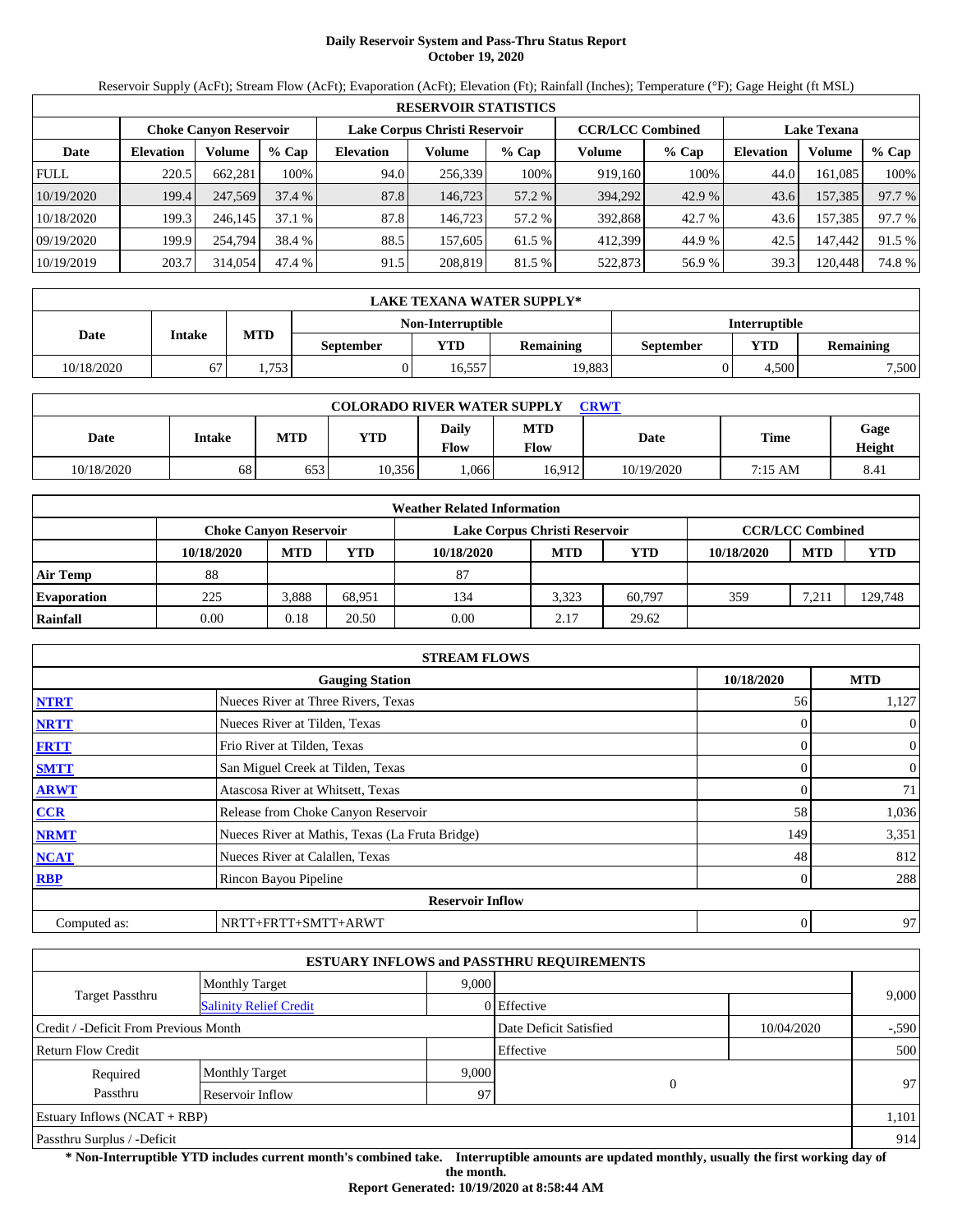## **Daily Reservoir System and Pass-Thru Status Report October 20, 2020**

Reservoir Supply (AcFt); Stream Flow (AcFt); Evaporation (AcFt); Elevation (Ft); Rainfall (Inches); Temperature (°F); Gage Height (ft MSL)

|             | <b>RESERVOIR STATISTICS</b> |                               |         |                               |         |         |                         |        |                    |         |        |  |  |
|-------------|-----------------------------|-------------------------------|---------|-------------------------------|---------|---------|-------------------------|--------|--------------------|---------|--------|--|--|
|             |                             | <b>Choke Canvon Reservoir</b> |         | Lake Corpus Christi Reservoir |         |         | <b>CCR/LCC Combined</b> |        | <b>Lake Texana</b> |         |        |  |  |
| Date        | <b>Elevation</b>            | Volume                        | $%$ Cap | <b>Elevation</b>              | Volume  | $%$ Cap | Volume                  | % Cap  | <b>Elevation</b>   | Volume  | % Cap  |  |  |
| <b>FULL</b> | 220.5                       | 662,281                       | 100%    | 94.0                          | 256,339 | 100%    | 919,160                 | 100%   | 44.0               | 161,085 | 100%   |  |  |
| 10/20/2020  | 199.3                       | 246,145                       | 37.1%   | 87.8                          | 146.723 | 57.2 %  | 392,868                 | 42.7 % | 43.6               | 157,385 | 97.7 % |  |  |
| 10/19/2020  | 199.4                       | 247,569                       | 37.4 %  | 87.8                          | 146.723 | 57.2 %  | 394.292                 | 42.9 % | 43.6               | 157,385 | 97.7 % |  |  |
| 09/20/2020  | 199.9                       | 254,794                       | 38.4 %  | 88.4                          | 156.028 | 60.9 %  | 410,822                 | 44.7 % | 42.5               | 147.442 | 91.5 % |  |  |
| 10/20/2019  | 203.6                       | 312,414                       | 47.1%   | 91.5                          | 208,819 | 81.5 %  | 521,233                 | 56.7 % | 39.2               | 19,655  | 74.3 % |  |  |

|            | LAKE TEXANA WATER SUPPLY* |            |                  |                   |                  |                      |       |                  |  |  |  |
|------------|---------------------------|------------|------------------|-------------------|------------------|----------------------|-------|------------------|--|--|--|
|            |                           |            |                  | Non-Interruptible |                  | <b>Interruptible</b> |       |                  |  |  |  |
| Date       | Intake                    | <b>MTD</b> | <b>September</b> | YTD               | <b>Remaining</b> | <b>September</b>     | YTD   | <b>Remaining</b> |  |  |  |
| 10/19/2020 | 66                        | .820       |                  | 6.557             | 19,883           |                      | 4.500 | 7,500            |  |  |  |

| <b>COLORADO RIVER WATER SUPPLY</b><br>CRWT |        |            |            |                      |                    |            |             |                |  |  |
|--------------------------------------------|--------|------------|------------|----------------------|--------------------|------------|-------------|----------------|--|--|
| Date                                       | Intake | <b>MTD</b> | <b>YTD</b> | Daily<br><b>Flow</b> | <b>MTD</b><br>Flow | Date       | <b>Time</b> | Gage<br>Height |  |  |
| 10/19/2020                                 | 68     | 721        | 10.424     | 977                  | 17.889             | 10/20/2020 | 7:15 AM     | 8.27           |  |  |

|                    |            |                               |        | <b>Weather Related Information</b> |            |            |            |                         |            |
|--------------------|------------|-------------------------------|--------|------------------------------------|------------|------------|------------|-------------------------|------------|
|                    |            | <b>Choke Canvon Reservoir</b> |        | Lake Corpus Christi Reservoir      |            |            |            | <b>CCR/LCC Combined</b> |            |
|                    | 10/19/2020 | <b>MTD</b>                    | YTD    | 10/19/2020                         | <b>MTD</b> | <b>YTD</b> | 10/19/2020 | <b>MTD</b>              | <b>YTD</b> |
| <b>Air Temp</b>    | 90         |                               |        | 90                                 |            |            |            |                         |            |
| <b>Evaporation</b> | 207        | 4.095                         | 69.158 | 258                                | 3.581      | 61.055     | 465        | 7.676                   | 130,213    |
| Rainfall           | 0.00       | 0.18                          | 20.50  | 0.00                               | 2.17       | 29.62      |            |                         |            |

|              | <b>STREAM FLOWS</b>                             |            |              |
|--------------|-------------------------------------------------|------------|--------------|
|              | <b>Gauging Station</b>                          | 10/19/2020 | <b>MTD</b>   |
| <b>NTRT</b>  | Nueces River at Three Rivers, Texas             | 56         | 1,183        |
| <b>NRTT</b>  | Nueces River at Tilden, Texas                   | 3          | 3            |
| <b>FRTT</b>  | Frio River at Tilden, Texas                     | 0          | $\mathbf{0}$ |
| <b>SMTT</b>  | San Miguel Creek at Tilden, Texas               | $\Omega$   | $\mathbf{0}$ |
| <b>ARWT</b>  | Atascosa River at Whitsett, Texas               | 0          | 71           |
| <b>CCR</b>   | Release from Choke Canyon Reservoir             | 58         | 1,094        |
| <b>NRMT</b>  | Nueces River at Mathis, Texas (La Fruta Bridge) | 148        | 3,500        |
| <b>NCAT</b>  | Nueces River at Calallen, Texas                 | h          | 819          |
| <b>RBP</b>   | Rincon Bayou Pipeline                           | 0          | 288          |
|              | <b>Reservoir Inflow</b>                         |            |              |
| Computed as: | NRTT+FRTT+SMTT+ARWT                             | 3          | 100          |

|                                       |                               |       | <b>ESTUARY INFLOWS and PASSTHRU REQUIREMENTS</b> |            |         |
|---------------------------------------|-------------------------------|-------|--------------------------------------------------|------------|---------|
|                                       | <b>Monthly Target</b>         | 9.000 |                                                  |            |         |
| Target Passthru                       | <b>Salinity Relief Credit</b> |       | 0 Effective                                      |            | 9,000   |
| Credit / -Deficit From Previous Month |                               |       | Date Deficit Satisfied                           | 10/04/2020 | $-.590$ |
| <b>Return Flow Credit</b>             |                               |       | Effective                                        |            | 500     |
| Required                              | <b>Monthly Target</b>         | 9,000 |                                                  |            |         |
| Passthru                              | Reservoir Inflow              | 100   | $\overline{0}$                                   |            | 100     |
| Estuary Inflows $(NCAT + RBP)$        |                               |       |                                                  |            | 1,107   |
| Passthru Surplus / -Deficit           |                               | 917   |                                                  |            |         |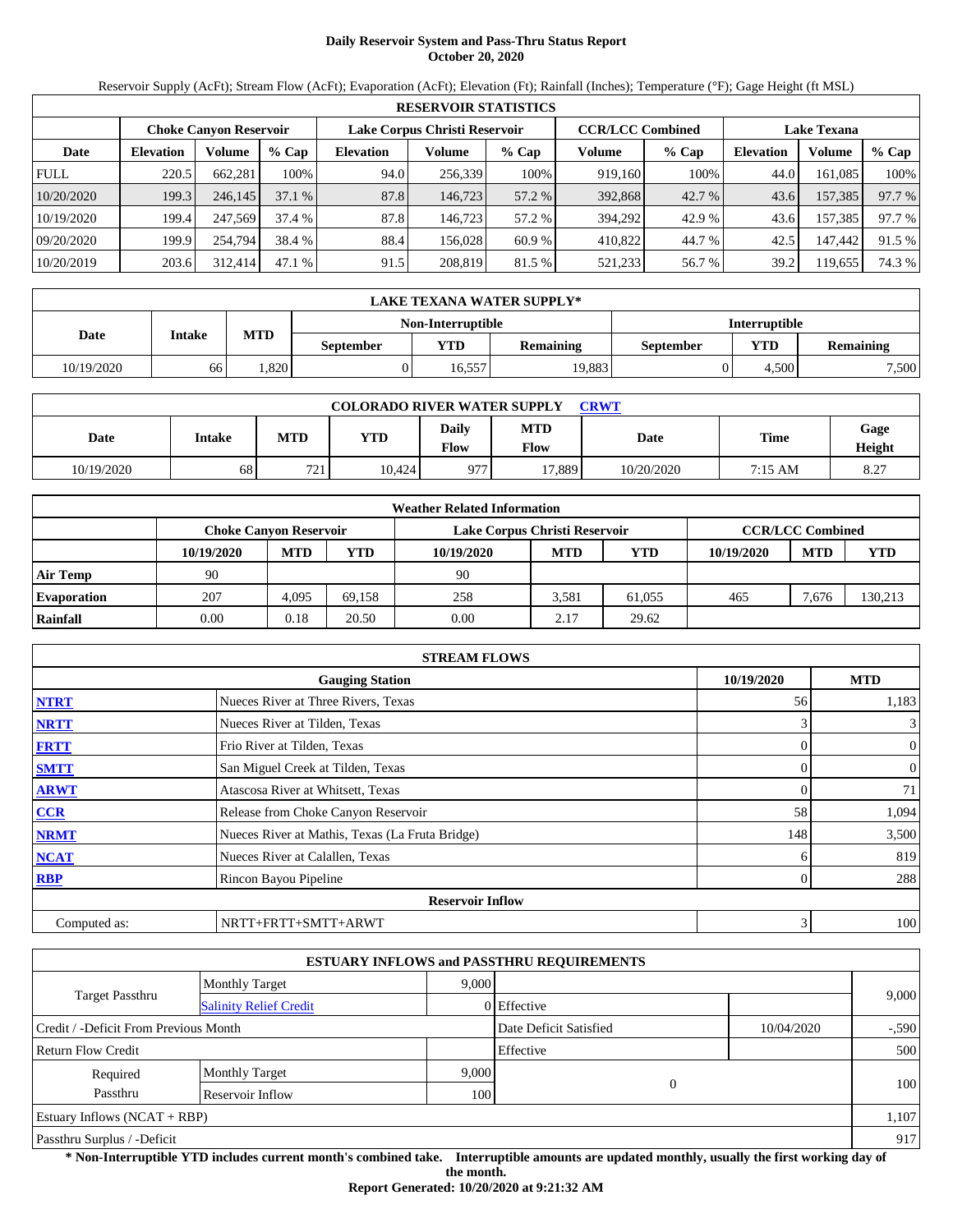# **Daily Reservoir System and Pass-Thru Status Report October 21, 2020**

Reservoir Supply (AcFt); Stream Flow (AcFt); Evaporation (AcFt); Elevation (Ft); Rainfall (Inches); Temperature (°F); Gage Height (ft MSL)

|             | <b>RESERVOIR STATISTICS</b> |                               |         |                               |         |         |                         |         |                    |         |        |  |  |
|-------------|-----------------------------|-------------------------------|---------|-------------------------------|---------|---------|-------------------------|---------|--------------------|---------|--------|--|--|
|             |                             | <b>Choke Canyon Reservoir</b> |         | Lake Corpus Christi Reservoir |         |         | <b>CCR/LCC Combined</b> |         | <b>Lake Texana</b> |         |        |  |  |
| Date        | <b>Elevation</b>            | Volume                        | $%$ Cap | <b>Elevation</b>              | Volume  | $%$ Cap | Volume                  | $%$ Cap | <b>Elevation</b>   | Volume  | % Cap  |  |  |
| <b>FULL</b> | 220.5                       | 662.281                       | 100%    | 94.0                          | 256,339 | 100%    | 919.160                 | 100%    | 44.0               | 161.085 | 100%   |  |  |
| 10/21/2020  | 199.3                       | 247,569                       | 37.4 %  | 87.8                          | 146,723 | 57.2 %  | 394,292                 | 42.9 %  | 43.5               | 156,467 | 97.1 % |  |  |
| 10/20/2020  | 199.3                       | 246.145                       | 37.1%   | 87.8                          | 146.723 | 57.2 %  | 392.868                 | 42.7 %  | 43.6               | 157,385 | 97.7 % |  |  |
| 09/21/2020  | 199.8                       | 253,336                       | 38.2 %  | 88.4                          | 156.028 | 60.9 %  | 409.364                 | 44.5 %  | 42.5               | 147.442 | 91.5 % |  |  |
| 10/21/2019  | 203.6                       | 312,414                       | 47.1 %  | 91.4                          | 206,995 | 80.8%   | 519,409                 | 56.5 %  | 39.3               | 120.448 | 74.8 % |  |  |

|            | LAKE TEXANA WATER SUPPLY* |            |                  |                   |                  |                      |            |                  |  |  |  |
|------------|---------------------------|------------|------------------|-------------------|------------------|----------------------|------------|------------------|--|--|--|
|            |                           |            |                  | Non-Interruptible |                  | <b>Interruptible</b> |            |                  |  |  |  |
| Date       | Intake                    | <b>MTD</b> | <b>September</b> | <b>YTD</b>        | <b>Remaining</b> | September            | <b>YTD</b> | <b>Remaining</b> |  |  |  |
| 10/20/2020 | 66                        | .886       |                  | 16.557            | 19.883           |                      | 4.500      | 7,500            |  |  |  |

| <b>COLORADO RIVER WATER SUPPLY</b><br>CRWT |        |            |            |                      |                    |            |             |                |  |  |
|--------------------------------------------|--------|------------|------------|----------------------|--------------------|------------|-------------|----------------|--|--|
| Date                                       | Intake | <b>MTD</b> | <b>YTD</b> | Daily<br><b>Flow</b> | <b>MTD</b><br>Flow | Date       | <b>Time</b> | Gage<br>Height |  |  |
| 10/20/2020                                 | 68     | 788        | 10.491     | 981                  | 18.869             | 10/21/2020 | 7:15 AM     | 8.23           |  |  |

|                    | <b>Weather Related Information</b> |            |        |                               |            |        |            |                         |         |  |  |  |
|--------------------|------------------------------------|------------|--------|-------------------------------|------------|--------|------------|-------------------------|---------|--|--|--|
|                    | <b>Choke Canvon Reservoir</b>      |            |        | Lake Corpus Christi Reservoir |            |        |            | <b>CCR/LCC Combined</b> |         |  |  |  |
|                    | 10/20/2020                         | <b>MTD</b> | YTD    | 10/20/2020                    | <b>MTD</b> | YTD    | 10/20/2020 | <b>MTD</b>              | YTD     |  |  |  |
| <b>Air Temp</b>    | 89                                 |            |        | 87                            |            |        |            |                         |         |  |  |  |
| <b>Evaporation</b> | 216                                | 4,311      | 69.374 | 98                            | 3.679      | 61,153 | 314        | 7.990                   | 130,527 |  |  |  |
| Rainfall           | 0.00                               | 0.18       | 20.50  | 0.00                          | 2.17       | 29.62  |            |                         |         |  |  |  |

|              | <b>STREAM FLOWS</b>                             |                |              |
|--------------|-------------------------------------------------|----------------|--------------|
|              | <b>Gauging Station</b>                          | 10/20/2020     | <b>MTD</b>   |
| <b>NTRT</b>  | Nueces River at Three Rivers, Texas             | 55             | 1,238        |
| <b>NRTT</b>  | Nueces River at Tilden, Texas                   | 48             | 51           |
| <b>FRTT</b>  | Frio River at Tilden, Texas                     | 0              | $\mathbf{0}$ |
| <b>SMTT</b>  | San Miguel Creek at Tilden, Texas               | $\Omega$       | $\mathbf{0}$ |
| <b>ARWT</b>  | Atascosa River at Whitsett, Texas               |                | 71           |
| <b>CCR</b>   | Release from Choke Canyon Reservoir             | 58             | 1,151        |
| <b>NRMT</b>  | Nueces River at Mathis, Texas (La Fruta Bridge) | 148            | 3,647        |
| <b>NCAT</b>  | Nueces River at Calallen, Texas                 |                | 820          |
| <b>RBP</b>   | Rincon Bayou Pipeline                           | $\overline{0}$ | 288          |
|              | <b>Reservoir Inflow</b>                         |                |              |
| Computed as: | NRTT+FRTT+SMTT+ARWT                             | 48             | 149          |

|                                       |                               |       | <b>ESTUARY INFLOWS and PASSTHRU REQUIREMENTS</b> |            |         |  |
|---------------------------------------|-------------------------------|-------|--------------------------------------------------|------------|---------|--|
|                                       | <b>Monthly Target</b>         | 9,000 |                                                  |            |         |  |
| Target Passthru                       | <b>Salinity Relief Credit</b> |       | 0 Effective                                      |            | 9,000   |  |
| Credit / -Deficit From Previous Month |                               |       | Date Deficit Satisfied                           | 10/04/2020 | $-.590$ |  |
| <b>Return Flow Credit</b>             |                               |       | Effective                                        |            | 500     |  |
| Required                              | <b>Monthly Target</b>         | 9,000 |                                                  |            |         |  |
| Passthru                              | Reservoir Inflow              | 149   | $\theta$                                         |            | 149     |  |
| Estuary Inflows $(NCAT + RBP)$        |                               |       |                                                  |            | 1,109   |  |
| Passthru Surplus / -Deficit           |                               |       |                                                  |            |         |  |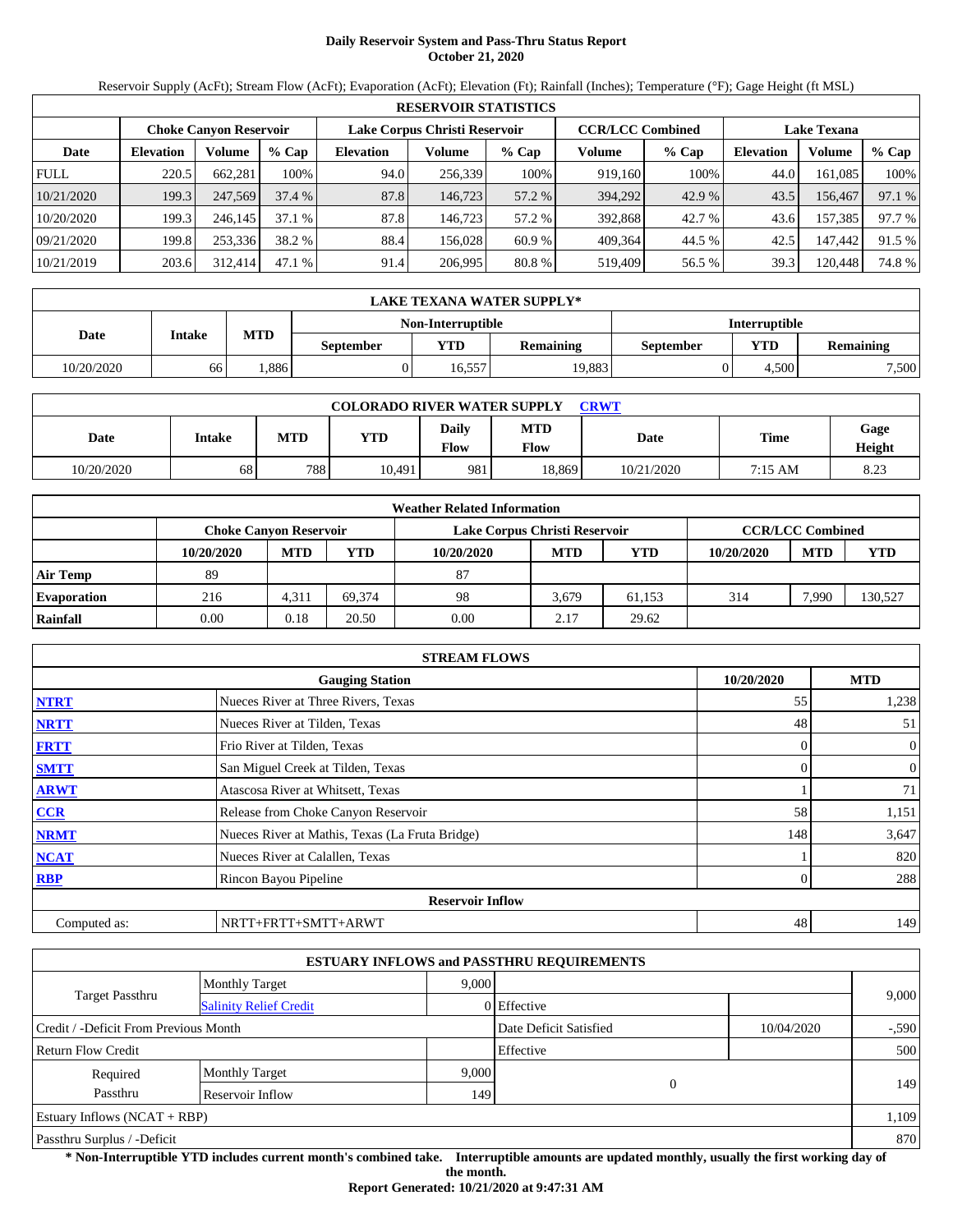## **Daily Reservoir System and Pass-Thru Status Report October 22, 2020**

Reservoir Supply (AcFt); Stream Flow (AcFt); Evaporation (AcFt); Elevation (Ft); Rainfall (Inches); Temperature (°F); Gage Height (ft MSL)

|             | <b>RESERVOIR STATISTICS</b> |                               |         |                               |         |         |                         |         |                    |         |        |  |  |
|-------------|-----------------------------|-------------------------------|---------|-------------------------------|---------|---------|-------------------------|---------|--------------------|---------|--------|--|--|
|             |                             | <b>Choke Canyon Reservoir</b> |         | Lake Corpus Christi Reservoir |         |         | <b>CCR/LCC Combined</b> |         | <b>Lake Texana</b> |         |        |  |  |
| Date        | <b>Elevation</b>            | Volume                        | $%$ Cap | <b>Elevation</b>              | Volume  | $%$ Cap | Volume                  | $%$ Cap | <b>Elevation</b>   | Volume  | % Cap  |  |  |
| <b>FULL</b> | 220.5                       | 662.281                       | 100%    | 94.0                          | 256,339 | 100%    | 919,160                 | 100%    | 44.0               | 161.085 | 100%   |  |  |
| 10/22/2020  | 199.3                       | 246,145                       | 37.1%   | 87.8                          | 146,723 | 57.2 %  | 392,868                 | 42.7 %  | 43.5               | 156,467 | 97.1 % |  |  |
| 10/21/2020  | 199.3                       | 247,569                       | 37.4 %  | 87.8                          | 146.723 | 57.2 %  | 394.292                 | 42.9 %  | 43.5               | 156.467 | 97.1 % |  |  |
| 09/22/2020  | 199.9                       | 254,794                       | 38.4 %  | 88.4                          | 156.028 | 60.9 %  | 410.822                 | 44.7 %  | 43.8               | 159.229 | 98.8%  |  |  |
| 10/22/2019  | 203.6                       | 312,414                       | 47.1%   | 91.5                          | 208,819 | 81.5 %  | 521,233                 | 56.7 %  | 39.3               | 120,448 | 74.8 % |  |  |

|            | LAKE TEXANA WATER SUPPLY* |            |                  |                   |                  |                      |            |           |  |  |  |
|------------|---------------------------|------------|------------------|-------------------|------------------|----------------------|------------|-----------|--|--|--|
|            |                           |            |                  | Non-Interruptible |                  | <b>Interruptible</b> |            |           |  |  |  |
| Date       | Intake                    | <b>MTD</b> | <b>September</b> | <b>YTD</b>        | <b>Remaining</b> | September            | <b>YTD</b> | Remaining |  |  |  |
| 10/21/2020 | 66                        | 1.951      |                  | 16.557            | 19.883           |                      | 4.500      | 7,500     |  |  |  |

| <b>COLORADO RIVER WATER SUPPLY</b><br>CRWT |        |            |            |                      |                    |            |             |                |  |  |
|--------------------------------------------|--------|------------|------------|----------------------|--------------------|------------|-------------|----------------|--|--|
| Date                                       | Intake | <b>MTD</b> | <b>YTD</b> | Daily<br><b>Flow</b> | <b>MTD</b><br>Flow | Date       | <b>Time</b> | Gage<br>Height |  |  |
| 10/21/2020                                 | 68     | 856        | 10,559     | 993                  | 19.862             | 10/22/2020 | 7:15 AM     | 8.31           |  |  |

|                    |                        |            |        | <b>Weather Related Information</b> |            |            |            |                         |            |
|--------------------|------------------------|------------|--------|------------------------------------|------------|------------|------------|-------------------------|------------|
|                    | Choke Canvon Reservoir |            |        | Lake Corpus Christi Reservoir      |            |            |            | <b>CCR/LCC Combined</b> |            |
|                    | 10/21/2020             | <b>MTD</b> | YTD    | 10/21/2020                         | <b>MTD</b> | <b>YTD</b> | 10/21/2020 | <b>MTD</b>              | <b>YTD</b> |
| <b>Air Temp</b>    | 89                     |            |        | 87                                 |            |            |            |                         |            |
| <b>Evaporation</b> | 199                    | 4.510      | 69.573 | 169                                | 3.848      | 61.322     | 368        | 8.358                   | 130,895    |
| Rainfall           | 0.00                   | 0.18       | 20.50  | 0.00                               | 2.17       | 29.62      |            |                         |            |

|              | <b>STREAM FLOWS</b>                             |            |                |
|--------------|-------------------------------------------------|------------|----------------|
|              | <b>Gauging Station</b>                          | 10/21/2020 | <b>MTD</b>     |
| <b>NTRT</b>  | Nueces River at Three Rivers, Texas             | 55         | 1,293          |
| <b>NRTT</b>  | Nueces River at Tilden, Texas                   | 46         | 97             |
| <b>FRTT</b>  | Frio River at Tilden, Texas                     | 0          | $\overline{0}$ |
| <b>SMTT</b>  | San Miguel Creek at Tilden, Texas               |            | $\mathbf{0}$   |
| <b>ARWT</b>  | Atascosa River at Whitsett, Texas               |            | 72             |
| CCR          | Release from Choke Canyon Reservoir             | 58         | 1,209          |
| <b>NRMT</b>  | Nueces River at Mathis, Texas (La Fruta Bridge) | 160        | 3,807          |
| <b>NCAT</b>  | Nueces River at Calallen, Texas                 |            | 820            |
| <b>RBP</b>   | Rincon Bayou Pipeline                           |            | 288            |
|              | <b>Reservoir Inflow</b>                         |            |                |
| Computed as: | NRTT+FRTT+SMTT+ARWT                             | 47         | 196            |

|                                       |                               |       | <b>ESTUARY INFLOWS and PASSTHRU REQUIREMENTS</b> |            |         |
|---------------------------------------|-------------------------------|-------|--------------------------------------------------|------------|---------|
|                                       | <b>Monthly Target</b>         | 9,000 |                                                  |            |         |
| Target Passthru                       | <b>Salinity Relief Credit</b> |       | 0 Effective                                      |            | 9,000   |
| Credit / -Deficit From Previous Month |                               |       | Date Deficit Satisfied                           | 10/04/2020 | $-.590$ |
| Return Flow Credit                    |                               |       | Effective                                        |            | 500     |
| Required                              | <b>Monthly Target</b>         | 9,000 |                                                  |            |         |
| Passthru                              | Reservoir Inflow              | 196   | $\theta$                                         |            | 196     |
| Estuary Inflows $(NCAT + RBP)$        |                               |       |                                                  |            | 1,109   |
| Passthru Surplus / -Deficit           |                               |       |                                                  |            | 823     |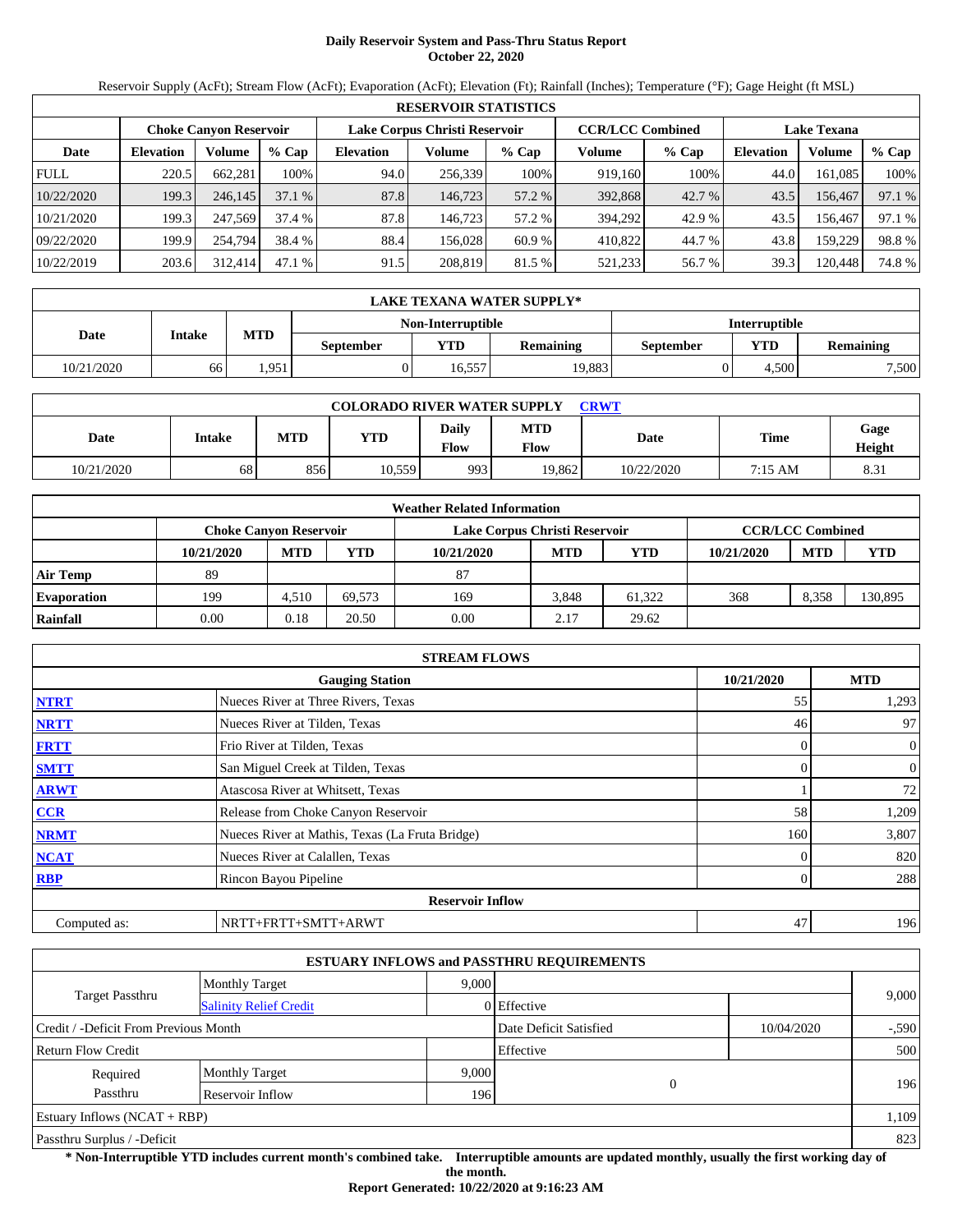# **Daily Reservoir System and Pass-Thru Status Report October 23, 2020**

Reservoir Supply (AcFt); Stream Flow (AcFt); Evaporation (AcFt); Elevation (Ft); Rainfall (Inches); Temperature (°F); Gage Height (ft MSL)

|             | <b>RESERVOIR STATISTICS</b> |                               |         |                  |                               |         |         |                         |                    |         |         |  |  |
|-------------|-----------------------------|-------------------------------|---------|------------------|-------------------------------|---------|---------|-------------------------|--------------------|---------|---------|--|--|
|             |                             | <b>Choke Canvon Reservoir</b> |         |                  | Lake Corpus Christi Reservoir |         |         | <b>CCR/LCC Combined</b> | <b>Lake Texana</b> |         |         |  |  |
| Date        | <b>Elevation</b>            | Volume                        | $%$ Cap | <b>Elevation</b> | Volume                        | $%$ Cap | Volume  | $%$ Cap                 | <b>Elevation</b>   | Volume  | % Cap   |  |  |
| <b>FULL</b> | 220.5                       | 662.281                       | 100%    | 94.0             | 256,339                       | 100%    | 919,160 | 100%                    | 44.0               | 161.085 | 100%    |  |  |
| 10/23/2020  | 199.3                       | 246,145                       | 37.1%   | 87.7             | 145,198                       | 56.6 %  | 391,343 | 42.6%                   | 43.5               | 156.467 | 97.1 %  |  |  |
| 10/22/2020  | 199.3                       | 246.145                       | 37.1%   | 87.8             | 146.723                       | 57.2 %  | 392,868 | 42.7 %                  | 43.5               | 156.467 | 97.1 %  |  |  |
| 09/23/2020  | 199.8                       | 253.336                       | 38.2 %  | 88.4             | 156.028                       | 60.9 %  | 409.364 | 44.5 %                  | 44.0               | 161.085 | 100.0 % |  |  |
| 10/23/2019  | 203.6                       | 312,414                       | 47.1 %  | 91.4             | 206.995                       | 80.8 %  | 519,409 | 56.5 %                  | 39.3               | 120,448 | 74.8%   |  |  |

|            | LAKE TEXANA WATER SUPPLY* |            |           |                   |                  |                      |            |                  |  |  |  |
|------------|---------------------------|------------|-----------|-------------------|------------------|----------------------|------------|------------------|--|--|--|
|            |                           |            |           | Non-Interruptible |                  | <b>Interruptible</b> |            |                  |  |  |  |
| Date       | Intake                    | <b>MTD</b> | September | <b>VTD</b>        | <b>Remaining</b> | September            | <b>YTD</b> | <b>Remaining</b> |  |  |  |
| 10/22/2020 | 64                        | 2.016      |           | 16.557            | 19.883           |                      | 4.500      | 7,500            |  |  |  |

| <b>COLORADO RIVER WATER SUPPLY</b><br><b>CRWT</b> |        |            |            |                      |                    |            |             |                |  |  |
|---------------------------------------------------|--------|------------|------------|----------------------|--------------------|------------|-------------|----------------|--|--|
| Date                                              | Intake | <b>MTD</b> | <b>YTD</b> | Daily<br><b>Flow</b> | <b>MTD</b><br>Flow | Date       | <b>Time</b> | Gage<br>Height |  |  |
| 10/22/2020                                        | 68     | 925        | 10.628     | 9491                 | 20.811             | 10/23/2020 | 7:15 AM     | 8.24           |  |  |

|                    |                               |            |        | <b>Weather Related Information</b> |            |            |            |                         |            |
|--------------------|-------------------------------|------------|--------|------------------------------------|------------|------------|------------|-------------------------|------------|
|                    | <b>Choke Canvon Reservoir</b> |            |        | Lake Corpus Christi Reservoir      |            |            |            | <b>CCR/LCC Combined</b> |            |
|                    | 10/22/2020                    | <b>MTD</b> | YTD    | 10/22/2020                         | <b>MTD</b> | <b>YTD</b> | 10/22/2020 | <b>MTD</b>              | <b>YTD</b> |
| <b>Air Temp</b>    | 89                            |            |        | 87                                 |            |            |            |                         |            |
| <b>Evaporation</b> | 190                           | 4.700      | 69.763 | 159                                | 4.007      | 61.481     | 349        | 8.707                   | 131,244    |
| Rainfall           | 0.01                          | 0.19       | 20.51  | 0.00                               | 2.17       | 29.62      |            |                         |            |

|              | <b>STREAM FLOWS</b>                             |            |                |
|--------------|-------------------------------------------------|------------|----------------|
|              | <b>Gauging Station</b>                          | 10/22/2020 | <b>MTD</b>     |
| <b>NTRT</b>  | Nueces River at Three Rivers, Texas             | 56         | 1,349          |
| <b>NRTT</b>  | Nueces River at Tilden, Texas                   | 22         | 119            |
| <b>FRTT</b>  | Frio River at Tilden, Texas                     |            | $\overline{0}$ |
| <b>SMTT</b>  | San Miguel Creek at Tilden, Texas               |            | $\overline{0}$ |
| <b>ARWT</b>  | Atascosa River at Whitsett, Texas               |            | 73             |
| <b>CCR</b>   | Release from Choke Canyon Reservoir             | 58         | 1,266          |
| <b>NRMT</b>  | Nueces River at Mathis, Texas (La Fruta Bridge) | 186        | 3,994          |
| <b>NCAT</b>  | Nueces River at Calallen, Texas                 |            | 820            |
| <b>RBP</b>   | Rincon Bayou Pipeline                           |            | 288            |
|              | <b>Reservoir Inflow</b>                         |            |                |
| Computed as: | NRTT+FRTT+SMTT+ARWT                             | 23         | 218            |

|                                       |                               |       | <b>ESTUARY INFLOWS and PASSTHRU REQUIREMENTS</b> |            |         |  |
|---------------------------------------|-------------------------------|-------|--------------------------------------------------|------------|---------|--|
|                                       | <b>Monthly Target</b>         | 9.000 |                                                  |            |         |  |
| Target Passthru                       | <b>Salinity Relief Credit</b> |       | 0 Effective                                      |            | 9,000   |  |
| Credit / -Deficit From Previous Month |                               |       | Date Deficit Satisfied                           | 10/04/2020 | $-.590$ |  |
| <b>Return Flow Credit</b>             |                               |       | Effective                                        |            | 500     |  |
| Required                              | <b>Monthly Target</b>         | 9,000 |                                                  |            |         |  |
| Passthru                              | Reservoir Inflow              | 218   | 0                                                |            | 218     |  |
| Estuary Inflows $(NCAT + RBP)$        |                               |       |                                                  |            | 1,109   |  |
| Passthru Surplus / -Deficit           |                               |       |                                                  |            |         |  |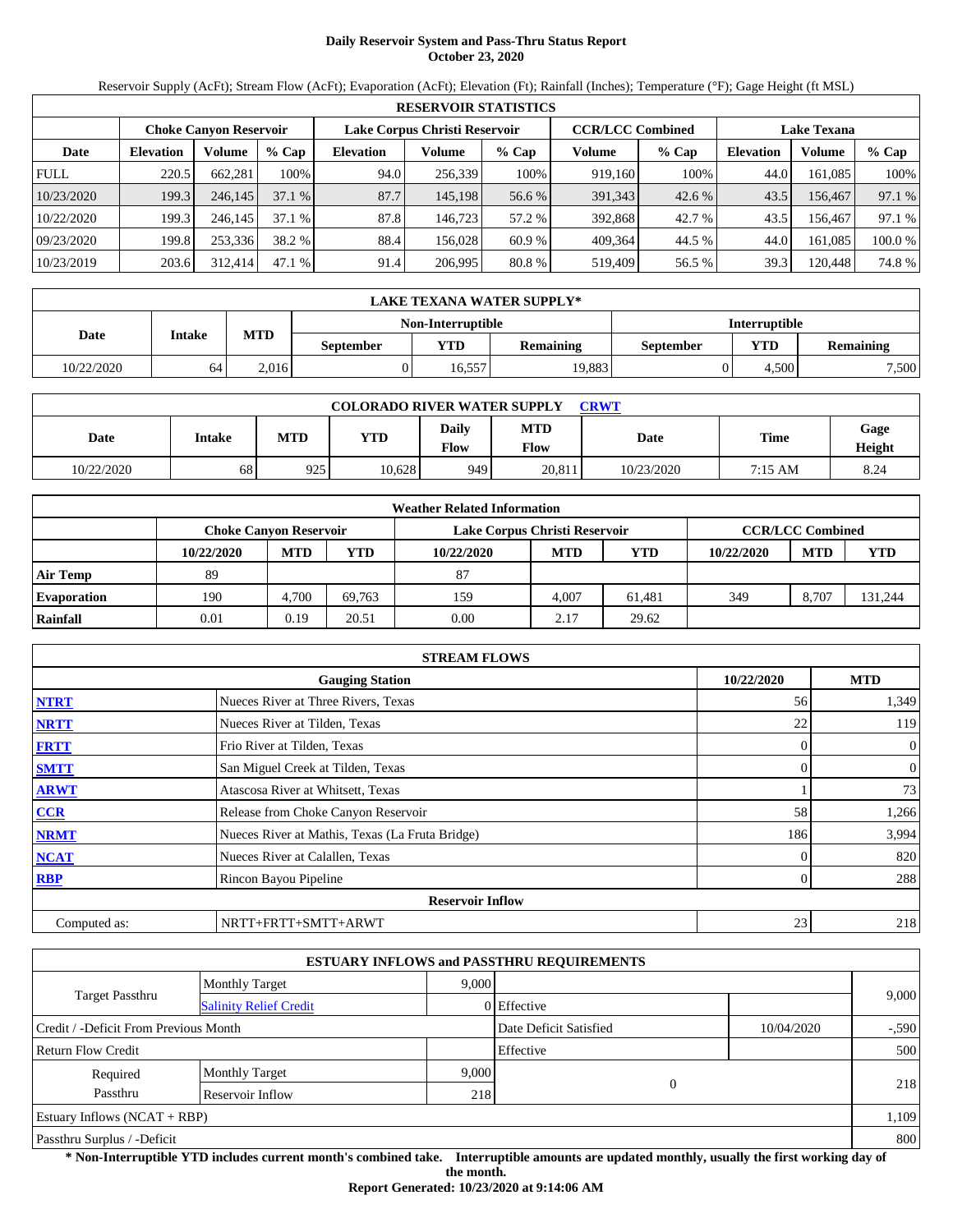# **Daily Reservoir System and Pass-Thru Status Report October 24, 2020**

Reservoir Supply (AcFt); Stream Flow (AcFt); Evaporation (AcFt); Elevation (Ft); Rainfall (Inches); Temperature (°F); Gage Height (ft MSL)

|             | <b>RESERVOIR STATISTICS</b> |                               |         |                  |                               |         |                                               |         |                  |         |        |  |  |
|-------------|-----------------------------|-------------------------------|---------|------------------|-------------------------------|---------|-----------------------------------------------|---------|------------------|---------|--------|--|--|
|             |                             | <b>Choke Canvon Reservoir</b> |         |                  | Lake Corpus Christi Reservoir |         | <b>CCR/LCC Combined</b><br><b>Lake Texana</b> |         |                  |         |        |  |  |
| Date        | <b>Elevation</b>            | Volume                        | $%$ Cap | <b>Elevation</b> | Volume                        | $%$ Cap | Volume                                        | $%$ Cap | <b>Elevation</b> | Volume  | % Cap  |  |  |
| <b>FULL</b> | 220.5                       | 662.281                       | 100%    | 94.0             | 256.339                       | 100%    | 919.160                                       | 100%    | 44.0             | 161.085 | 100%   |  |  |
| 10/24/2020  | 199.2                       | 244,729                       | 36.9%   | 87.8             | 146.723                       | 57.2 %  | 391,452                                       | 42.6 %  | 43.5             | 156,467 | 97.1 % |  |  |
| 10/23/2020  | 199.3                       | 246.145                       | 37.1%   | 87.7             | 145.198                       | 56.6 %  | 391.343                                       | 42.6 %  | 43.5             | 156.467 | 97.1 % |  |  |
| 09/24/2020  | 199.8                       | 253.336                       | 38.2 %  | 88.3             | 154.458                       | 60.3 %  | 407.794                                       | 44.4 %  | 44.0             | 161.085 | 100.0% |  |  |
| 10/24/2019  | 203.6                       | 312,414                       | 47.1 %  | 91.4             | 206.995                       | 80.8 %  | 519,409                                       | 56.5 %  | 39.2             | 119,655 | 74.3 % |  |  |

|            | LAKE TEXANA WATER SUPPLY* |            |           |                   |           |                      |            |                  |  |  |  |
|------------|---------------------------|------------|-----------|-------------------|-----------|----------------------|------------|------------------|--|--|--|
|            |                           |            |           | Non-Interruptible |           | <b>Interruptible</b> |            |                  |  |  |  |
| Date       | Intake                    | <b>MTD</b> | September | <b>VTD</b>        | Remaining | September            | <b>YTD</b> | <b>Remaining</b> |  |  |  |
| 10/23/2020 |                           | 2.082      |           | 16.557            | 19.883    |                      | 4.500      | 7,500            |  |  |  |

| <b>COLORADO RIVER WATER SUPPLY</b><br><b>CRWT</b> |        |            |        |               |                    |            |             |                |  |  |
|---------------------------------------------------|--------|------------|--------|---------------|--------------------|------------|-------------|----------------|--|--|
| Date                                              | Intake | <b>MTD</b> | YTD    | Daily<br>Flow | <b>MTD</b><br>Flow | Date       | <b>Time</b> | Gage<br>Height |  |  |
| 10/23/2020                                        | 65     | 990        | 10.693 | 9391          | 21,750             | 10/24/2020 | 7:15 AM     | 8.24           |  |  |

|                    |                               |            |        | <b>Weather Related Information</b> |            |            |            |                         |            |
|--------------------|-------------------------------|------------|--------|------------------------------------|------------|------------|------------|-------------------------|------------|
|                    | <b>Choke Canvon Reservoir</b> |            |        | Lake Corpus Christi Reservoir      |            |            |            | <b>CCR/LCC Combined</b> |            |
|                    | 10/23/2020                    | <b>MTD</b> | YTD    | 10/23/2020                         | <b>MTD</b> | <b>YTD</b> | 10/23/2020 | <b>MTD</b>              | <b>YTD</b> |
| <b>Air Temp</b>    | 88                            |            |        | 88                                 |            |            |            |                         |            |
| <b>Evaporation</b> | 230                           | 4.930      | 69.993 | 134                                | 4.141      | 61.615     | 364        | 9.071                   | 131,608    |
| Rainfall           | 0.00                          | 0.19       | 20.51  | 0.00                               | 2.17       | 29.62      |            |                         |            |

|              | <b>STREAM FLOWS</b>                             |            |                |
|--------------|-------------------------------------------------|------------|----------------|
|              | <b>Gauging Station</b>                          | 10/23/2020 | <b>MTD</b>     |
| <b>NTRT</b>  | Nueces River at Three Rivers, Texas             | 43         | 1,392          |
| <b>NRTT</b>  | Nueces River at Tilden, Texas                   | 10         | 129            |
| <b>FRTT</b>  | Frio River at Tilden, Texas                     |            | $\overline{0}$ |
| <b>SMTT</b>  | San Miguel Creek at Tilden, Texas               |            | $\overline{0}$ |
| <b>ARWT</b>  | Atascosa River at Whitsett, Texas               |            | 74             |
| <b>CCR</b>   | Release from Choke Canyon Reservoir             | 58         | 1,324          |
| <b>NRMT</b>  | Nueces River at Mathis, Texas (La Fruta Bridge) | 174        | 4,168          |
| <b>NCAT</b>  | Nueces River at Calallen, Texas                 |            | 820            |
| <b>RBP</b>   | Rincon Bayou Pipeline                           |            | 288            |
|              | <b>Reservoir Inflow</b>                         |            |                |
| Computed as: | NRTT+FRTT+SMTT+ARWT                             | 12         | 230            |

|                                                  |                       |       | <b>ESTUARY INFLOWS and PASSTHRU REQUIREMENTS</b> |            |         |  |
|--------------------------------------------------|-----------------------|-------|--------------------------------------------------|------------|---------|--|
|                                                  | <b>Monthly Target</b> | 9,000 |                                                  |            |         |  |
| Target Passthru<br><b>Salinity Relief Credit</b> |                       |       | 0 Effective                                      |            | 9,000   |  |
| Credit / -Deficit From Previous Month            |                       |       | Date Deficit Satisfied                           | 10/04/2020 | $-.590$ |  |
| <b>Return Flow Credit</b>                        |                       |       | Effective                                        |            | 500     |  |
| Required                                         | <b>Monthly Target</b> | 9,000 |                                                  |            |         |  |
| Passthru<br>Reservoir Inflow<br>230              |                       |       | $\theta$                                         |            | 230     |  |
| Estuary Inflows $(NCAT + RBP)$                   |                       |       |                                                  |            | 1,109   |  |
| Passthru Surplus / -Deficit                      |                       |       |                                                  |            |         |  |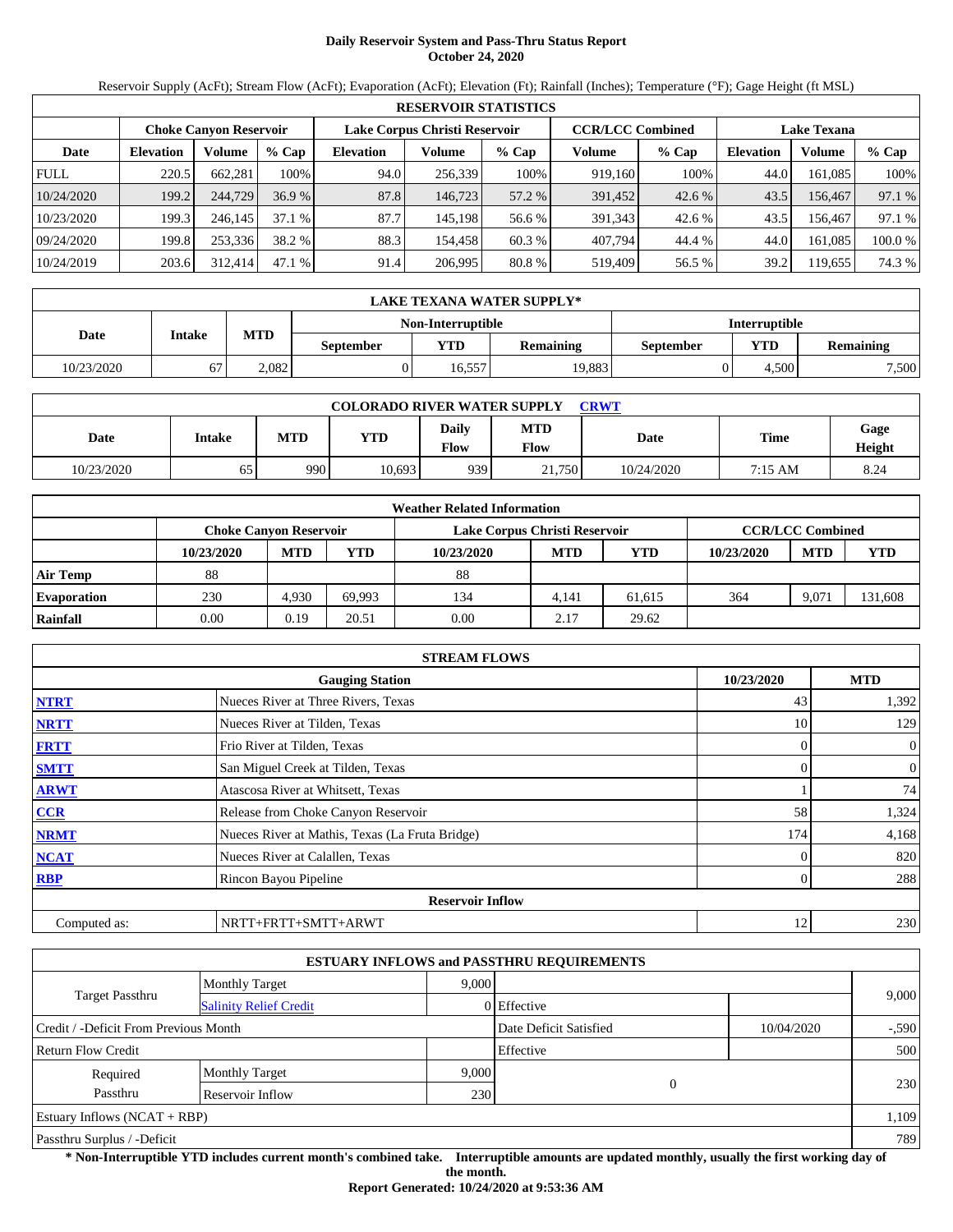## **Daily Reservoir System and Pass-Thru Status Report October 25, 2020**

Reservoir Supply (AcFt); Stream Flow (AcFt); Evaporation (AcFt); Elevation (Ft); Rainfall (Inches); Temperature (°F); Gage Height (ft MSL)

|             | <b>RESERVOIR STATISTICS</b>   |         |         |                  |                               |         |         |                         |                    |         |        |  |
|-------------|-------------------------------|---------|---------|------------------|-------------------------------|---------|---------|-------------------------|--------------------|---------|--------|--|
|             | <b>Choke Canyon Reservoir</b> |         |         |                  | Lake Corpus Christi Reservoir |         |         | <b>CCR/LCC Combined</b> | <b>Lake Texana</b> |         |        |  |
| Date        | <b>Elevation</b>              | Volume  | $%$ Cap | <b>Elevation</b> | Volume                        | $%$ Cap | Volume  | $%$ Cap                 | <b>Elevation</b>   | Volume  | % Cap  |  |
| <b>FULL</b> | 220.5                         | 662.281 | 100%    | 94.0             | 256,339                       | 100%    | 919,160 | 100%                    | 44.0               | 161.085 | 100%   |  |
| 10/25/2020  | 199.3                         | 246,145 | 37.1%   | 87.7             | 145.198                       | 56.6 %  | 391,343 | 42.6 %                  | 43.5               | 156.467 | 97.1 % |  |
| 10/24/2020  | 199.2                         | 244,729 | 36.9%   | 87.8             | 146.723                       | 57.2 %  | 391,452 | 42.6 %                  | 43.5               | 156.467 | 97.1 % |  |
| 09/25/2020  | 199.9                         | 254,794 | 38.4 %  | 88.3             | 154.458                       | 60.3 %  | 409.252 | 44.5 %                  | 43.9               | 160.156 | 99.4 % |  |
| 10/25/2019  | 203.6                         | 312,414 | 47.1%   | 91.5             | 208,819                       | 81.5 %  | 521,233 | 56.7 %                  | 39.4               | 121,245 | 75.3 % |  |

|            | <b>LAKE TEXANA WATER SUPPLY*</b> |            |                  |                   |                  |                      |            |                  |  |  |
|------------|----------------------------------|------------|------------------|-------------------|------------------|----------------------|------------|------------------|--|--|
|            |                                  |            |                  | Non-Interruptible |                  | <b>Interruptible</b> |            |                  |  |  |
| Date       | Intake                           | <b>MTD</b> | <b>September</b> | YTD.              | <b>Remaining</b> | <b>September</b>     | <b>YTD</b> | <b>Remaining</b> |  |  |
| 10/24/2020 | 64                               | 2.146      |                  | 16.557            | 19.883           |                      | 4.500      | 7,500            |  |  |

| <b>COLORADO RIVER WATER SUPPLY</b><br><b>CRWT</b> |        |      |        |                      |                           |            |         |                |  |  |
|---------------------------------------------------|--------|------|--------|----------------------|---------------------------|------------|---------|----------------|--|--|
| Date                                              | Intake | MTD  | YTD    | <b>Daily</b><br>Flow | <b>MTD</b><br><b>Flow</b> | Date       | Time    | Gage<br>Height |  |  |
| 10/24/2020                                        | 68     | .058 | 10,761 | 925                  | 22,675                    | 10/25/2020 | 7:15 AM | 8.19           |  |  |

|                    |            |                               |        | <b>Weather Related Information</b> |            |            |            |                         |            |
|--------------------|------------|-------------------------------|--------|------------------------------------|------------|------------|------------|-------------------------|------------|
|                    |            | <b>Choke Canvon Reservoir</b> |        | Lake Corpus Christi Reservoir      |            |            |            | <b>CCR/LCC Combined</b> |            |
|                    | 10/24/2020 | <b>MTD</b>                    | YTD    | 10/24/2020                         | <b>MTD</b> | <b>YTD</b> | 10/24/2020 | <b>MTD</b>              | <b>YTD</b> |
| <b>Air Temp</b>    | 70         |                               |        | 70                                 |            |            |            |                         |            |
| <b>Evaporation</b> | 149        | 5.079                         | 70.142 | 97                                 | 4.238      | 61.712     | 246        | 9,317                   | 131,854    |
| Rainfall           | 0.00       | 0.19                          | 20.51  | 0.00                               | 2.17       | 29.62      |            |                         |            |

|              | <b>STREAM FLOWS</b>                             |            |                  |
|--------------|-------------------------------------------------|------------|------------------|
|              | <b>Gauging Station</b>                          | 10/24/2020 | <b>MTD</b>       |
| <b>NTRT</b>  | Nueces River at Three Rivers, Texas             | 77         | 1,469            |
| <b>NRTT</b>  | Nueces River at Tilden, Texas                   |            | 133              |
| <b>FRTT</b>  | Frio River at Tilden, Texas                     |            | $\mathbf{0}$     |
| <b>SMTT</b>  | San Miguel Creek at Tilden, Texas               |            | $\boldsymbol{0}$ |
| <b>ARWT</b>  | Atascosa River at Whitsett, Texas               |            | 75               |
| <b>CCR</b>   | Release from Choke Canyon Reservoir             | 58         | 1,382            |
| <b>NRMT</b>  | Nueces River at Mathis, Texas (La Fruta Bridge) | 178        | 4,346            |
| <b>NCAT</b>  | Nueces River at Calallen, Texas                 |            | 820              |
| <b>RBP</b>   | Rincon Bayou Pipeline                           |            | 288              |
|              | <b>Reservoir Inflow</b>                         |            |                  |
| Computed as: | (NTRT+FRTT+SMTT)-Release from Choke Canyon      | 19         | 249              |

|                                                         |                       |       | <b>ESTUARY INFLOWS and PASSTHRU REQUIREMENTS</b> |            |         |  |
|---------------------------------------------------------|-----------------------|-------|--------------------------------------------------|------------|---------|--|
|                                                         | <b>Monthly Target</b> | 9.000 |                                                  |            |         |  |
| <b>Target Passthru</b><br><b>Salinity Relief Credit</b> |                       |       | 0 Effective                                      |            | 9,000   |  |
| Credit / -Deficit From Previous Month                   |                       |       | Date Deficit Satisfied                           | 10/04/2020 | $-.590$ |  |
| <b>Return Flow Credit</b>                               |                       |       | Effective                                        |            | 500     |  |
| Required                                                | <b>Monthly Target</b> | 9,000 |                                                  |            |         |  |
| Passthru                                                | Reservoir Inflow      | 249   | $\Omega$                                         |            | 249     |  |
| Estuary Inflows $(NCAT + RBP)$                          |                       |       |                                                  |            | 1,109   |  |
| Passthru Surplus / -Deficit                             |                       |       |                                                  |            | 770     |  |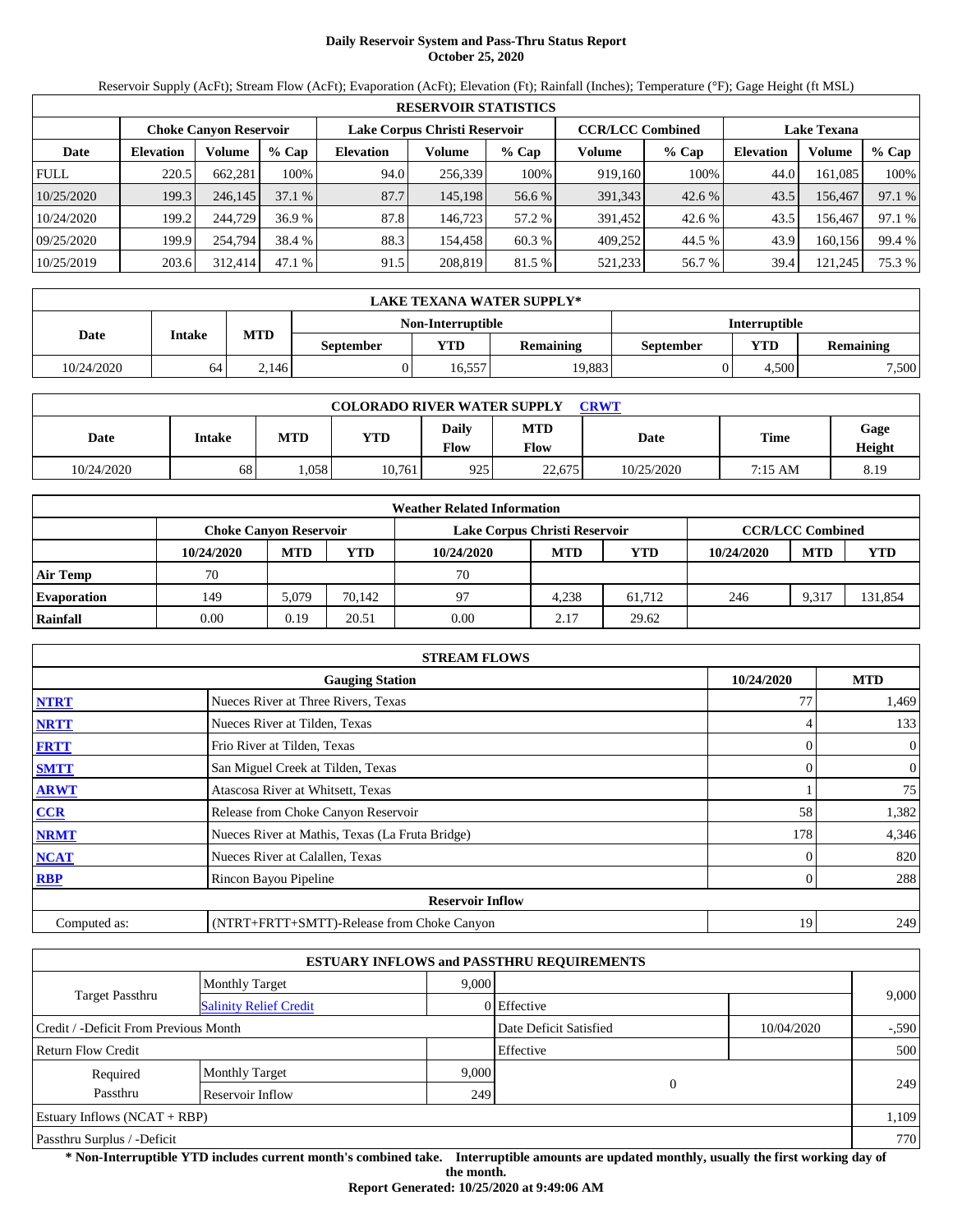## **Daily Reservoir System and Pass-Thru Status Report October 26, 2020**

Reservoir Supply (AcFt); Stream Flow (AcFt); Evaporation (AcFt); Elevation (Ft); Rainfall (Inches); Temperature (°F); Gage Height (ft MSL)

|             | <b>RESERVOIR STATISTICS</b> |                               |         |                               |         |         |                         |         |                    |         |         |  |
|-------------|-----------------------------|-------------------------------|---------|-------------------------------|---------|---------|-------------------------|---------|--------------------|---------|---------|--|
|             |                             | <b>Choke Canvon Reservoir</b> |         | Lake Corpus Christi Reservoir |         |         | <b>CCR/LCC Combined</b> |         | <b>Lake Texana</b> |         |         |  |
| Date        | <b>Elevation</b>            | Volume                        | $%$ Cap | <b>Elevation</b>              | Volume  | $%$ Cap | Volume                  | $%$ Cap | <b>Elevation</b>   | Volume  | % Cap   |  |
| <b>FULL</b> | 220.5                       | 662.281                       | 100%    | 94.0                          | 256,339 | 100%    | 919,160                 | 100%    | 44.0               | 161.085 | 100%    |  |
| 10/26/2020  | 199.2                       | 244,729                       | 36.9%   | 87.6                          | 143,682 | 56.1 %  | 388,411                 | 42.3%   | 43.4               | 155,551 | 96.6 %  |  |
| 10/25/2020  | 199.3                       | 246.145                       | 37.1%   | 87.7                          | 145.198 | 56.6 %  | 391.343                 | 42.6 %  | 43.5               | 156.467 | 97.1 %  |  |
| 09/26/2020  | 199.8                       | 253.336                       | 38.2 %  | 88.2                          | 152.896 | 59.6 %  | 406.232                 | 44.2 %  | 44.0               | 161.085 | 100.0 % |  |
| 10/26/2019  | 203.5                       | 310,778                       | 46.9 %  | 91.3                          | 205,177 | 80.0 %  | 515,955                 | 56.1 %  | 39.3               | 120,448 | 74.8%   |  |

|            | LAKE TEXANA WATER SUPPLY* |            |                  |                   |                  |                      |            |                  |  |  |
|------------|---------------------------|------------|------------------|-------------------|------------------|----------------------|------------|------------------|--|--|
|            |                           |            |                  | Non-Interruptible |                  | <b>Interruptible</b> |            |                  |  |  |
| Date       | Intake                    | <b>MTD</b> | <b>September</b> | <b>YTD</b>        | <b>Remaining</b> | September            | <b>YTD</b> | <b>Remaining</b> |  |  |
| 10/25/2020 | 64                        | 2.210      |                  | 16.557            | 19.883           |                      | 4.500      | 7,500            |  |  |

| <b>COLORADO RIVER WATER SUPPLY</b><br><b>CRWT</b> |        |      |        |                      |                    |            |         |                |  |
|---------------------------------------------------|--------|------|--------|----------------------|--------------------|------------|---------|----------------|--|
| Date                                              | Intake | MTD  | YTD    | <b>Daily</b><br>Flow | <b>MTD</b><br>Flow | Date       | Time    | Gage<br>Height |  |
| 10/25/2020                                        | 68     | .125 | 10.828 | 897                  | 23.572             | 10/26/2020 | 7:15 AM | 8.18           |  |

|                    |                        |            |        | <b>Weather Related Information</b> |            |        |            |                         |            |
|--------------------|------------------------|------------|--------|------------------------------------|------------|--------|------------|-------------------------|------------|
|                    | Choke Canvon Reservoir |            |        | Lake Corpus Christi Reservoir      |            |        |            | <b>CCR/LCC Combined</b> |            |
|                    | 10/25/2020             | <b>MTD</b> | YTD    | 10/25/2020                         | <b>MTD</b> | YTD    | 10/25/2020 | <b>MTD</b>              | <b>YTD</b> |
| <b>Air Temp</b>    | 85                     |            |        | 85                                 |            |        |            |                         |            |
| <b>Evaporation</b> | 123                    | 5.202      | 70.265 | 115                                | 4,353      | 61.827 | 238        | 9,555                   | 132,092    |
| Rainfall           | 0.00                   | 0.19       | 20.51  | 0.00                               | 2.17       | 29.62  |            |                         |            |

|              | <b>STREAM FLOWS</b>                             |            |                |
|--------------|-------------------------------------------------|------------|----------------|
|              | <b>Gauging Station</b>                          | 10/25/2020 | <b>MTD</b>     |
| <b>NTRT</b>  | Nueces River at Three Rivers, Texas             | 64         | 1,533          |
| <b>NRTT</b>  | Nueces River at Tilden, Texas                   |            | 134            |
| <b>FRTT</b>  | Frio River at Tilden, Texas                     | 0          | $\overline{0}$ |
| <b>SMTT</b>  | San Miguel Creek at Tilden, Texas               | 0          | $\overline{0}$ |
| <b>ARWT</b>  | Atascosa River at Whitsett, Texas               |            | 76             |
| <b>CCR</b>   | Release from Choke Canyon Reservoir             | 58         | 1,439          |
| <b>NRMT</b>  | Nueces River at Mathis, Texas (La Fruta Bridge) | 171        | 4,517          |
| <b>NCAT</b>  | Nueces River at Calallen, Texas                 |            | 820            |
| <b>RBP</b>   | Rincon Bayou Pipeline                           |            | 288            |
|              | <b>Reservoir Inflow</b>                         |            |                |
| Computed as: | (NTRT+FRTT+SMTT)-Release from Choke Canyon      |            | 256            |

|                                                  |                       |       | <b>ESTUARY INFLOWS and PASSTHRU REQUIREMENTS</b> |            |         |  |
|--------------------------------------------------|-----------------------|-------|--------------------------------------------------|------------|---------|--|
|                                                  | <b>Monthly Target</b> | 9.000 |                                                  |            |         |  |
| Target Passthru<br><b>Salinity Relief Credit</b> |                       |       | 0 Effective                                      |            | 9,000   |  |
| Credit / -Deficit From Previous Month            |                       |       | Date Deficit Satisfied                           | 10/04/2020 | $-.590$ |  |
| Return Flow Credit                               |                       |       | Effective                                        |            | 500     |  |
| Required                                         | <b>Monthly Target</b> | 9,000 |                                                  |            |         |  |
| Passthru                                         | Reservoir Inflow      | 256   | $\mathbf{0}$                                     |            | 256     |  |
| Estuary Inflows $(NCAT + RBP)$                   |                       |       |                                                  |            | 1,109   |  |
| Passthru Surplus / -Deficit                      |                       |       |                                                  |            | 763     |  |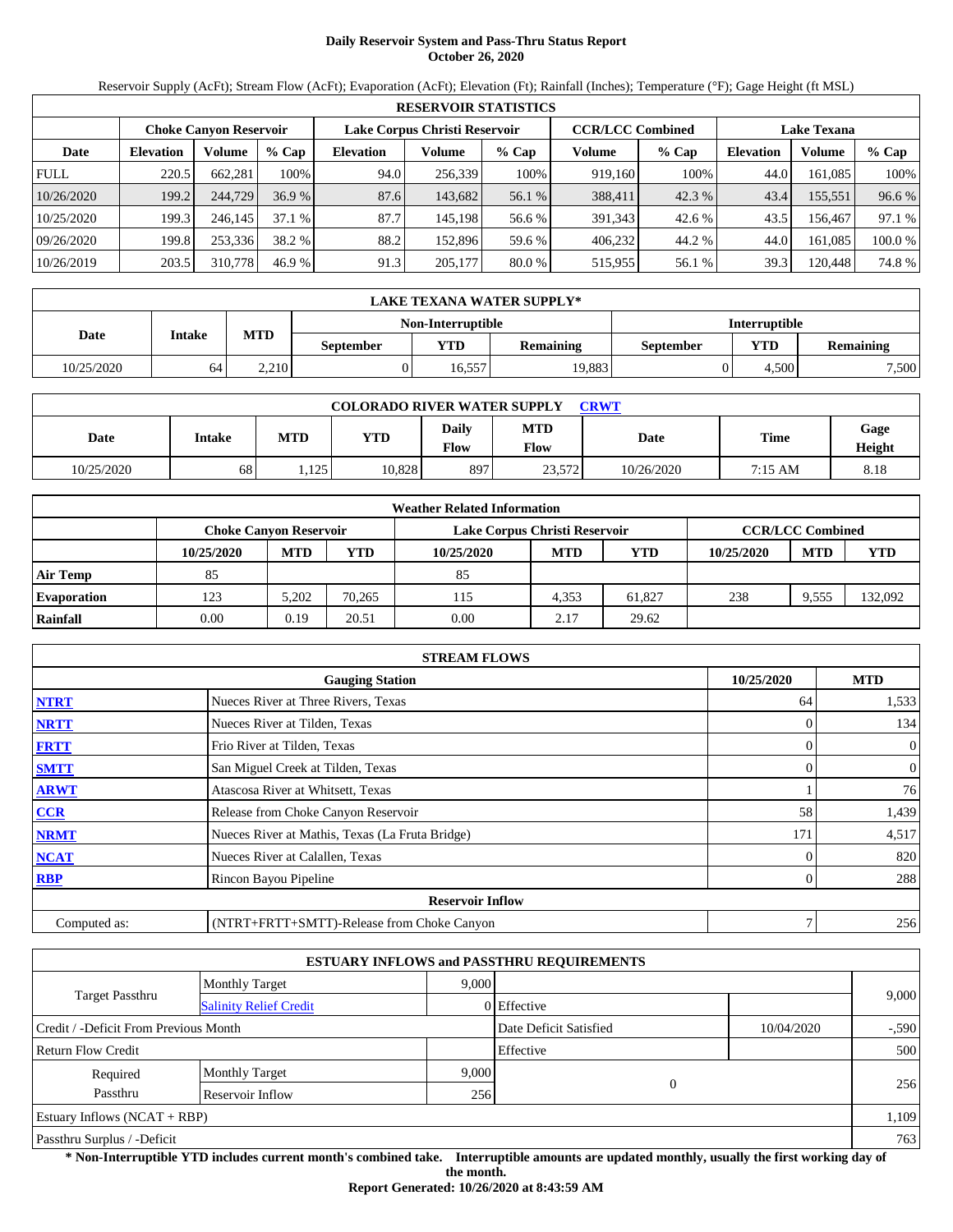# **Daily Reservoir System and Pass-Thru Status Report October 27, 2020**

Reservoir Supply (AcFt); Stream Flow (AcFt); Evaporation (AcFt); Elevation (Ft); Rainfall (Inches); Temperature (°F); Gage Height (ft MSL)

|             | <b>RESERVOIR STATISTICS</b> |                               |         |                               |         |         |                         |         |                    |         |         |  |
|-------------|-----------------------------|-------------------------------|---------|-------------------------------|---------|---------|-------------------------|---------|--------------------|---------|---------|--|
|             |                             | <b>Choke Canvon Reservoir</b> |         | Lake Corpus Christi Reservoir |         |         | <b>CCR/LCC Combined</b> |         | <b>Lake Texana</b> |         |         |  |
| Date        | <b>Elevation</b>            | Volume                        | $%$ Cap | <b>Elevation</b>              | Volume  | $%$ Cap | Volume                  | $%$ Cap | <b>Elevation</b>   | Volume  | % Cap   |  |
| <b>FULL</b> | 220.5                       | 662.281                       | 100%    | 94.0                          | 256,339 | 100%    | 919,160                 | 100%    | 44.0               | 161.085 | 100%    |  |
| 10/27/2020  | 199.2                       | 244,729                       | 36.9%   | 87.7                          | 145,198 | 56.6 %  | 389,927                 | 42.4%   | 43.4               | 155,551 | 96.6 %  |  |
| 10/26/2020  | 199.2                       | 244,729                       | 36.9%   | 87.6                          | 143.682 | 56.1 %  | 388.411                 | 42.3 %  | 43.4               | 155.551 | 96.6 %  |  |
| 09/27/2020  | 199.7                       | 251.884                       | 38.0 %  | 88.2                          | 152.896 | 59.6 %  | 404,780                 | 44.0 %  | 44.0               | 161.085 | 100.0 % |  |
| 10/27/2019  | 203.6                       | 312,414                       | 47.1 %  | 91.3                          | 205,177 | 80.0 %  | 517,591                 | 56.3 %  | 39.2               | 119.655 | 74.3 %  |  |

|            | LAKE TEXANA WATER SUPPLY* |                |                   |                      |                  |           |            |                  |  |  |
|------------|---------------------------|----------------|-------------------|----------------------|------------------|-----------|------------|------------------|--|--|
|            |                           |                | Non-Interruptible | <b>Interruptible</b> |                  |           |            |                  |  |  |
| Date       | Intake                    | <b>MTD</b>     | <b>September</b>  | <b>YTD</b>           | <b>Remaining</b> | September | <b>YTD</b> | <b>Remaining</b> |  |  |
| 10/26/2020 | 62                        | າ າາາ<br>2.211 |                   | 16.557               | 19.883           |           | 4.500      | 7,500            |  |  |

| <b>COLORADO RIVER WATER SUPPLY</b><br><b>CRWT</b> |        |            |        |                      |                           |            |         |                |  |  |
|---------------------------------------------------|--------|------------|--------|----------------------|---------------------------|------------|---------|----------------|--|--|
| Date                                              | Intake | <b>MTD</b> | YTD    | <b>Daily</b><br>Flow | <b>MTD</b><br><b>Flow</b> | Date       | Time    | Gage<br>Height |  |  |
| 10/26/2020                                        | 68     | .193       | 10.896 | 879                  | 24.451                    | 10/27/2020 | 7:15 AM | 8.15           |  |  |

|                    | <b>Weather Related Information</b> |            |        |                               |            |        |            |                         |            |  |  |  |
|--------------------|------------------------------------|------------|--------|-------------------------------|------------|--------|------------|-------------------------|------------|--|--|--|
|                    | Choke Canvon Reservoir             |            |        | Lake Corpus Christi Reservoir |            |        |            | <b>CCR/LCC Combined</b> |            |  |  |  |
|                    | 10/26/2020                         | <b>MTD</b> | YTD    | 10/26/2020                    | <b>MTD</b> | YTD    | 10/26/2020 | <b>MTD</b>              | <b>YTD</b> |  |  |  |
| <b>Air Temp</b>    | 87                                 |            |        | 86                            |            |        |            |                         |            |  |  |  |
| <b>Evaporation</b> | 255                                | 5.457      | 70.520 | 186                           | 4.539      | 62,013 | 441        | 9,996                   | 132,533    |  |  |  |
| Rainfall           | 0.01                               | 0.20       | 20.52  | 0.00                          | 2.17       | 29.62  |            |                         |            |  |  |  |

|              | <b>STREAM FLOWS</b>                             |            |                |
|--------------|-------------------------------------------------|------------|----------------|
|              | <b>Gauging Station</b>                          | 10/26/2020 | <b>MTD</b>     |
| <b>NTRT</b>  | Nueces River at Three Rivers, Texas             | 65         | 1,598          |
| <b>NRTT</b>  | Nueces River at Tilden, Texas                   |            | 134            |
| <b>FRTT</b>  | Frio River at Tilden, Texas                     |            | $\overline{0}$ |
| <b>SMTT</b>  | San Miguel Creek at Tilden, Texas               | 0          | $\overline{0}$ |
| <b>ARWT</b>  | Atascosa River at Whitsett, Texas               | 3          | 78             |
| CCR          | Release from Choke Canyon Reservoir             | 58         | 1,497          |
| <b>NRMT</b>  | Nueces River at Mathis, Texas (La Fruta Bridge) | 170        | 4,686          |
| <b>NCAT</b>  | Nueces River at Calallen, Texas                 |            | 822            |
| <b>RBP</b>   | Rincon Bayou Pipeline                           | 0          | 288            |
|              | <b>Reservoir Inflow</b>                         |            |                |
| Computed as: | (NTRT+FRTT+SMTT)-Release from Choke Canyon      | 8          | 263            |

|                                                  |                       |       | <b>ESTUARY INFLOWS and PASSTHRU REQUIREMENTS</b> |            |         |  |
|--------------------------------------------------|-----------------------|-------|--------------------------------------------------|------------|---------|--|
|                                                  | <b>Monthly Target</b> | 9.000 |                                                  |            |         |  |
| Target Passthru<br><b>Salinity Relief Credit</b> |                       |       | 0 Effective                                      |            | 9,000   |  |
| Credit / -Deficit From Previous Month            |                       |       | Date Deficit Satisfied                           | 10/04/2020 | $-.590$ |  |
| <b>Return Flow Credit</b>                        |                       |       | Effective                                        |            | 500     |  |
| Required                                         | <b>Monthly Target</b> | 9,000 | 0                                                |            |         |  |
| Passthru                                         | Reservoir Inflow      |       |                                                  |            | 263     |  |
| Estuary Inflows $(NCAT + RBP)$                   |                       |       |                                                  |            | 1,111   |  |
| Passthru Surplus / -Deficit                      |                       |       |                                                  |            | 757     |  |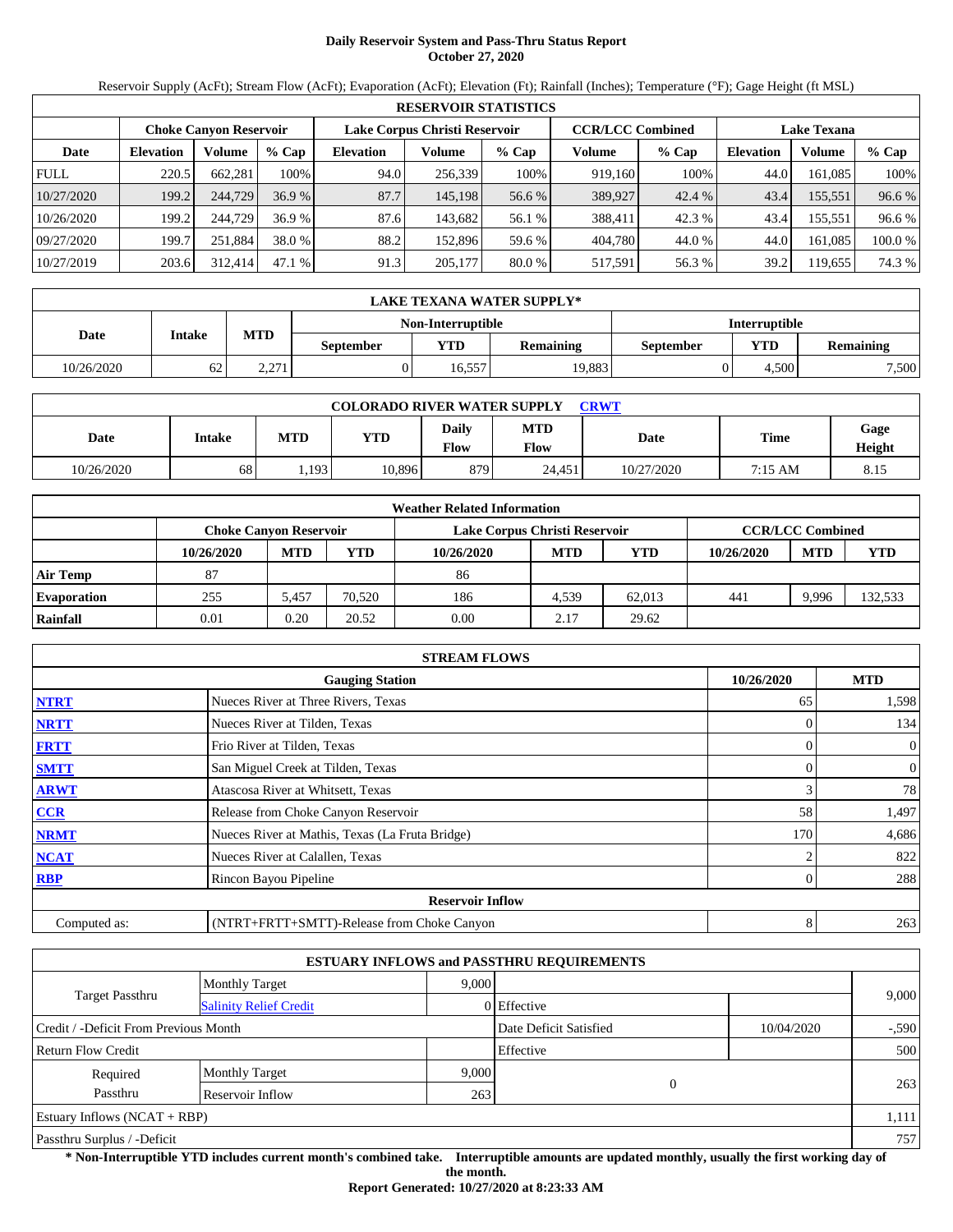## **Daily Reservoir System and Pass-Thru Status Report October 28, 2020**

Reservoir Supply (AcFt); Stream Flow (AcFt); Evaporation (AcFt); Elevation (Ft); Rainfall (Inches); Temperature (°F); Gage Height (ft MSL)

|             | <b>RESERVOIR STATISTICS</b> |                               |         |                  |                               |         |                         |         |                    |         |        |  |
|-------------|-----------------------------|-------------------------------|---------|------------------|-------------------------------|---------|-------------------------|---------|--------------------|---------|--------|--|
|             |                             | <b>Choke Canvon Reservoir</b> |         |                  | Lake Corpus Christi Reservoir |         | <b>CCR/LCC Combined</b> |         | <b>Lake Texana</b> |         |        |  |
| Date        | <b>Elevation</b>            | Volume                        | $%$ Cap | <b>Elevation</b> | Volume                        | $%$ Cap | Volume                  | $%$ Cap | <b>Elevation</b>   | Volume  | % Cap  |  |
| <b>FULL</b> | 220.5                       | 662.281                       | 100%    | 94.0             | 256.339                       | 100%    | 919.160                 | 100%    | 44.0               | 161.085 | 100%   |  |
| 10/28/2020  | 199.2                       | 244,729                       | 36.9 %  | 87.8             | 146.723                       | 57.2 %  | 391,452                 | 42.6 %  | 43.4               | 155,551 | 96.6 % |  |
| 10/27/2020  | 199.2                       | 244,729                       | 36.9 %  | 87.7             | 145.198                       | 56.6 %  | 389,927                 | 42.4 %  | 43.4               | 155.551 | 96.6 % |  |
| 09/28/2020  | 199.7                       | 251.884                       | 38.0 %  | 88.2             | 152,896                       | 59.6 %  | 404,780                 | 44.0 %  | 44.0               | 161.085 | 100.0% |  |
| 10/28/2019  | 203.5                       | 310,778                       | 46.9 %  | 91.3             | 205,177                       | 80.0 %  | 515,955                 | 56.1 %  | 39.2               | 119,655 | 74.3 % |  |

|            | LAKE TEXANA WATER SUPPLY* |            |                  |                   |                  |                      |            |                  |  |  |  |
|------------|---------------------------|------------|------------------|-------------------|------------------|----------------------|------------|------------------|--|--|--|
|            |                           |            |                  | Non-Interruptible |                  | <b>Interruptible</b> |            |                  |  |  |  |
| Date       | Intake                    | <b>MTD</b> | <b>September</b> | YTD               | <b>Remaining</b> | September            | <b>YTD</b> | <b>Remaining</b> |  |  |  |
| 10/27/2020 | 64                        | 2.335      |                  | 16.557            | 19.883           |                      | 4.500      | 7,500            |  |  |  |

| <b>COLORADO RIVER WATER SUPPLY</b><br>CRWT |        |            |            |                      |                    |            |         |                |  |  |
|--------------------------------------------|--------|------------|------------|----------------------|--------------------|------------|---------|----------------|--|--|
| Date                                       | Intake | <b>MTD</b> | <b>YTD</b> | <b>Daily</b><br>Flow | <b>MTD</b><br>Flow | Date       | Time    | Gage<br>Height |  |  |
| 10/27/2020                                 | 68     | ,260       | 10.963     | 885                  | 25,337             | 10/28/2020 | 7:15 AM | 8.15           |  |  |

|                    | <b>Weather Related Information</b> |            |        |                               |            |            |            |                         |            |  |  |
|--------------------|------------------------------------|------------|--------|-------------------------------|------------|------------|------------|-------------------------|------------|--|--|
|                    | <b>Choke Canyon Reservoir</b>      |            |        | Lake Corpus Christi Reservoir |            |            |            | <b>CCR/LCC Combined</b> |            |  |  |
|                    | 10/27/2020                         | <b>MTD</b> | YTD    | 10/27/2020                    | <b>MTD</b> | <b>YTD</b> | 10/27/2020 | <b>MTD</b>              | <b>YTD</b> |  |  |
| <b>Air Temp</b>    | 48                                 |            |        | 54                            |            |            |            |                         |            |  |  |
| <b>Evaporation</b> | 66                                 | 5.523      | 70.586 | 18                            | 4.557      | 62.031     | 84         | 10.080                  | 132,617    |  |  |
| Rainfall           | 0.08                               | 0.28       | 20.60  | 0.03                          | 2.20       | 29.65      |            |                         |            |  |  |

|              | <b>STREAM FLOWS</b>                             |            |                  |
|--------------|-------------------------------------------------|------------|------------------|
|              | <b>Gauging Station</b>                          | 10/27/2020 | <b>MTD</b>       |
| <b>NTRT</b>  | Nueces River at Three Rivers, Texas             | -61        | 1,659            |
| <b>NRTT</b>  | Nueces River at Tilden, Texas                   |            | 134              |
| <b>FRTT</b>  | Frio River at Tilden, Texas                     | 0          | $\mathbf{0}$     |
| <b>SMTT</b>  | San Miguel Creek at Tilden, Texas               | 0          | $\boldsymbol{0}$ |
| <b>ARWT</b>  | Atascosa River at Whitsett, Texas               | h.         | 84               |
| <b>CCR</b>   | Release from Choke Canyon Reservoir             | 58         | 1,554            |
| <b>NRMT</b>  | Nueces River at Mathis, Texas (La Fruta Bridge) | 165        | 4,852            |
| <b>NCAT</b>  | Nueces River at Calallen, Texas                 |            | 824              |
| <b>RBP</b>   | Rincon Bayou Pipeline                           |            | 288              |
|              | <b>Reservoir Inflow</b>                         |            |                  |
| Computed as: | (NTRT+FRTT+SMTT)-Release from Choke Canyon      | 4          | 267              |

|                                                         |                       |       | <b>ESTUARY INFLOWS and PASSTHRU REQUIREMENTS</b> |            |         |  |
|---------------------------------------------------------|-----------------------|-------|--------------------------------------------------|------------|---------|--|
|                                                         | <b>Monthly Target</b> | 9.000 |                                                  |            |         |  |
| <b>Target Passthru</b><br><b>Salinity Relief Credit</b> |                       |       | 0 Effective                                      |            | 9,000   |  |
| Credit / -Deficit From Previous Month                   |                       |       | Date Deficit Satisfied                           | 10/04/2020 | $-.590$ |  |
| <b>Return Flow Credit</b>                               |                       |       | Effective                                        |            | 500     |  |
| Required                                                | <b>Monthly Target</b> | 9,000 |                                                  |            | 267     |  |
| Passthru                                                | Reservoir Inflow      | 267   | $\Omega$                                         |            |         |  |
| Estuary Inflows $(NCAT + RBP)$                          |                       |       |                                                  |            | 1,113   |  |
| Passthru Surplus / -Deficit                             |                       |       |                                                  |            | 756     |  |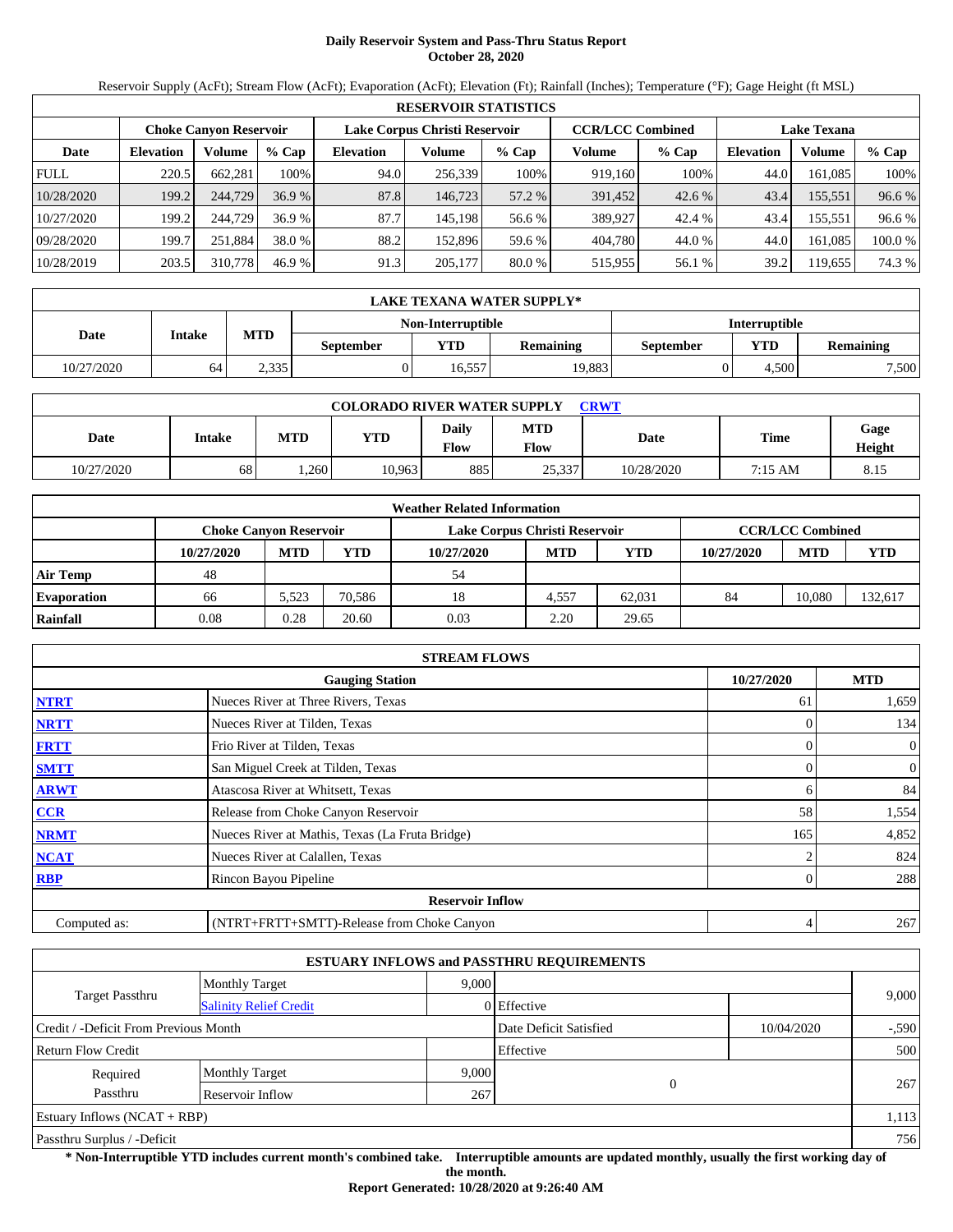## **Daily Reservoir System and Pass-Thru Status Report October 29, 2020**

Reservoir Supply (AcFt); Stream Flow (AcFt); Evaporation (AcFt); Elevation (Ft); Rainfall (Inches); Temperature (°F); Gage Height (ft MSL)

|             | <b>RESERVOIR STATISTICS</b> |                               |         |                               |         |         |                         |         |                    |         |         |  |
|-------------|-----------------------------|-------------------------------|---------|-------------------------------|---------|---------|-------------------------|---------|--------------------|---------|---------|--|
|             |                             | <b>Choke Canvon Reservoir</b> |         | Lake Corpus Christi Reservoir |         |         | <b>CCR/LCC Combined</b> |         | <b>Lake Texana</b> |         |         |  |
| Date        | <b>Elevation</b>            | Volume                        | $%$ Cap | <b>Elevation</b>              | Volume  | $%$ Cap | Volume                  | $%$ Cap | <b>Elevation</b>   | Volume  | % Cap   |  |
| <b>FULL</b> | 220.5                       | 662.281                       | 100%    | 94.0                          | 256,339 | 100%    | 919,160                 | 100%    | 44.0               | 161.085 | 100%    |  |
| 10/29/2020  | 199.1                       | 243,319                       | 36.7%   | 87.6                          | 143,682 | 56.1 %  | 387,001                 | 42.1%   | 43.3               | 154.639 | 96.0%   |  |
| 10/28/2020  | 199.2                       | 244,729                       | 36.9%   | 87.8                          | 146.723 | 57.2 %  | 391.452                 | 42.6 %  | 43.4               | 155.551 | 96.6 %  |  |
| 09/29/2020  | 199.7                       | 251.884                       | 38.0 %  | 88.1                          | 151.341 | 59.0 %  | 403.225                 | 43.9 %  | 44.0               | 161.085 | 100.0 % |  |
| 10/29/2019  | 203.5                       | 310,778                       | 46.9 %  | 91.3                          | 205,177 | 80.0 %  | 515,955                 | 56.1 %  | 39.3               | 120,448 | 74.8%   |  |

|            | LAKE TEXANA WATER SUPPLY* |            |                  |                   |                  |                      |       |                  |  |  |
|------------|---------------------------|------------|------------------|-------------------|------------------|----------------------|-------|------------------|--|--|
|            |                           |            |                  | Non-Interruptible |                  | <b>Interruptible</b> |       |                  |  |  |
| Date       | Intake                    | <b>MTD</b> | <b>September</b> | YTD               | <b>Remaining</b> | September            | YTD   | <b>Remaining</b> |  |  |
| 10/28/2020 | 64                        | 2,399      |                  | 16.557            | 19.883           |                      | 4.500 | 7,500            |  |  |

| <b>COLORADO RIVER WATER SUPPLY</b><br>CRWT |        |      |            |                      |                    |            |         |                |  |  |
|--------------------------------------------|--------|------|------------|----------------------|--------------------|------------|---------|----------------|--|--|
| Date                                       | Intake | MTD  | <b>YTD</b> | <b>Daily</b><br>Flow | <b>MTD</b><br>Flow | Date       | Time    | Gage<br>Height |  |  |
| 10/28/2020                                 | 67     | .328 | 1,031      | 913                  | 26,250             | 10/29/2020 | 7:15 AM | 8.18           |  |  |

|                    |                               |            |        | <b>Weather Related Information</b> |            |            |            |                         |        |
|--------------------|-------------------------------|------------|--------|------------------------------------|------------|------------|------------|-------------------------|--------|
|                    | <b>Choke Canyon Reservoir</b> |            |        | Lake Corpus Christi Reservoir      |            |            |            | <b>CCR/LCC Combined</b> |        |
|                    | 10/28/2020                    | <b>MTD</b> | YTD    | 10/28/2020                         | <b>MTD</b> | <b>YTD</b> | 10/28/2020 | <b>MTD</b>              | YTD    |
| <b>Air Temp</b>    | 66                            |            |        | 66                                 |            |            |            |                         |        |
| <b>Evaporation</b> | 107                           | 5.630      | 70.693 | 88                                 | 4.645      | 62,119     | 195        | 10.275                  | 32.812 |
| Rainfall           | 0.01                          | 0.29       | 20.61  | 0.00                               | 2.20       | 29.65      |            |                         |        |

|              | <b>STREAM FLOWS</b>                             |            |                  |
|--------------|-------------------------------------------------|------------|------------------|
|              | <b>Gauging Station</b>                          | 10/28/2020 | <b>MTD</b>       |
| <b>NTRT</b>  | Nueces River at Three Rivers, Texas             | 60         | 1,719            |
| <b>NRTT</b>  | Nueces River at Tilden, Texas                   |            | 134              |
| <b>FRTT</b>  | Frio River at Tilden, Texas                     | 0          | $\mathbf{0}$     |
| <b>SMTT</b>  | San Miguel Creek at Tilden, Texas               | 0          | $\boldsymbol{0}$ |
| <b>ARWT</b>  | Atascosa River at Whitsett, Texas               | h.         | 90               |
| <b>CCR</b>   | Release from Choke Canyon Reservoir             | 58         | 1,612            |
| <b>NRMT</b>  | Nueces River at Mathis, Texas (La Fruta Bridge) | 156        | 5,007            |
| <b>NCAT</b>  | Nueces River at Calallen, Texas                 |            | 833              |
| <b>RBP</b>   | Rincon Bayou Pipeline                           |            | 288              |
|              | <b>Reservoir Inflow</b>                         |            |                  |
| Computed as: | (NTRT+FRTT+SMTT)-Release from Choke Canyon      | ∠          | 270              |

|                                                  |                       |                  | <b>ESTUARY INFLOWS and PASSTHRU REQUIREMENTS</b> |            |         |
|--------------------------------------------------|-----------------------|------------------|--------------------------------------------------|------------|---------|
|                                                  | <b>Monthly Target</b> | 9.000            |                                                  |            |         |
| Target Passthru<br><b>Salinity Relief Credit</b> |                       |                  | 0 Effective                                      |            | 9,000   |
| Credit / -Deficit From Previous Month            |                       |                  | Date Deficit Satisfied                           | 10/04/2020 | $-.590$ |
| <b>Return Flow Credit</b>                        |                       |                  | Effective                                        |            | 500     |
| Required                                         | <b>Monthly Target</b> | 9,000            |                                                  |            |         |
| Passthru                                         | Reservoir Inflow      | 270 <sup> </sup> | 0                                                |            | 270     |
| Estuary Inflows $(NCAT + RBP)$                   |                       |                  |                                                  |            | 1,122   |
| Passthru Surplus / -Deficit                      |                       |                  |                                                  |            | 762     |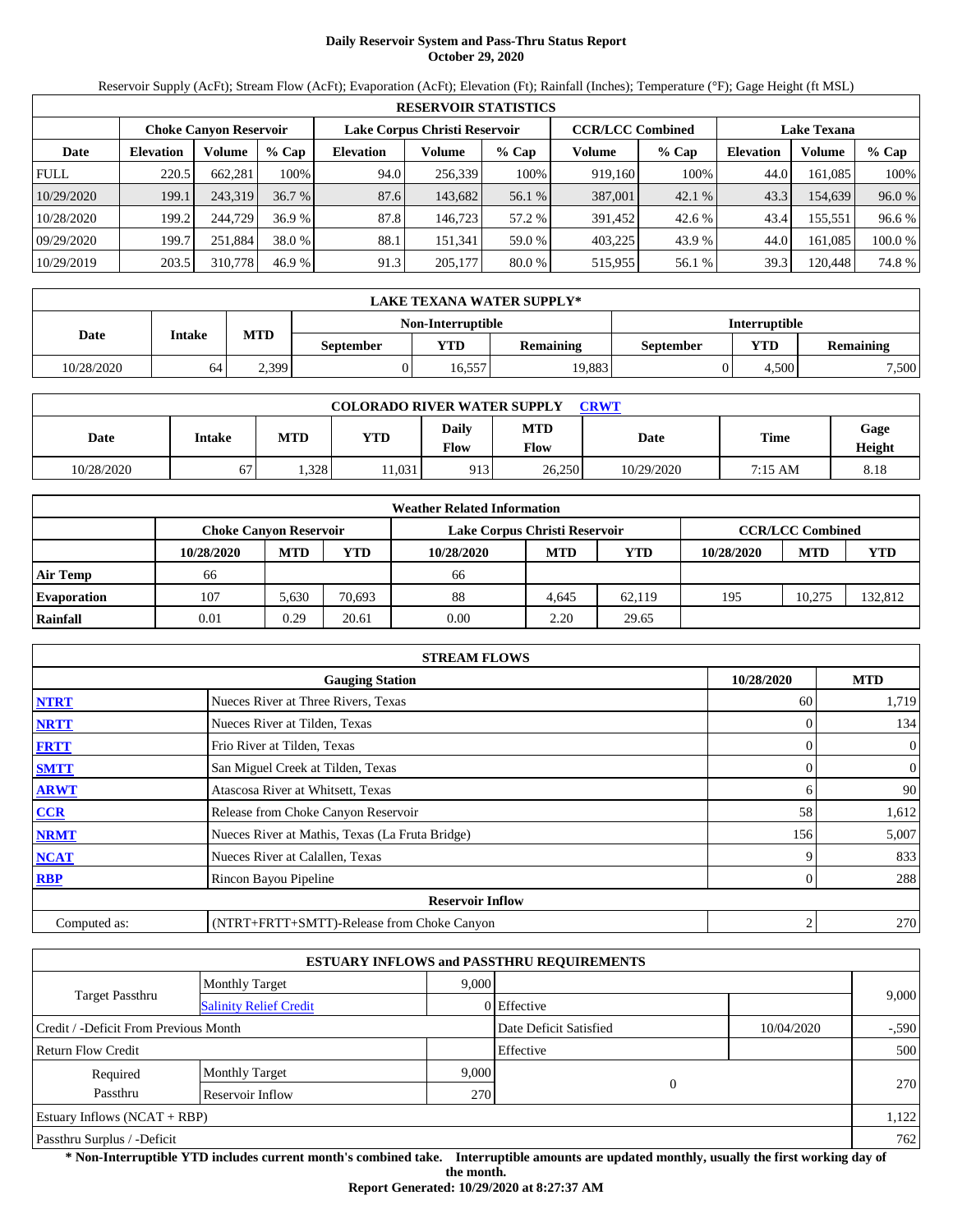## **Daily Reservoir System and Pass-Thru Status Report October 30, 2020**

Reservoir Supply (AcFt); Stream Flow (AcFt); Evaporation (AcFt); Elevation (Ft); Rainfall (Inches); Temperature (°F); Gage Height (ft MSL)

|             | <b>RESERVOIR STATISTICS</b> |                               |         |                               |         |         |                         |         |                    |         |         |
|-------------|-----------------------------|-------------------------------|---------|-------------------------------|---------|---------|-------------------------|---------|--------------------|---------|---------|
|             |                             | <b>Choke Canvon Reservoir</b> |         | Lake Corpus Christi Reservoir |         |         | <b>CCR/LCC Combined</b> |         | <b>Lake Texana</b> |         |         |
| Date        | <b>Elevation</b>            | Volume                        | $%$ Cap | <b>Elevation</b>              | Volume  | $%$ Cap | Volume                  | $%$ Cap | <b>Elevation</b>   | Volume  | % Cap   |
| <b>FULL</b> | 220.5                       | 662.281                       | 100%    | 94.0                          | 256,339 | 100%    | 919.160                 | 100%    | 44.0               | 161.085 | 100%    |
| 10/30/2020  | 199.1                       | 243,319                       | 36.7%   | 87.6                          | 143.682 | 56.1 %  | 387,001                 | 42.1 %  | 43.3               | 154,639 | 96.0%   |
| 10/29/2020  | 199.1                       | 243,319                       | 36.7%   | 87.6                          | 143.682 | 56.1 %  | 387,001                 | 42.1 %  | 43.3               | 154.639 | 96.0%   |
| 09/30/2020  | 199.7                       | 251.884                       | 38.0 %  | 88.1                          | 151.341 | 59.0 %  | 403.225                 | 43.9 %  | 44.0               | 161.085 | 100.0 % |
| 10/30/2019  | 203.5                       | 310,778                       | 46.9%   | 91.3                          | 205,177 | 80.0 %  | 515.955                 | 56.1 %  | 39.3               | 120.448 | 74.8%   |

|                   | LAKE TEXANA WATER SUPPLY* |            |           |        |           |                      |       |                  |  |  |  |
|-------------------|---------------------------|------------|-----------|--------|-----------|----------------------|-------|------------------|--|--|--|
| Non-Interruptible |                           |            |           |        |           | <b>Interruptible</b> |       |                  |  |  |  |
| Date              | Intake                    | <b>MTD</b> | September | YTD    | Remaining | September            | YTD   | <b>Remaining</b> |  |  |  |
| 10/29/2020        | 63                        | 2.462      |           | 16.557 | 19.883    |                      | 4.500 | 7,500            |  |  |  |

| <b>COLORADO RIVER WATER SUPPLY</b><br>CRWT |        |            |            |                      |                           |            |             |                |  |  |
|--------------------------------------------|--------|------------|------------|----------------------|---------------------------|------------|-------------|----------------|--|--|
| Date                                       | Intake | <b>MTD</b> | <b>YTD</b> | <b>Daily</b><br>Flow | <b>MTD</b><br><b>Flow</b> | Date       | <b>Time</b> | Gage<br>Height |  |  |
| 10/29/2020                                 | 67     | 1,395      | 1.098      | 935                  | 27.185                    | 10/30/2020 | 7:15 AM     | 8.20           |  |  |

|                    |                        |            |        | <b>Weather Related Information</b> |            |            |            |                         |         |
|--------------------|------------------------|------------|--------|------------------------------------|------------|------------|------------|-------------------------|---------|
|                    | Choke Canvon Reservoir |            |        | Lake Corpus Christi Reservoir      |            |            |            | <b>CCR/LCC Combined</b> |         |
|                    | 10/29/2020             | <b>MTD</b> | YTD    | 10/29/2020                         | <b>MTD</b> | <b>YTD</b> | 10/29/2020 | <b>MTD</b>              | YTD     |
| <b>Air Temp</b>    | 70                     |            |        | 70                                 |            |            |            |                         |         |
| <b>Evaporation</b> | 123                    | 5.753      | 70,816 | 273                                | 4.918      | 62.392     | 396        | 10.671                  | 133,208 |
| Rainfall           | 0.00                   | 0.29       | 20.61  | 0.00                               | 2.20       | 29.65      |            |                         |         |

|              | <b>STREAM FLOWS</b>                             |            |                  |
|--------------|-------------------------------------------------|------------|------------------|
|              | <b>Gauging Station</b>                          | 10/29/2020 | <b>MTD</b>       |
| <b>NTRT</b>  | Nueces River at Three Rivers, Texas             | 62         | 1,781            |
| <b>NRTT</b>  | Nueces River at Tilden, Texas                   |            | 134              |
| <b>FRTT</b>  | Frio River at Tilden, Texas                     |            | 0                |
| <b>SMTT</b>  | San Miguel Creek at Tilden, Texas               |            | $\boldsymbol{0}$ |
| <b>ARWT</b>  | Atascosa River at Whitsett, Texas               | h.         | 96               |
| CCR          | Release from Choke Canyon Reservoir             | 58         | 1,669            |
| <b>NRMT</b>  | Nueces River at Mathis, Texas (La Fruta Bridge) | 158        | 5,165            |
| <b>NCAT</b>  | Nueces River at Calallen, Texas                 |            | 836              |
| <b>RBP</b>   | Rincon Bayou Pipeline                           |            | 288              |
|              | <b>Reservoir Inflow</b>                         |            |                  |
| Computed as: | (NTRT+FRTT+SMTT)-Release from Choke Canyon      | 4          | 274              |

|                                                  |                       |       | <b>ESTUARY INFLOWS and PASSTHRU REQUIREMENTS</b> |  |         |
|--------------------------------------------------|-----------------------|-------|--------------------------------------------------|--|---------|
|                                                  | <b>Monthly Target</b> | 9.000 |                                                  |  |         |
| Target Passthru<br><b>Salinity Relief Credit</b> |                       |       | 0 Effective                                      |  | 9,000   |
| Credit / -Deficit From Previous Month            |                       |       | Date Deficit Satisfied<br>10/04/2020             |  | $-.590$ |
| <b>Return Flow Credit</b>                        |                       |       | Effective                                        |  | 500     |
| Required                                         | <b>Monthly Target</b> | 9,000 |                                                  |  |         |
| Passthru                                         | Reservoir Inflow      | 274   | 0                                                |  | 274     |
| Estuary Inflows $(NCAT + RBP)$                   |                       |       |                                                  |  | 1,124   |
| Passthru Surplus / -Deficit                      |                       |       |                                                  |  | 760     |